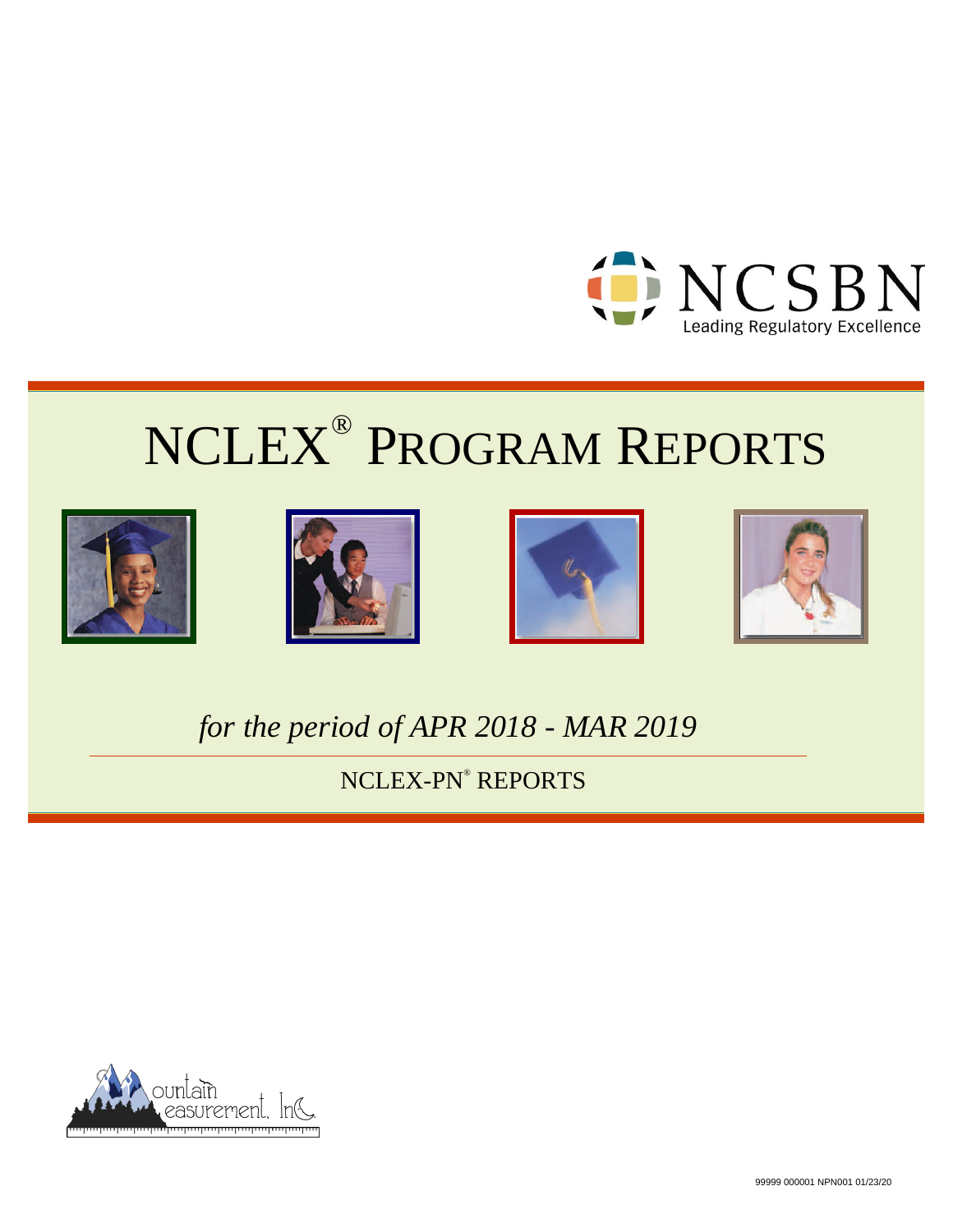## **TABLE OF CONTENTS**

**[Introduction](#page-2-0)** 

[Using and Interpreting the](#page-3-0) [NCLEX](#page-3-0)<sup>[®](#page-3-0)</sup> [Program Reports](#page-3-0) [Glossary](#page-3-0)

[Summary Overview](#page-5-0)

[NCLEX-PN](#page-11-0)<sup>[®](#page-11-0)</sup> [Test Plan Report](#page-11-0)

[Content Dimension Reports](#page-16-0)

[Nursing Process](#page-16-0)

[Categories of Human Functioning](#page-20-0)

[Categories of Health Alterations](#page-24-0)

[Wellness/Illness Continuum](#page-28-0)

[Stages of Maturity](#page-32-0)

[Stress, Adaptation and Coping](#page-36-0)

[Test Duration/Test Plan Performance Report](#page-40-0)

[References](#page-44-0)

NCLEX,<sup>®</sup> NCLEX-RN<sup>®</sup> and NCLEX-PN<sup>®</sup> are registered trademarks of the National Council of State Boards of Nursing, Inc. (NCSBN), Chicago, Illinois and may not be used or reproduced without written permission from NCSBN.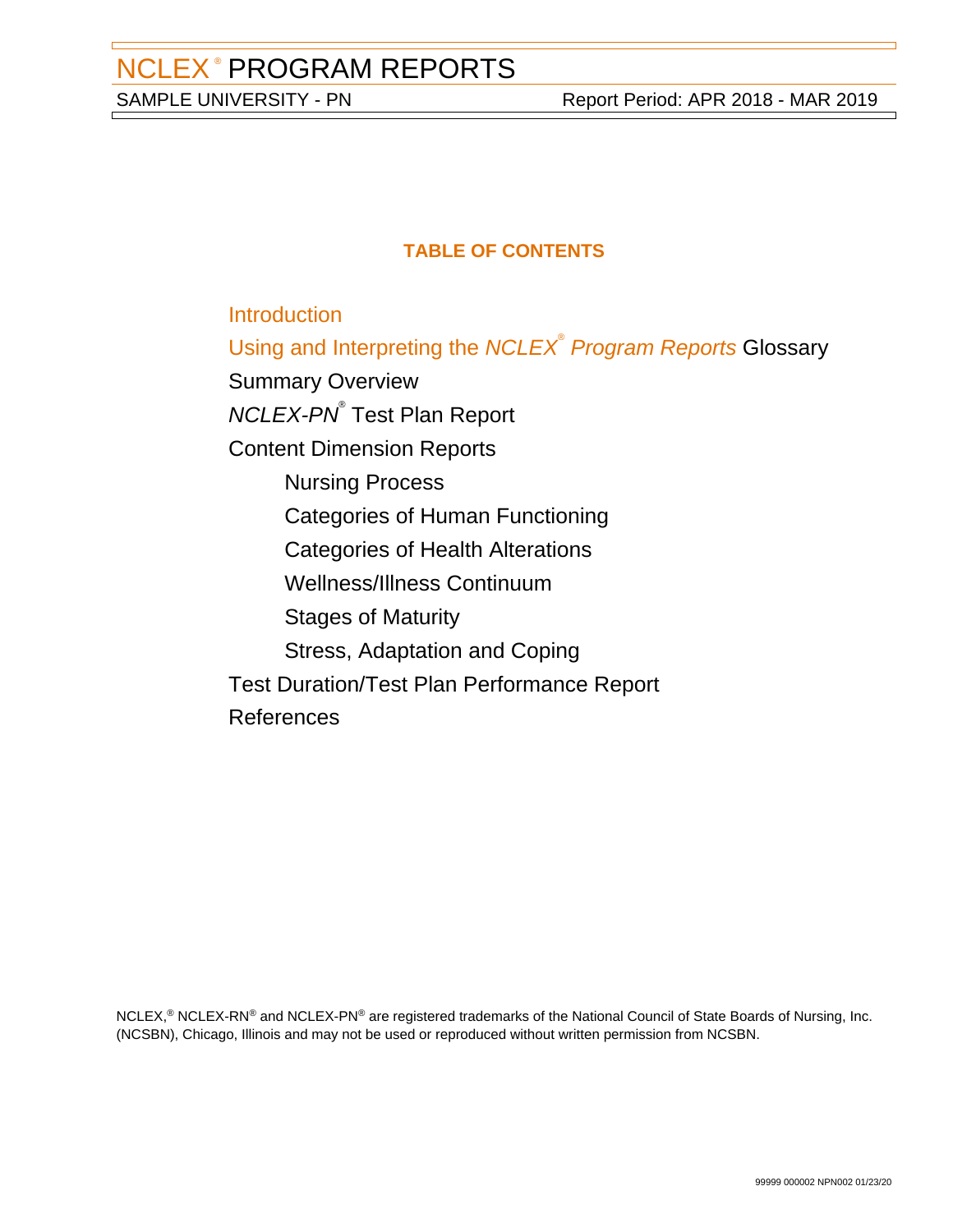## <span id="page-2-0"></span>INTRODUCTION

Welcome to the NCLEX<sup>®</sup> Program Reports—a subscription to information specific to your graduates<sup>2</sup> performance on the National Council Licensure Examination (NCLEX® examination). These reports describe how your graduates performed on several content dimensions compared against other programs both regionally and nationally.

There are four main sections to the NCLEX® Program Reports: Summary Overview, NCLEX-PN® Test Plan Report, Content Dimension Reports, and Test Duration/Test Plan Performance Report.

#### **Summary Overview**

The first report in the NCLEX<sup>®</sup> Program Reports is the Summary Overview. The Summary Overview provides information on (1) the rank of your program based on the percentage of your graduates that passed the NCLEX-PN® examination during the current and previous reporting periods and (2) a listing of the jurisdictions where your graduates applied for licensure during the current and previous reporting periods.

The rank of your program is provided in comparison to other programs in your jurisdiction and all programs in every jurisdiction. Please note that all program rankings are limited to those programs where at least ten graduates tested during the reporting time interval.

#### **The NCLEX-PN® Test Plan Report**

The NCLEX-PN® Test Plan Report presents information on the percentile ranks of your typical graduate's performance compared to the performance of graduates from your jurisdiction and from the national population of graduates. Prior to March 2000, percentile ranks were based on program comparisons (rather than graduate comparisons). For this reason, current results should not be compared to Test Plan Report results published prior to March 2000. This report is based on the NCLEX-PN® Test Plan. The major component of the test plan is Client Needs.

#### **Content Dimension Reports**

Each Content Dimension Report is identified in a separate section, including:

- Nursing Process
- Categories of Human Functioning
- Categories of Health Alterations
- Wellness/Illness Continuum
- **Stages of Maturity**
- Stress, Adaptation and Coping

An introduction explaining these reports is included as the first page of each Content Dimension. Because percentile ranks are now based on graduate comparisons (rather than program comparisons), current results should not be compared to Content Dimension Reports results published prior to March 2000.

#### **Test Duration/Test Plan Performance Report**

This section provides two reports, one on Test Duration and one on Test Plan Performance.

The Test Duration Report includes the average number of questions taken by graduates in your program, graduates from your jurisdiction, and all graduates nationwide. The number of candidates includes all candidates except those testing under extended timing conditions and/or completing less than the minimum number of items. This report also provides the average test time in minutes and the percentage of candidates taking the minimum and maximum number of questions.

The Test Plan Performance Report includes information on performance in each of the Client Needs subcategories for your graduates, graduates from your jurisdiction, and all graduates nationwide, as well as an indication of how a candidate precisely at the passing standard would have performed (passing performance). This differs from the Test Plan Report in that performance here is defined with respect to the content domain, rather than in comparison with performance of other graduates.

We hope that you will find the  $NCLE^{\otimes}$  Program Reports full of useful information that you will refer to many times. As always, we encourage your feedback. If you have any comments, compliments, or concerns, please write them down and let us know about them. We value your input!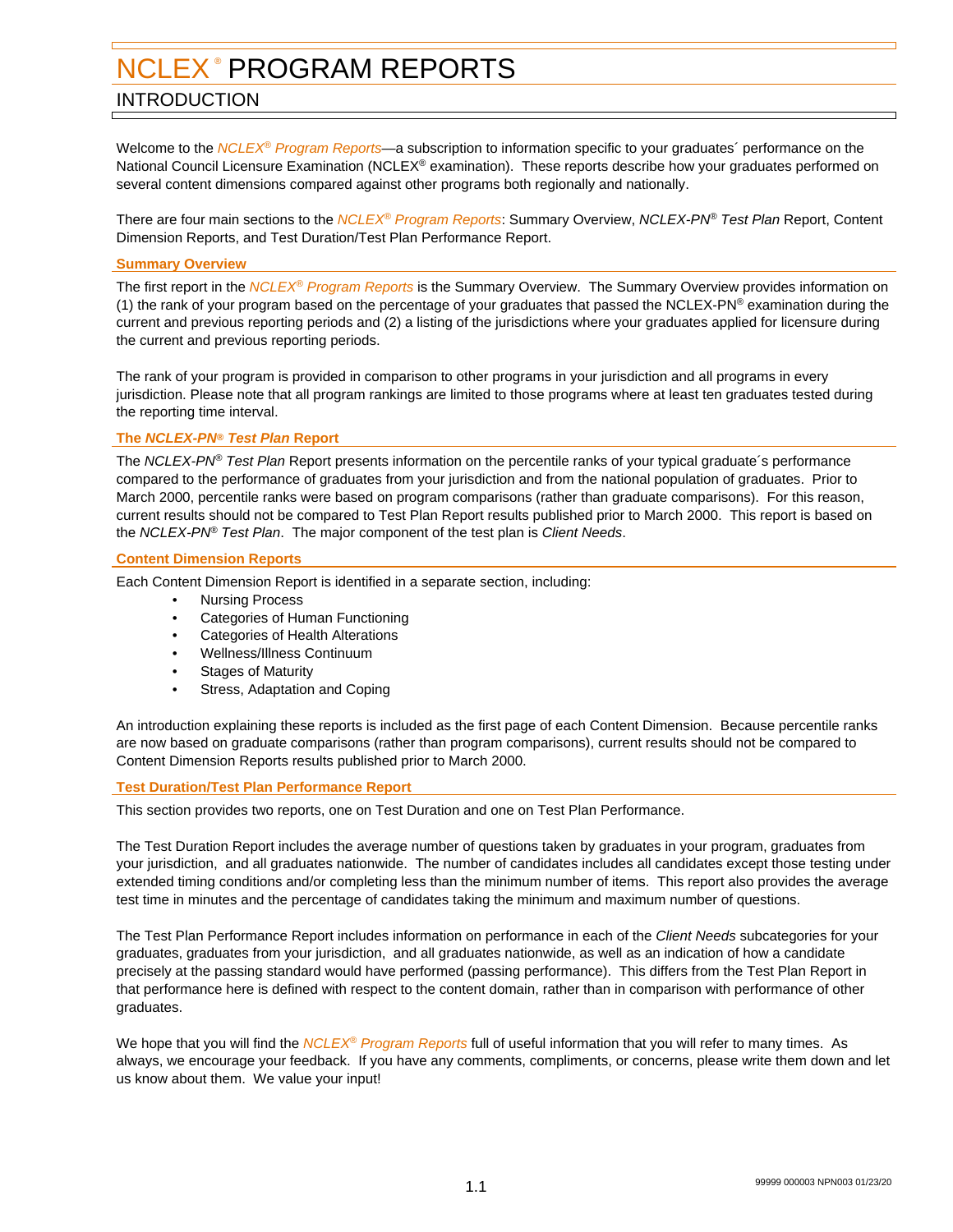<span id="page-3-0"></span>The *NCLEX<sup>®</sup> Program Reports* provides detailed information about the NCLEX-PN® examination performance of the graduates of your program who tested for the first time during the twelve-month period covered by this edition. Information on passing rates and performance on a variety of content dimensions is provided, as are jurisdiction and national comparisons. These reports are designed to assist you in evaluating the strengths and weaknesses in your educational program.

The primary statistics included in these reports are percentages, the median and the percentile rank of that median, and the average. Several reports use the median (midpoint in a set of ranked performances), rather than the mean (arithmetic average) as the indicator of typical performance. This approach increases the stability of the results reported because the median is less affected by individuals with extreme performance. Due to the unreliability of results, median performance will not be calculated for programs with fewer than ten first-time candidates.

The percentile ranks compare the median performance of your graduates with that of the graduates in the comparison group. For example, a percentile rank of 84 means that the performance level of 84 percent of the graduates in the reference group was lower than (or equal to) the median performance level of your graduates. You may think of this median performance level as the performance of your "typical" graduate.

Because the range of program median performance is not nearly as great as that of the performance of individual graduates, percentile ranks at the extremes are unlikely. In addition, small differences in performance can lead to relatively large differences in performance percentile ranks. For this reason, some fluctuations in the percentile ranks based on your graduates´ performance can be expected across categories. This effect is greater near the center of the distribution (in the middle of the percentile ranks). In other words, only a small difference in performance separates the 45th and 50th percentiles, while a relatively large difference in performance separates the 90th and 95th percentiles, or the 5th and 10th percentiles.

With the NCLEX-PN examination administered using computerized adaptive testing (CAT), each

candidate receives a unique examination, ranging in length from a minimum of 60 scored items to a maximum of 180 scored items. Every examination, whatever its length, contains a controlled percentage of questions from each of the content areas covered in the NCLEX-PN® Test Plan. The **NCLEX<sup>®</sup>** Program Reports contains information about your graduates´ performance in each of the test plan areas, and also in other content frameworks NOT the same as the NCLEX-PN® **Test Plan.** These Content Dimension Reports provide information about your graduates based on frameworks of: **Nursing Process, Human Functioning, Health Alterations, Wellness/Illness Continuum, Stages of Maturity, and Stress, Adaptation and Coping**. Every NCLEX-PN examination is composed of questions that fulfill the NCLEX-PN® Test Plan percentages but, because the selection of questions is not controlled with respect to these other content frameworks, candidates needing fewer questions on their NCLEX-PN examination may not be administered items from some of these content dimension categories. To ensure the reliability of the information provided in these reports, graduates who did not answer at least three questions within a content category are not included in the summary of performance in that category. This exclusion will only occur for the Content Dimension Reports. Median performance will not be calculated if fewer than ten graduates received at least three items in that category.

The Test Duration Report provides information about the number of questions answered and the amount of time spent by your graduates on the NCLEX-PN examination. With CAT, the number of questions answered provides information about how close the candidate was to the passing standard. In comparing your program to other programs, it is useful to examine the average number of questions taken by your graduates who passed and who failed. For example, if the average number of questions taken by your graduates who passed was lower than for the comparison group, this suggests that they demonstrated their competence more quickly than graduates in the comparison groups. Similarly, if your program has a higher percentage of passing graduates take the minimum number of questions, then your passing graduates demonstrated their competence more quickly, indicating a higher level of competence.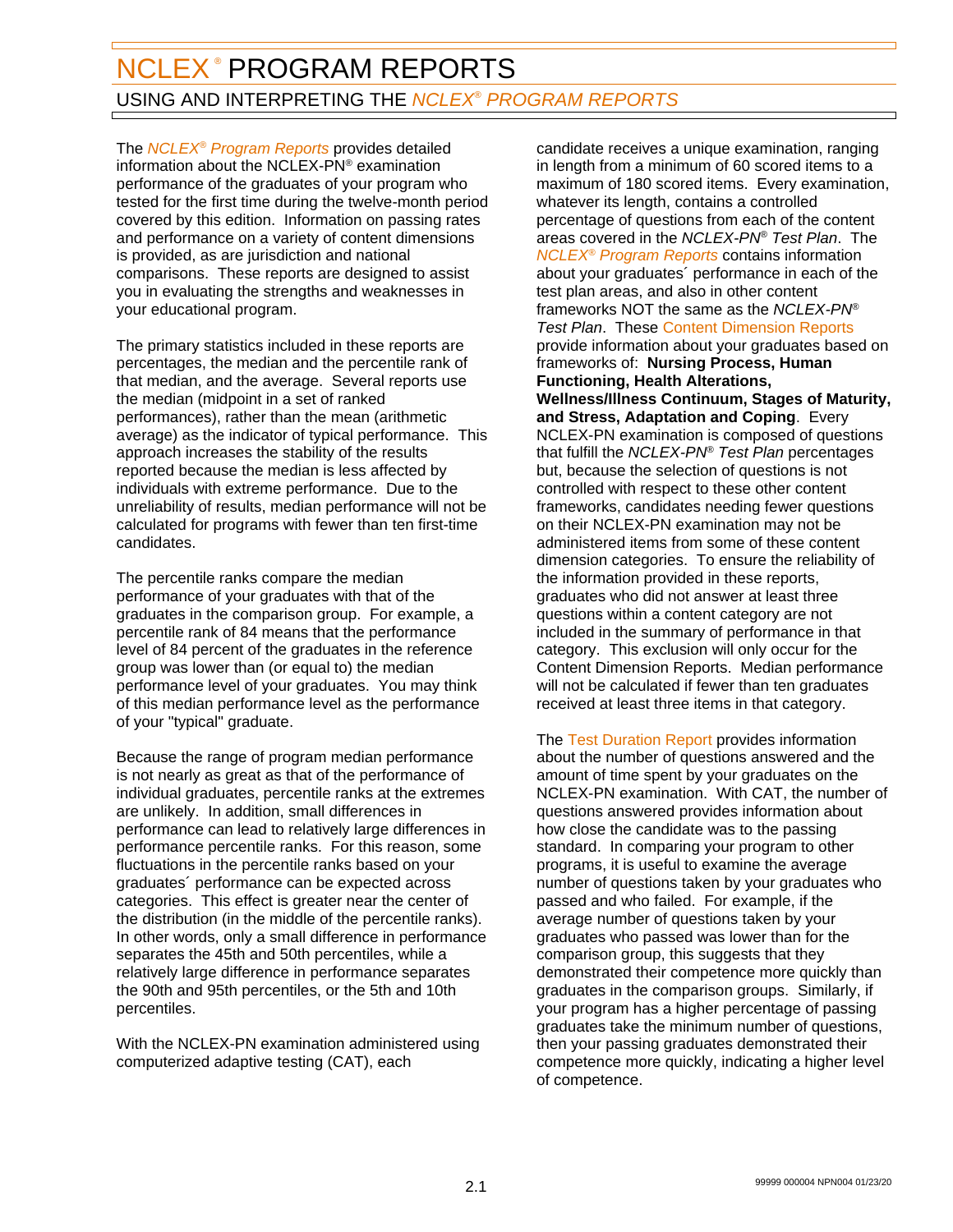## NCLEX® PROGRAM REPORTS USING AND INTERPRETING THE *NCLEX® PROGRAM REPORTS*

The proportion of candidates answering the maximum number of questions reflects the proportion of candidates close to the passing standard. A high proportion of failing candidates answering the maximum number shows that most who failed were close to passing and, conversely, a high proportion of passing candidates answering the maximum number of questions shows that most of the passers did not pass by a large margin.

The Test Plan Performance Report provides information on the median performance of your graduates in each area of the NCLEX-PN® Test Plan. Performance is reported as the expected percentage **of all possible questions that could be administered** in a given category that would be answered correctly by a graduate at this median performance level. The measurement model enables this estimate of expected percentages for all the possible questions, even though each graduate took only a much smaller, unique set of questions.

Therefore, these are NOT the actual percentages of questions answered correctly.

The passing performance data should be interpreted as the percentage of **all possible questions** in the test plan area that a candidate with a competence level at precisely the passing standard would be able to answer correctly. This percentage varies across the content areas because the questions within these areas differ in average difficulty. For the content areas where questions are easier, passing performance corresponds to a higher percentage of correct answers. Similarly, for the content areas where questions are more difficult, passing performance corresponds to a lower percentage of correct answers. Comparisons of your graduates´ median performance with the passing performance levels may help you identify potential strengths and weaknesses in your instructional program.

## **Glossary**

| Average test time                                    | testing time as a special accommodation.                                                                                                                                                                                                                            | Mean amount of time candidates took to complete the NCLEX-PN® examination. Maximum amount of time<br>allowed for testing is five hours, unless the candidate has been approved by a board of nursing for extended |  |
|------------------------------------------------------|---------------------------------------------------------------------------------------------------------------------------------------------------------------------------------------------------------------------------------------------------------------------|-------------------------------------------------------------------------------------------------------------------------------------------------------------------------------------------------------------------|--|
| <b>Client Needs</b>                                  | Subcategories as stated in the NCLEX-PN® Test Plan include:<br><b>Coordinated Care</b><br>Safety and Infection Control<br><b>Health Promotion and Maintenance</b><br>Psychosocial Integrity                                                                         | <b>Basic Care and Comfort</b><br>Pharmacological Therapies<br><b>Reduction of Risk Potential</b><br><b>Physiological Adaptation</b>                                                                               |  |
| <b>Computerized Adaptive</b><br><b>Testing (CAT)</b> | Computerized adaptive testing is a method for administering tests that uses current computer technology and<br>measurement theory. CAT creates examinations that are unique for each candidate; the exam is assembled<br>interactively as the individual is tested. |                                                                                                                                                                                                                   |  |
| <b>First-time candidate</b>                          | Candidate for whom there is no prior history of taking the NCLEX-PN examination.                                                                                                                                                                                    |                                                                                                                                                                                                                   |  |
| <b>Graduate/Candidate</b>                            | A student who has completed the requirements of an educational program and is now applying for licensure to<br>practice nursing.                                                                                                                                    |                                                                                                                                                                                                                   |  |
| <b>Jurisdiction</b>                                  | Board of nursing/regulatory body to which a graduate is applying for licensure/registration. State/province or<br>territory in which your program resides.                                                                                                          |                                                                                                                                                                                                                   |  |
| Minimum number of items                              | Each test requires the candidate to complete a minimum number of examination items. For Practical Nurse<br>candidates, the minimum number of items is 60 operational items with 25 pretest items, for a total of 85 items.                                          |                                                                                                                                                                                                                   |  |
| <b>Maximum number of items</b>                       | For Practical Nurse candidates, the maximum number of items is 205 (180 operational items and 25 pretest<br>items).                                                                                                                                                 |                                                                                                                                                                                                                   |  |
| <b>National population</b>                           | First-time U.S.-educated candidates taking the NCLEX-PN examination during the reporting cycle.                                                                                                                                                                     |                                                                                                                                                                                                                   |  |
| <b>Nursing Process</b>                               | A scientific problem-solving approach to client care that for the LPN/VN includes data collection, planning,<br>implementation and evaluation.                                                                                                                      |                                                                                                                                                                                                                   |  |
| <b>Reporting Cycle/</b><br><b>Reporting Period</b>   | NCLEX <sup>®</sup> Program Reports are generated cyclically, from April 1 through March 31.                                                                                                                                                                         |                                                                                                                                                                                                                   |  |
| <b>Registration Process</b>                          | Candidates must apply for licensure to the board of nursing in the jurisdiction in which they wish to be<br>licensed. Boards of nursing authorize candidacy and send the candidates registration materials.                                                         |                                                                                                                                                                                                                   |  |
| <b>Test Plan</b>                                     | The test plan approved by the National Council of State Boards of Nursing that governs the content domain of<br>the NCLEX-PN examination. The NCLEX-PN® Test Plan consists of one dimension: Client Needs.                                                          |                                                                                                                                                                                                                   |  |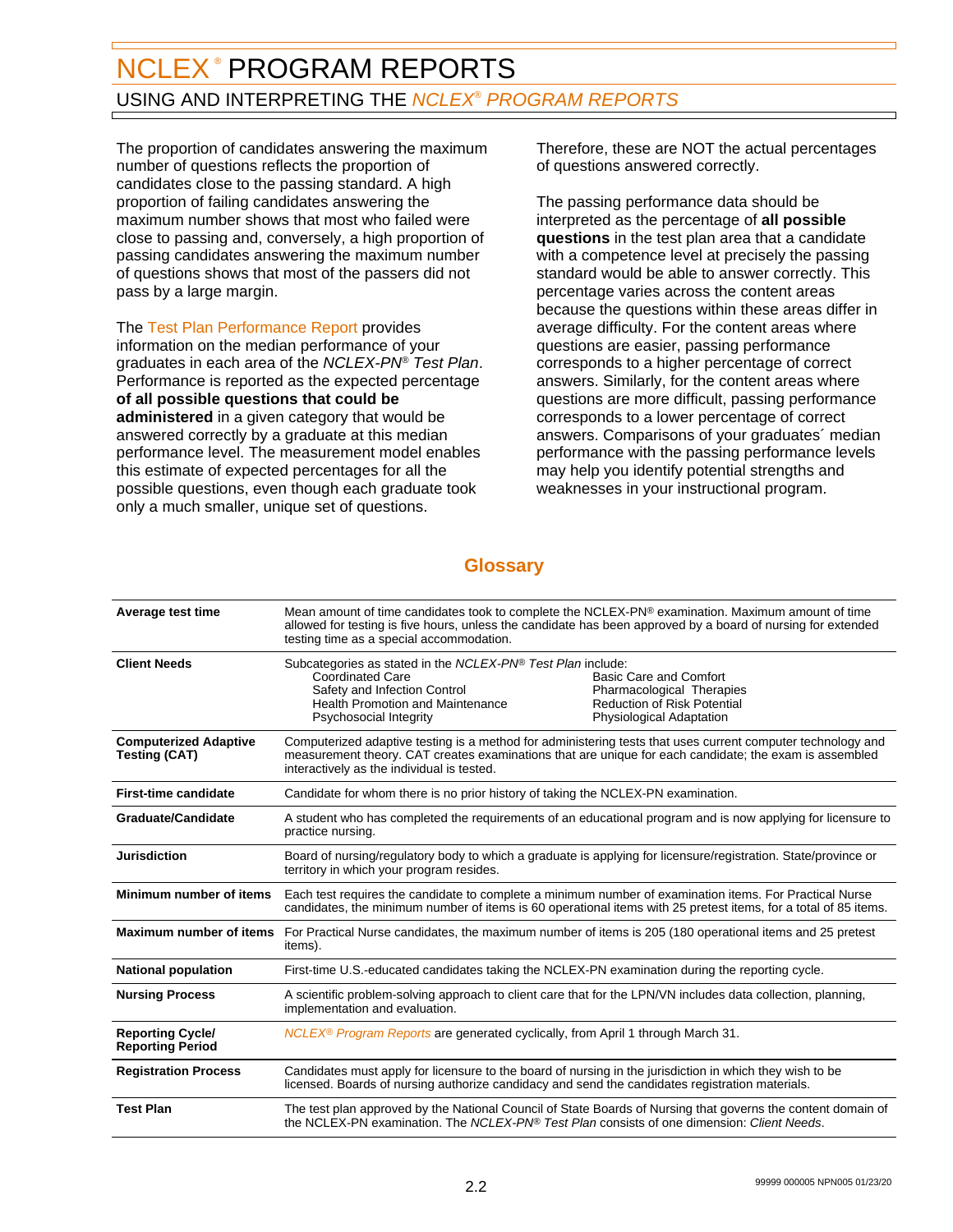## <span id="page-5-0"></span>SUMMARY OVERVIEW

The Summary Overview section contains tables to help you understand the performance of graduates from your program who were taking the NCLEX-PN® examination for the first time. Reports in this section include: Rank of Your Program Based on Percentage of Graduates Passing; Where Your Graduates Applied for Licensure; Percentage of Your Graduates Passing the NCLEX-PN® Examination; and Distribution of Programs by National Passing Percentages.

The first table, Rank of Your Program Based on Percentage of Graduates Passing (see sample below), shows how your program's passing rate compares with that of other programs within your licensing jurisdiction (state or territory), and within the entire United States and its territories. Beneath the sample table are interpretation hints and more complete explanations of the table entries.

The second table, Where Your Graduates Applied for Licensure, includes all of your graduates who took the NCLEX-PN examination for the first time during the reporting period, even if they had applied for licensure before that time. This only reflects the state of **initial licensure**; they may have subsequently applied to additional states, but those applications would not appear in this table.

#### **SAMPLE TABLE RANK OF YOUR PROGRAM BASED ON PERCENTAGE OF GRADUATES PASSING**

|                                                                   | <b>APR-MAR 2016</b>     | APR-MAR 2017 |
|-------------------------------------------------------------------|-------------------------|--------------|
| <b>1 All Programs in Your Jurisdiction</b>                        | 1 of 8<br>$\circled{3}$ |              |
| $\circled{2}$<br>All Programs<br><b>Across Every Jurisdiction</b> | 12 of 450               |              |

- $^{\textcircled{\tiny{\textup{1}}}}$  The numbers in this row tell how the passing rate for your  $^{\textcircled{\tiny{\textup{3}}}}$ graduates who took the NCLEX-PN examination during this reporting period (if you had ten or more) compares with that of all programs **in your licensing jurisdiction**. The comparison group is all PN programs in your jurisdiction that had at least ten graduates take the NCLEX-PN examination during the reporting period.
- ➁ The numbers in this row tell how the passing rate for your graduates (if you had ten or more taking the NCLEX-PN examination during the reporting period) compares with that of all PN programs **in the United States and its territories.** The comparison group is all PN programs in any of the PN-licensing jurisdictions, that had at least ten graduates taking the NCLEX-PN examination during the reporting period.
- $\circledR$  This ranking was computed using all of your graduates, regardless of where they applied for licensure. The first number is your program´s rank. The second number is the number of programs in the comparison group. The second number will vary slightly across time as the number of programs having at least ten graduates take the NCLEX-PN examination varies.

A problem with any rank ordering arises when there are ties. If more than one program has the same percentage passing, all are assigned the same rank. The assigned rank will be the highest one. For instance, if three programs have 100% passing, all three programs will be assigned the rank of 1. The next highest program will have a rank of 4, because positions 1, 2, and 3 are all taken by programs with 100% passing rates.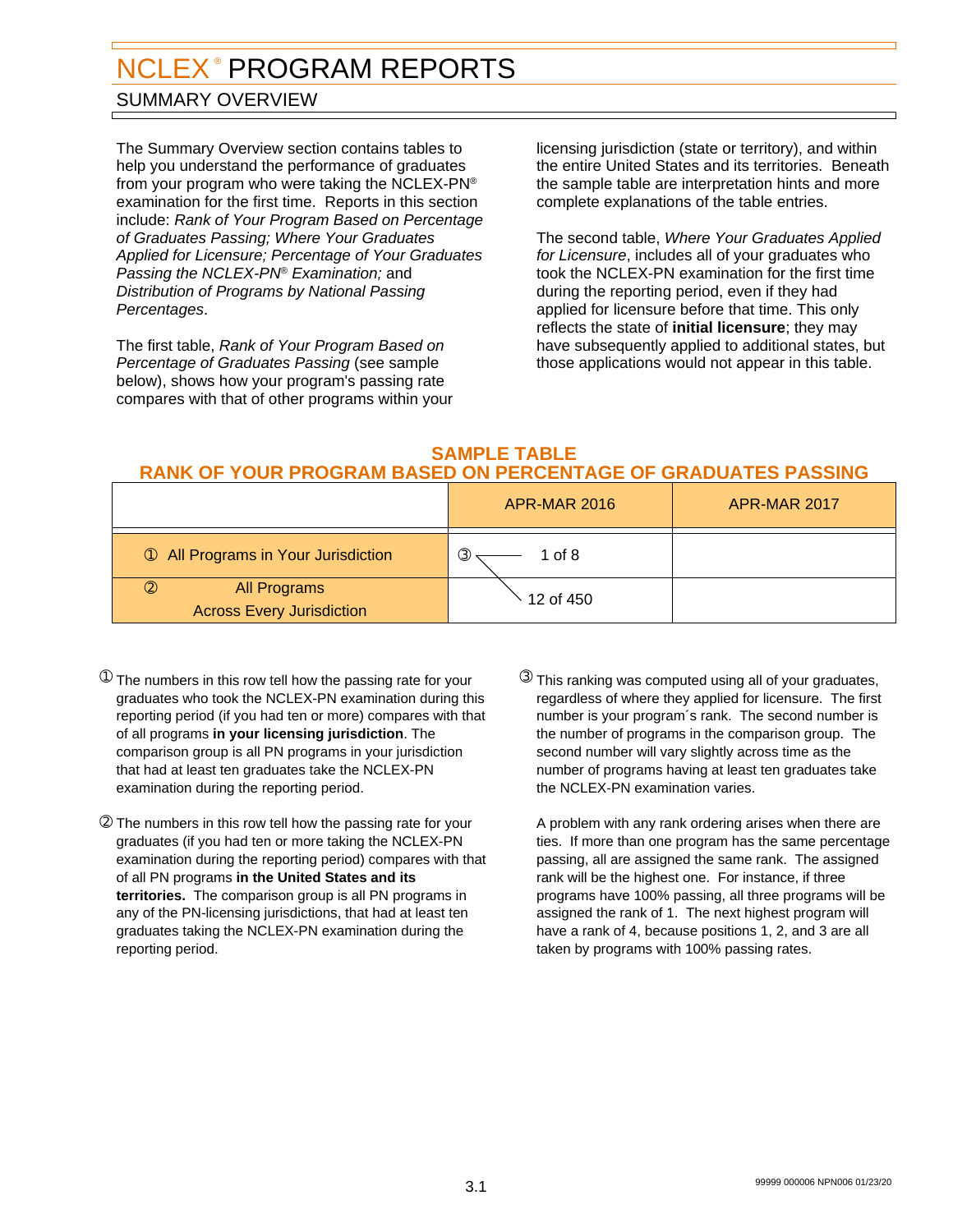## **RANK OF YOUR PROGRAM BASED ON PERCENTAGE OF GRADUATES PASSING**

|                                        | <b>APR-MAR 2018</b> | <b>APR-MAR 2019</b> |  |
|----------------------------------------|---------------------|---------------------|--|
| All Programs in Your Jurisdiction      | 12 of 51            | 15 of 58            |  |
| All Programs Across Every Jurisdiction | 304 of 763          | 233 of 799          |  |
| Notes                                  |                     |                     |  |

The rankings are based on the percentage of your graduates passing the NCLEX-PN® examination compared to other programs with at least ten graduates who took the

NCLEX-PN examination during the same reporting period.

All nursing programs with the same percentage of graduates passing the NCLEX-PN examination will have the same rank.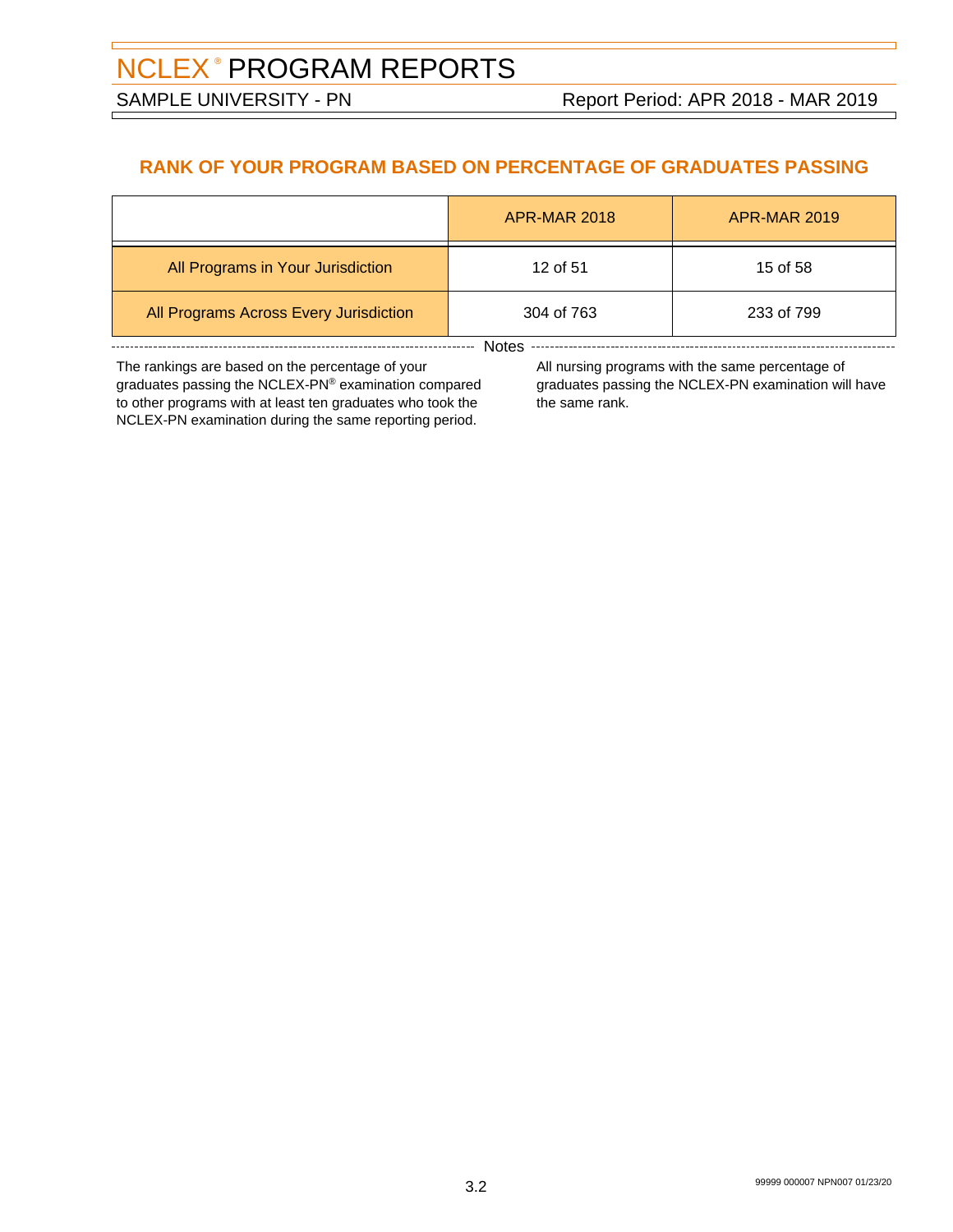## **WHERE YOUR GRADUATES APPLIED FOR LICENSURE**

APR-MAR 2018

| Jurisdiction           | <b>Number of Graduates</b> |
|------------------------|----------------------------|
| Florida                | 53                         |
| New York               |                            |
| OTHER JURISDICTIONS    |                            |
| <b>Total Graduates</b> | 54                         |

## **WHERE YOUR GRADUATES APPLIED FOR LICENSURE**

| APR-MAR 2019           |                     |
|------------------------|---------------------|
| Jurisdiction           | Number of Graduates |
| Florida                | 43                  |
| New York               |                     |
| OTHER JURISDICTIONS    |                     |
| <b>Total Graduates</b> |                     |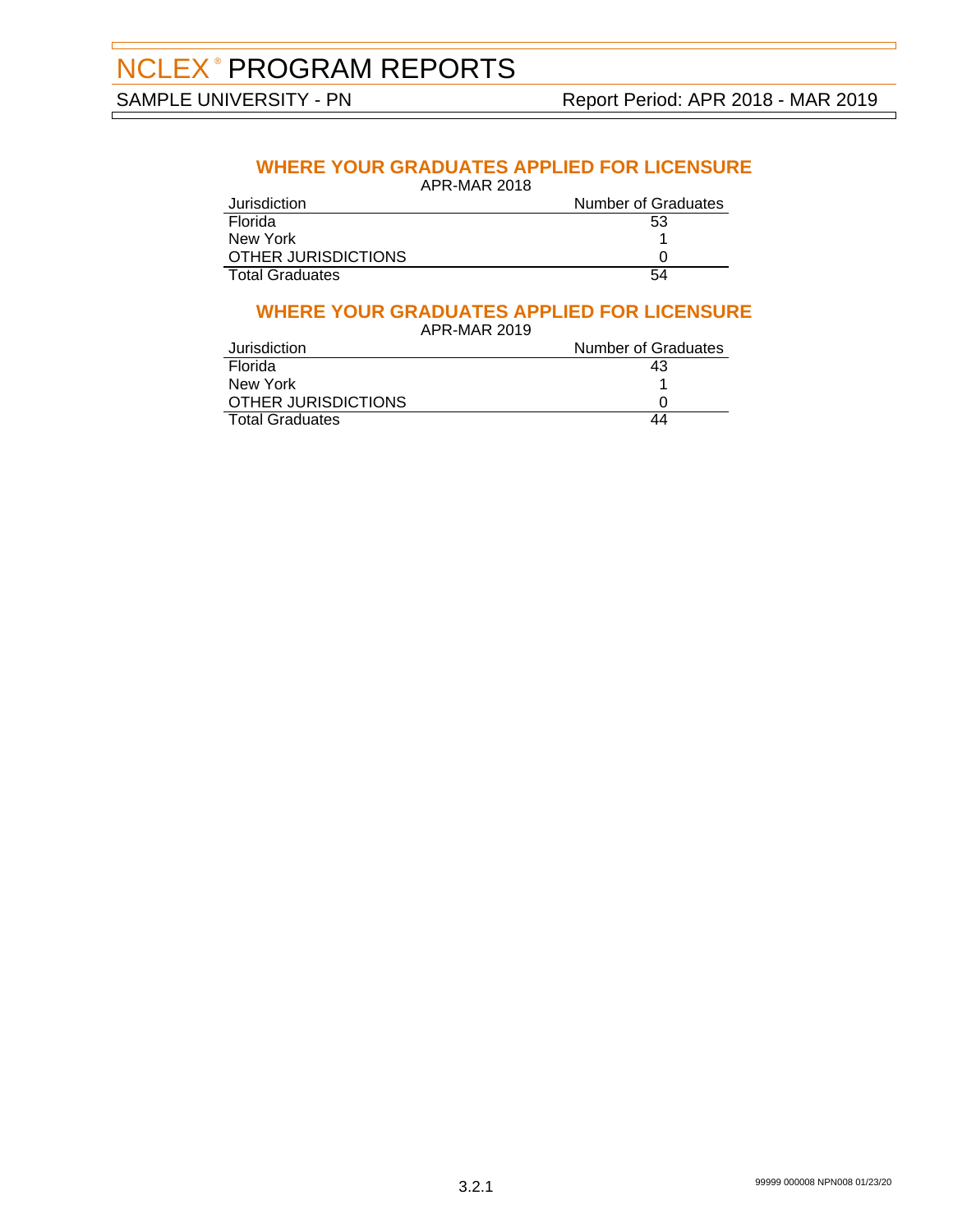#### **Percentage of Your Graduates Passing the NCLEX-PN® Examination**

This section provides information on the number of your graduates who tested during this and previous time periods, the number and percentage who passed, and a comparison with other groups (found in the bar graphs on the following page). Percent passing is rounded at 0.5 and reported as an integer.

## **PERCENTAGE OF YOUR GRADUATES PASSING THE NCLEX-PN® EXAMINATION**

|                                                        | APR-MAR<br>2017 | APR-MAR<br>2018 | APR-MAR<br>2019 |
|--------------------------------------------------------|-----------------|-----------------|-----------------|
| <b>Total Number of Your</b><br><b>Graduates Tested</b> | 42              | 24              | 54              |
| <b>Number Passing</b>                                  | 36              | 24              | 50              |
| <b>Percent Passing</b>                                 | 86%             | 100%            | 93%             |

------------- Notes -

The numbers in the first row include everyone who tested during this period for the first time and gave your program code. This may include both recent and previous graduates.

The numbers in the second and third rows tell you how many (and what percent) of your first-time candidates who tested during this time period passed.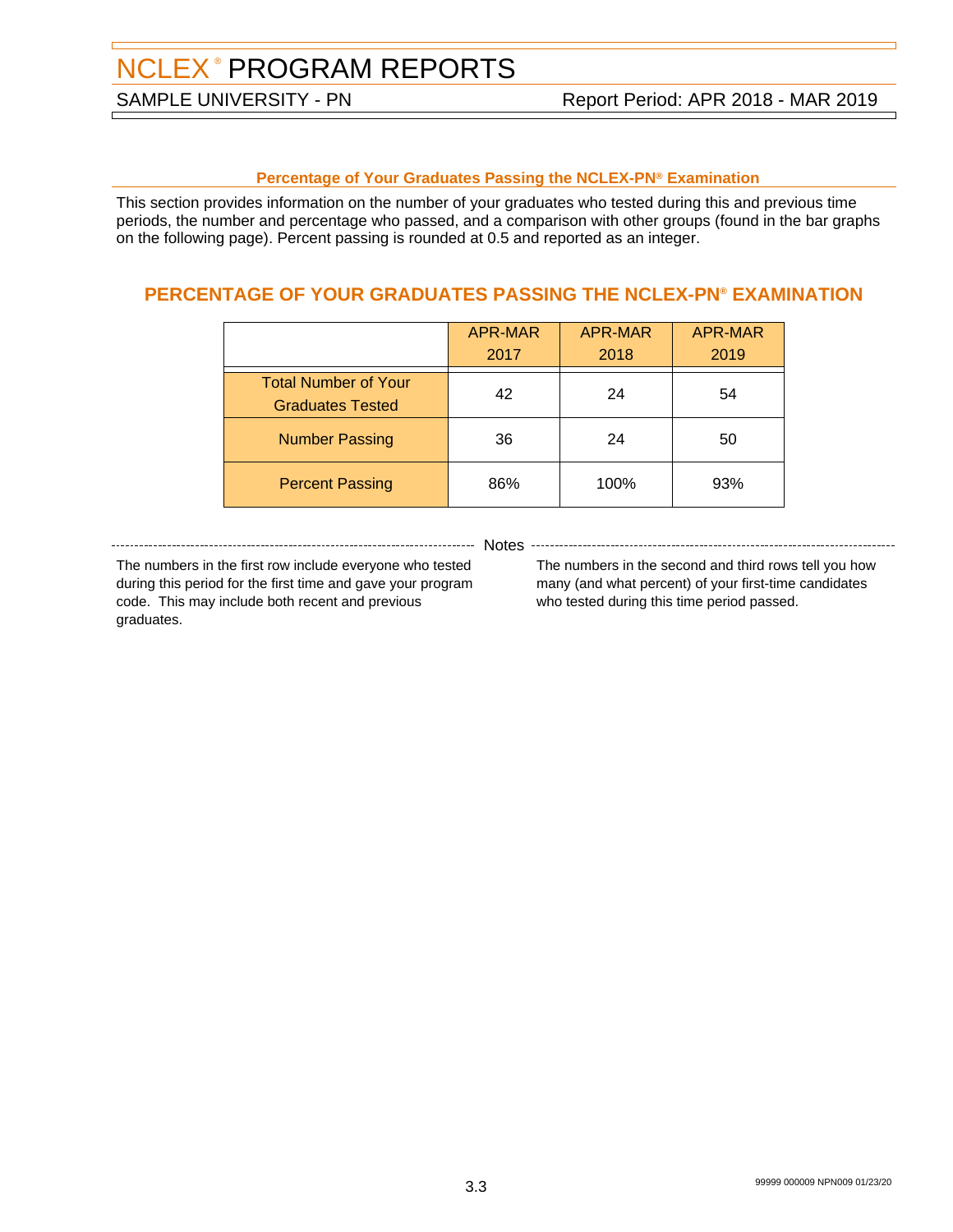## SAMPLE UNIVERSITY - PN Report Period: APR 2018 - MAR 2019

#### **Percentage of Your Graduates Passing the NCLEX-PN® Examination**

The bar graphs below show how the passing percentage of your graduates testing for the first time (reported in the previous table) compares to that of other groups.

When historical data are available, a comparison of the current and previous groups will be shown in both the table (found on page 3.3) and the corresponding bar graph chart titled Percentage of Your Graduates Passing Compared to Previous Periods.

The bar graph on the right, Percentage of Your Graduates Passing Compared to Other Groups, shows how your current group compares to all graduates from your state or territory and all graduates in the national population. The height of the bars reflects the percentage of first-time test-takers in that group who passed the NCLEX-PN examination.



### **PERCENTAGE OF YOUR GRADUATES PASSING**



#### **Compared to Previous Periods**

"Other Groups" consist of graduates taking the NCLEX-PN examination for the first time during the same time interval, and are defined as follows.

#### Jurisdiction – refers to all PN graduates within your state or jurisdiction.

National – refers to all PN graduates within the fifty states, the District of Columbia, and the U.S. territories.

--- Notes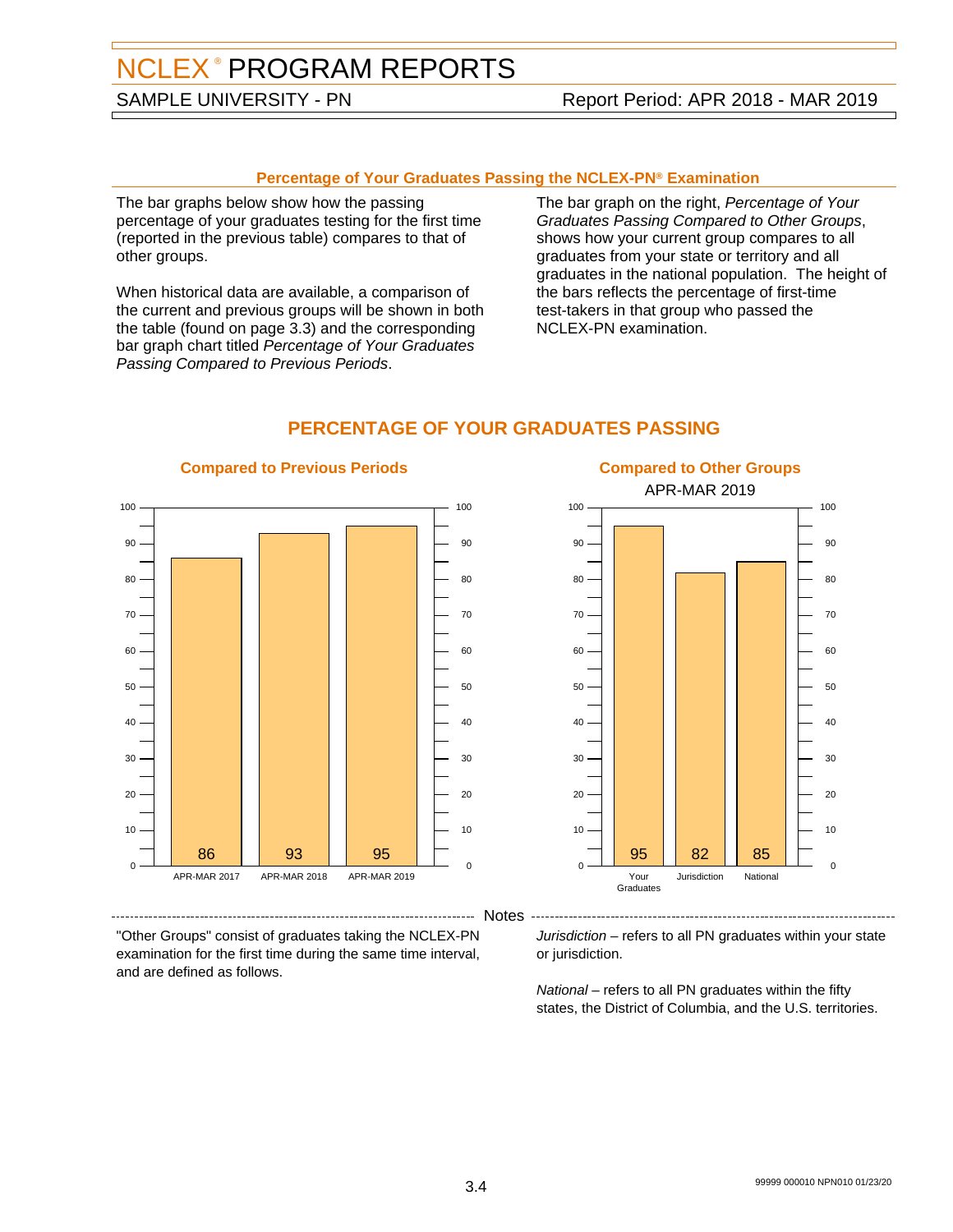#### **Distribution of Programs by National Passing Percentages**

This table shows the number of programs that had at least ten graduates test for the first time during this reporting period who achieved the following passing rates:

- Above 89 percent (in one percentage-point intervals)
- Between 70 and 89 percent (in ten percentage-point intervals)
- Below 70 percent

## **DISTRIBUTION OF PROGRAMS BY NATIONAL PASSING PERCENTAGES**

| % of First-time,<br><b>U.S.-educated Graduates</b><br>Passing | <b>Total</b> |
|---------------------------------------------------------------|--------------|
| 100                                                           | 168          |
| 99                                                            | 1            |
| 98                                                            | 8            |
| 97                                                            | 22           |
| 96                                                            | 33           |
| 95                                                            | 42           |
| 94                                                            | 32           |
| 93                                                            | 31           |
| 92                                                            | 36           |
| 91                                                            | 32           |
| 90                                                            | 27           |
| 80-89                                                         | 179          |
| 70-79                                                         | 101          |
| Below 70                                                      | 87           |
| <b>Total Number of Programs</b>                               | 799          |

Your Program's Passing Percentage = | 95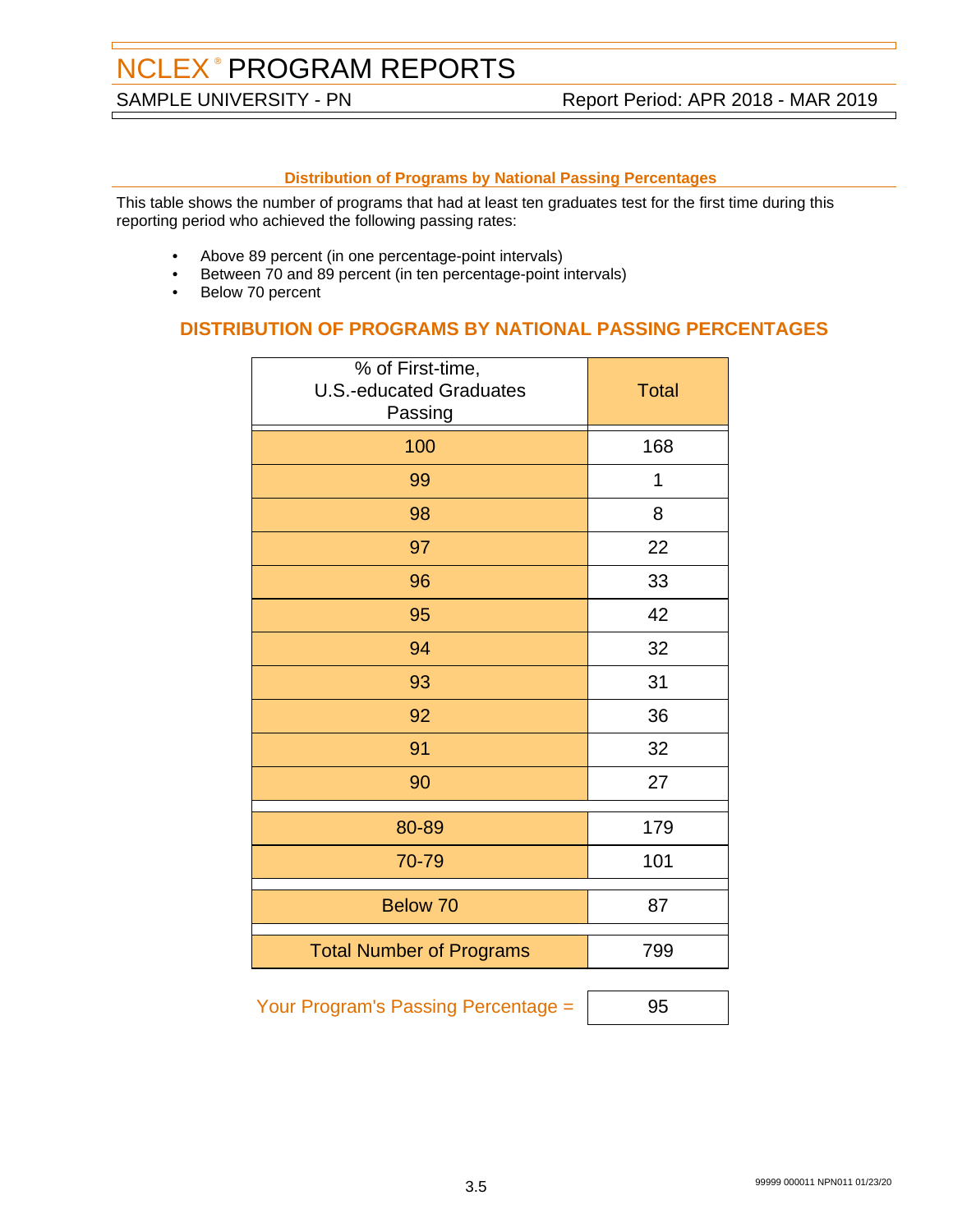<span id="page-11-0"></span>NCLEX-PN® TEST PLAN REPORT

The *NCLEX-PN® Test Plan Report* presents information on your graduates´ performance on the NCLEX-PN examination, based on the content breakdown of the 2017 NCLEX-PN® Test Plan, with the following comparison groups: (1) graduates from your jurisdiction and (2) the national population of graduates. The major component of the NCLEX-PN® Test Plan, Client Needs, is described below.

#### **NCLEX-PN® TEST PLAN**

The content of the NCLEX-PN® Test Plan is organized into four major Client Needs categories. Two of the four categories are further divided into a total of six subcategories:

| <b>Client Needs</b><br>All content categories and subcategories reflect client needs across the life<br>span in a variety of settings.                                                                                                                              | Percentage of Items<br>from each<br>Category/Subcategory |
|---------------------------------------------------------------------------------------------------------------------------------------------------------------------------------------------------------------------------------------------------------------------|----------------------------------------------------------|
| <b>Safe and Effective Care Environment</b><br>The practical/vocational nurse provides nursing care that contributes to the<br>enhancement of the health care delivery setting and protects clients* and health<br>care personnel.                                   |                                                          |
| Coordinated Care - the practical/vocational nurse collaborates with<br>$\bullet$<br>the health care team members to facilitate effective client care.                                                                                                               | 13-19%                                                   |
| Safety and Infection Control - the practical/vocational nurse<br>$\bullet$<br>contributes to the protection of clients and health care personnel<br>from health and environmental hazards.                                                                          | 11-17%                                                   |
| <b>Health Promotion and Maintenance</b><br>The practical/vocational nurse provides nursing care for clients that incorporates<br>knowledge of expected stages of growth and development, and prevention<br>and/or early detection of health problems.               | 7-13%                                                    |
| <b>Psychosocial Integrity</b><br>The practical/vocational nurse provides care that assists with promotion and<br>support of the emotional, mental and social well-being of clients.                                                                                 | 7-13%                                                    |
| <b>Physiological Integrity</b><br>The practical/vocational nurse assists in the promotion of physical health and<br>well-being by providing care and comfort, reducing risk potential for clients, and<br>assisting them with the management of health alterations. |                                                          |
| Basic Care and Comfort - the practical/vocational nurse provides<br>$\bullet$<br>comfort to clients and assistance in the performance of their<br>activities of daily living.                                                                                       | $9 - 15%$                                                |
| Pharmacological Therapies - the practical/vocational nurse<br>$\bullet$<br>provides care related to the administration of medications and<br>monitors clients who are receiving parenteral therapies.                                                               | 11-17%                                                   |
| Reduction of Risk Potential - the practical/vocational nurse reduces<br>$\bullet$<br>the potential for clients to develop complications or health problems<br>related to treatments, procedures or existing conditions.                                             | $9 - 15%$                                                |
| Physiological Adaptation - the practical/vocational nurse<br>$\bullet$<br>participates in providing care for clients with acute, chronic or<br>life-threatening physical health conditions.                                                                         | $9 - 15%$                                                |

\* Clients are defined as individuals, families and significant others.

The following processes fundamental to the practice of practical/vocational nursing are integrated throughout the Client Needs categories and subcategories: Clinical Problem-Solving Process (Nursing Process); Caring; Communication and Documentation; Teaching and Learning; and Culture and Spirituality.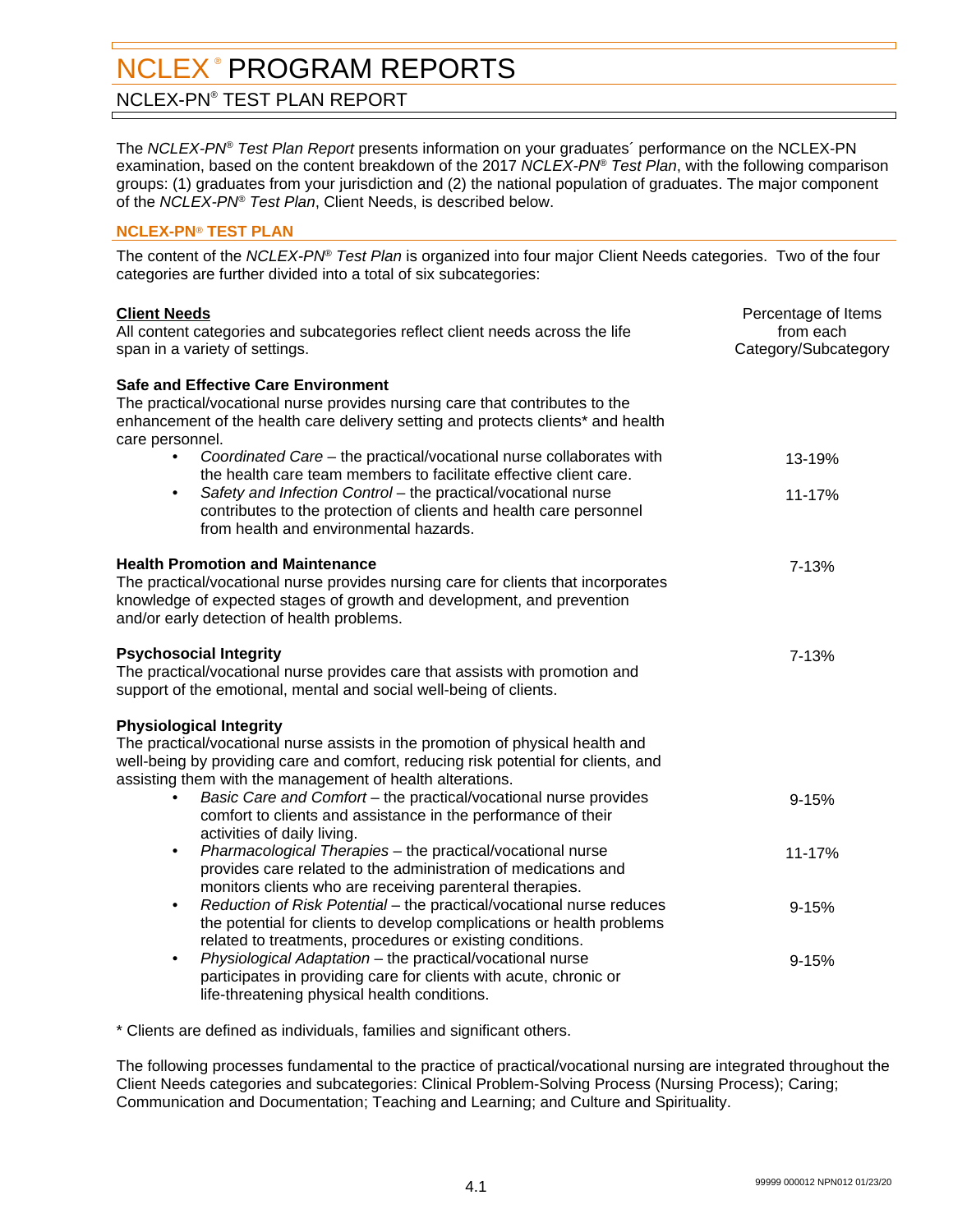## NCLEX-PN® TEST PLAN REPORT

The figure below illustrates the percentage of test items in each of the Client Needs categories.



## **Distribution of Content for the NCLEX-PN® Test Plan**

The percentage of test items assigned to each Client Needs category and subcategory in the *NCLEX-PN® Test* Plan is based on the results of the study entitled Report of Findings from the 2015 LPN/VN Practice Analysis: Linking the NCLEX-PN® Examination to Practice (NCSBN, 2016), and expert judgment provided by members of the NCSBN Examination Committee.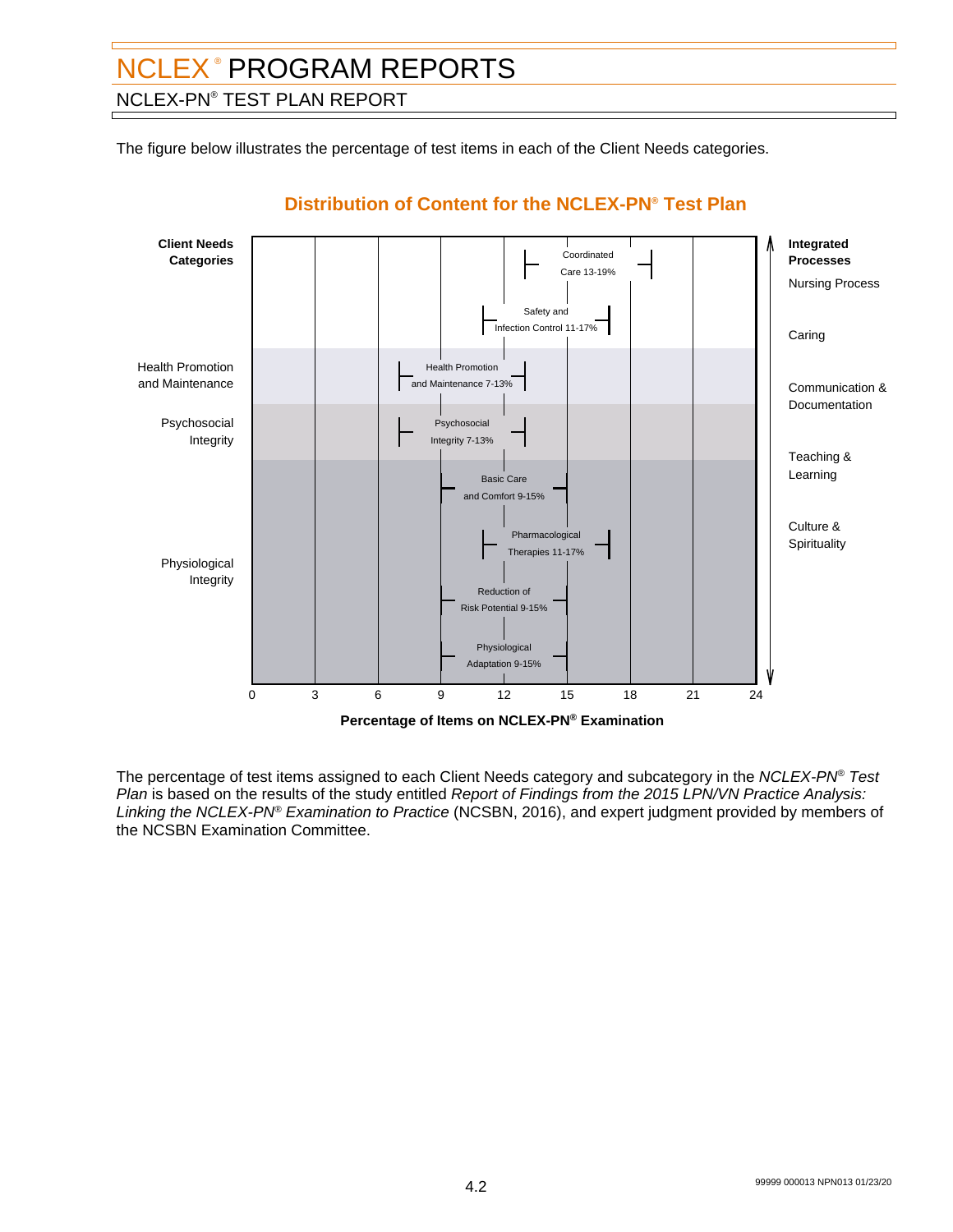NCLEX-PN® TEST PLAN REPORT

## **Percentile Rank Charts of Test Plan Performance**

These charts show how well your program´s typical graduate (taking the NCLEX-PN® examination for the first time during this reporting period) performed in the different Clients Needs subcategories and how that compares with the performance of last year´s typical graduate and with graduates across the United States and its territories.

Instead of showing passing rates, as in the Summary Overview section, these charts show how well a graduate at the median competence level from your program performed in terms of the content breakdown specified in the *NCLEX-PN® Test Plan*. The NCLEX-PN examination measurement model allows the calculation of performance on any subset of items by adjusting for their difficulty.

Three types of comparisons are possible from these charts: (1) how your program´s typical graduate compares with the rest of the country, (2) how well your program´s typical graduate does in the Client Needs subcategories (remember that the difficulty of the items has already been taken into account), and (3) how the two reporting periods compare.

The numbers on the vertical axis of the charts are percentile ranks, indicating percentage of

graduates who performed less well than (or the same as) your typical graduate. Differences in percentile ranks must be interpreted with caution. A single percentile-point spread towards the middle of the scale represents less of an observed score difference than the same spread at the extremes (e.g.,  $50<sup>th</sup>$  and  $51<sup>st</sup>$  are not as different as  $90<sup>th</sup>$  and 91<sup>st</sup>). These charts are most appropriately used to determine areas of general program strength and weakness, and not to make precise comparisons.

An example of a statement that might be made based on data from these charts is, "In this time period, my median (typical) graduate did as well or better than 75% of the graduates in the country in the first subcategory (Coordinated Care), but only 50% of graduates in the second subcategory (Safety and Infection Control). In the previous time period, that pattern was reversed."

Prior to March 2000, percentile ranks were based on program comparisons (rather than graduate comparisons). For this reason, current results should not be compared to Test Plan Report results published prior to March 2000.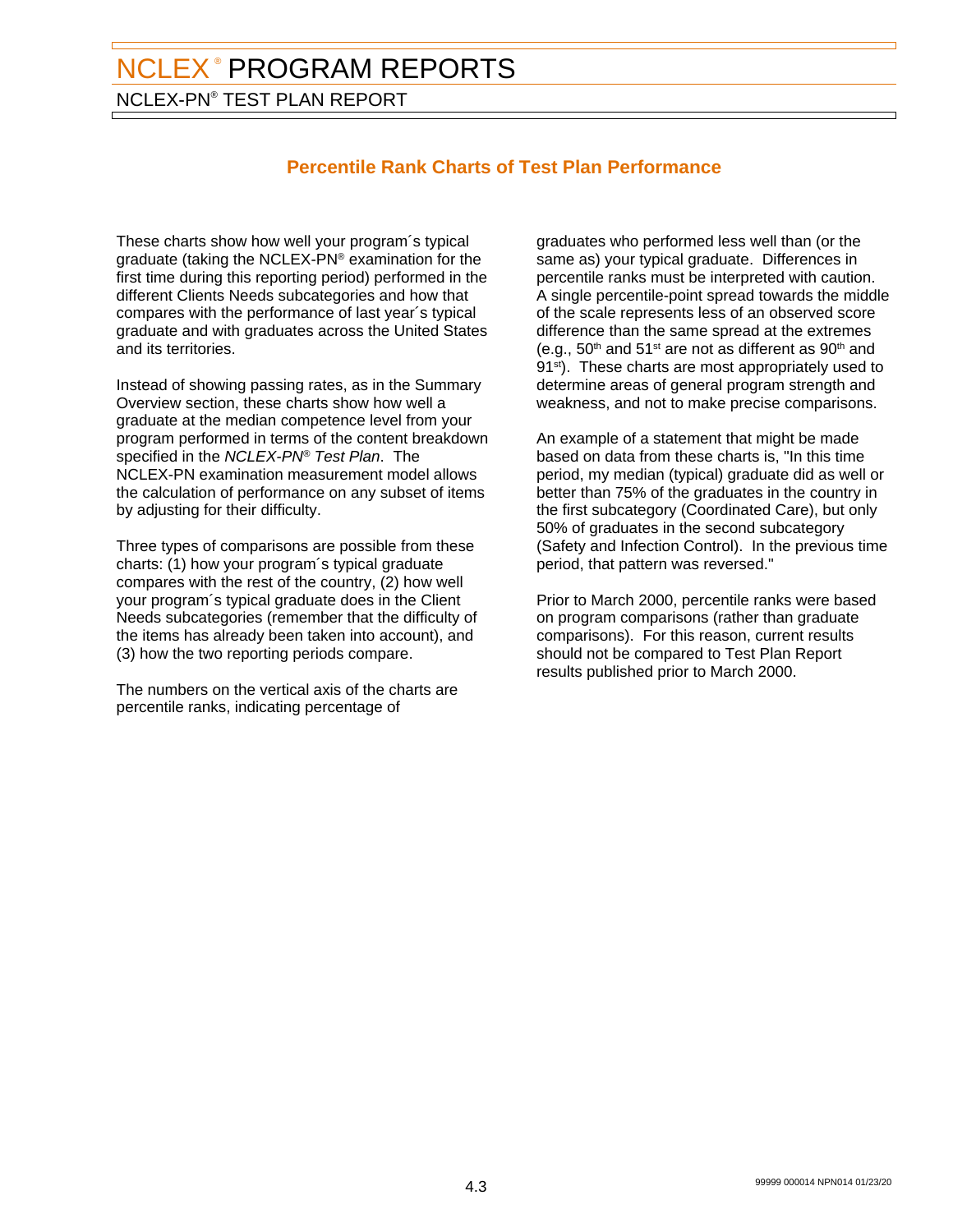## **TEST PLAN REPORT**

## **CLIENT NEEDS**

#### **Percentile Ranks of Your Graduates Compared to Graduates from Your Jurisdiction**



#### Notes

The percentile ranks are based on the median performance of your graduates in each content area, compared with the performances of graduates from your jurisdiction. The median performance in a given content area falls in the middle of all your graduates´ performances

(that is, half of your graduates perform above this level, and half perform below this level).

As noted in the explanation on the previous page, differences in percentile ranks should be interpreted with caution.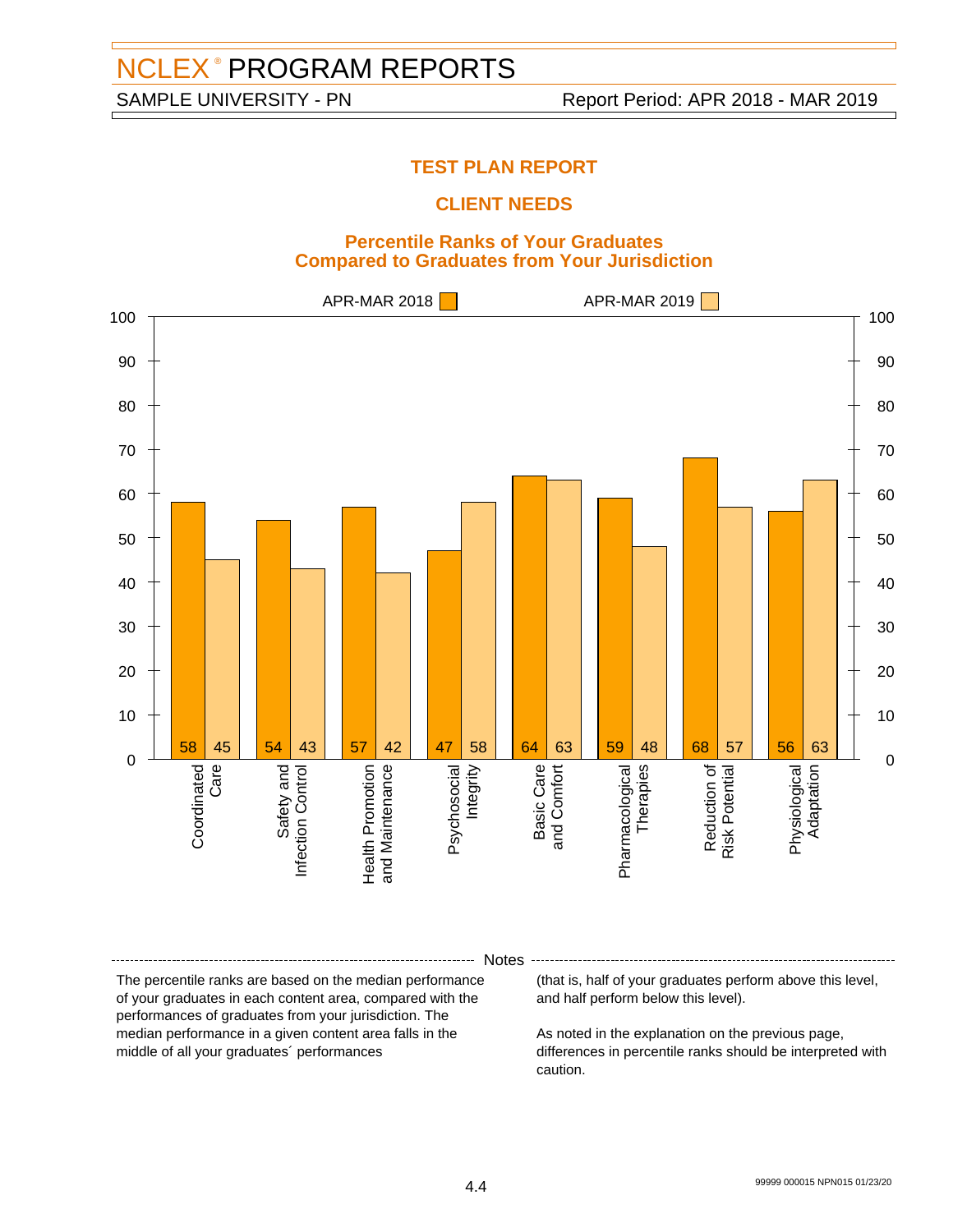## **TEST PLAN REPORT**

## **CLIENT NEEDS**

#### **Percentile Ranks of Your Graduates Compared to National Population of Graduates**



Notes

The percentile ranks are based on the median performance of your graduates in each content area, compared with the performance of all graduates in the national population. The median performance in a given content area falls in the middle of all your graduates´ performances (that is, half of your graduates perform above this level, and half perform below this level).

The national population refers to graduates from all programs in the fifty states, the District of Columbia, and the U.S. territories who took the NCLEX examination during the same time interval.

As noted in the explanation on page 4.3, differences in percentile ranks should be interpreted with caution.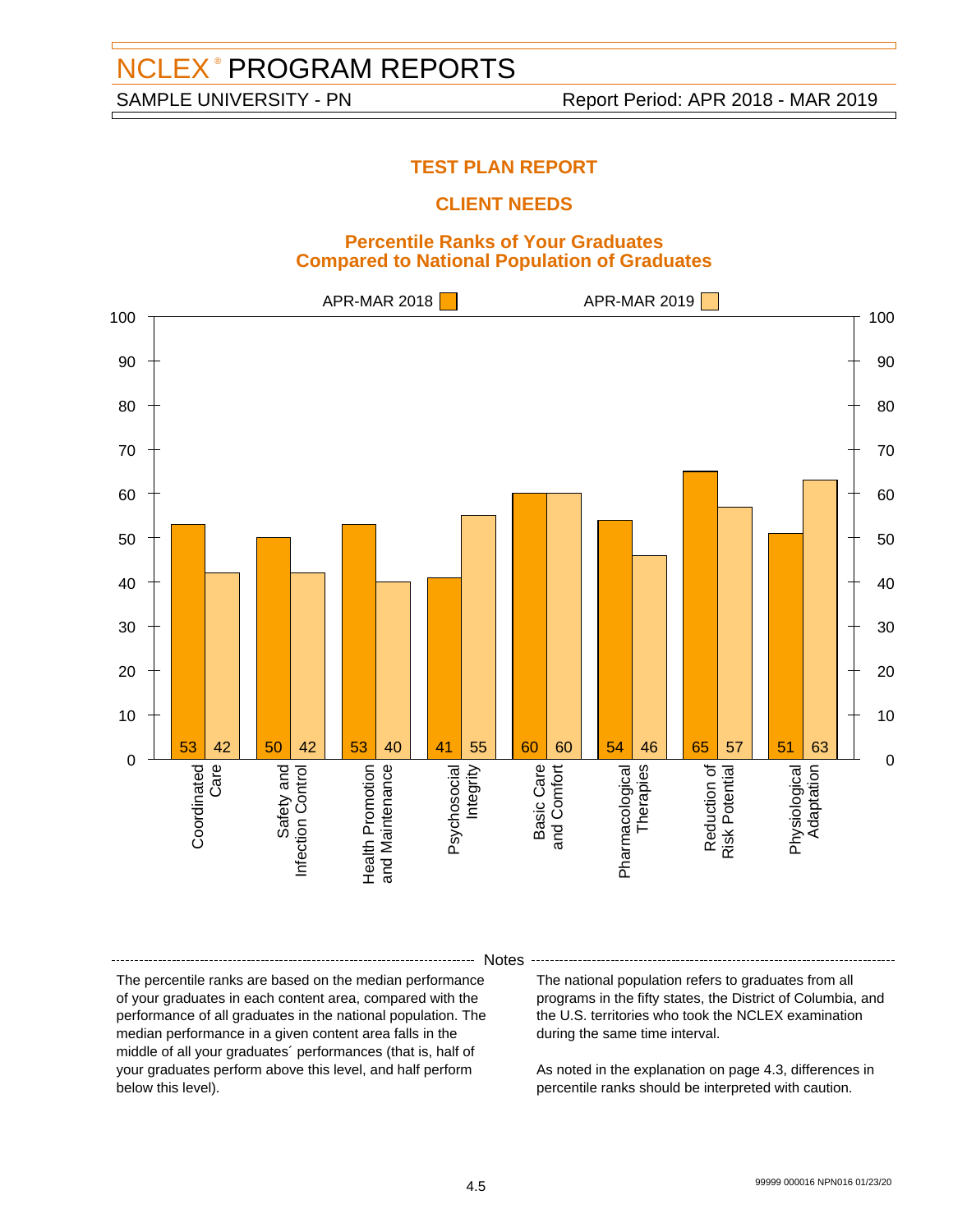## <span id="page-16-0"></span>CONTENT DIMENSION REPORTS

Nursing is a profession that promotes, maintains and restores health for individuals and their families. Practical/Vocational nurses value a holistic approach to client care, utilizing frameworks to organize data collection, assist in the development of a plan of care and to evaluate nursing care. These systematic approaches to client care employ an understanding of functional health patterns, head-to-toe formats, or a body systems classification. Nursing education programs organize their curricula in a pattern or framework to foster learning. Regardless of the framework utilized for nursing care or nursing education, its components are integrated to ensure that all clients´ physical and behavioral dimensions are included.

The NCLEX® Content Dimension Reports in this section provide information about your graduates based on six frameworks:

- Nursing Process
- Categories of Human Functioning
- Categories of Health Alterations
- Wellness/Illness Continuum
- Stages of Maturity
- Stress, Adaptation, and Coping

The first set of the Content Dimension Reports is based on the Nursing Process.

#### **NURSING PROCESS**

The Nursing Process provides a framework for organizing and delivering nursing care to clients and groups. The four phases of the nursing process for the PN/VN include: Data Collection, Planning, Implementation, and Evaluation.

#### **Data Collection**

This phase consists of gathering information relative to the client, recognizing significant information, communicating information gained in data collection, and contributing to the formation of nursing diagnosis.

#### **Planning**

This phase consists of participating in setting goals for meeting client needs and designing strategies to achieve expected client outcomes.

#### **Implementation**

This phase consists of initiating and completing actions necessary to accomplish the defined goals of care. The nurse assists with organizing and managing client care, providing care to achieve established client outcomes, and communicating nursing interventions.

#### **Evaluation**

This phase consists of participating in determining the extent to which client outcomes have been achieved and interventions have been successful. The nurse compares the actual outcomes with expected outcomes of care and communicates findings.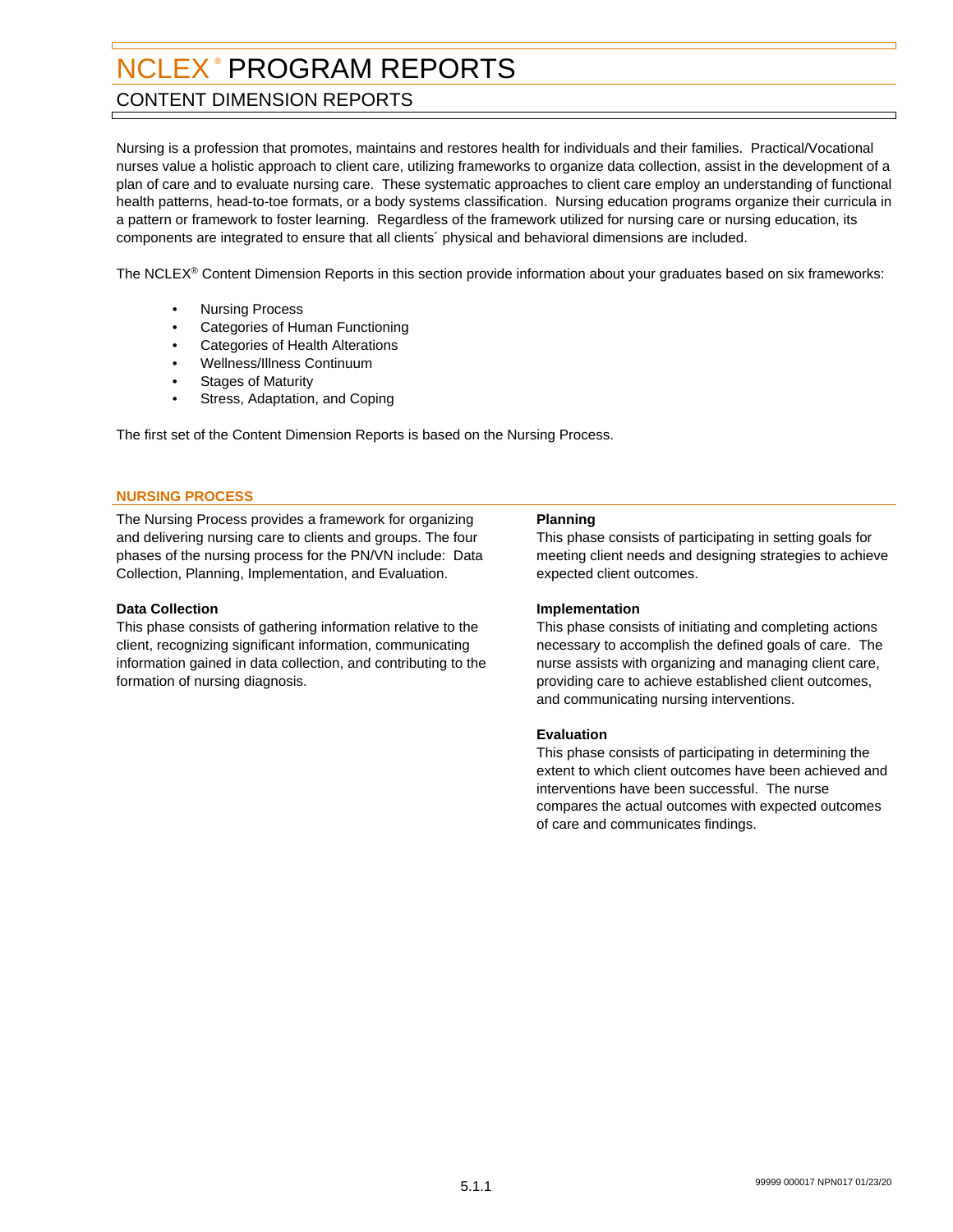CONTENT DIMENSION REPORTS

## **Percentile Rank Charts of Content Dimension Performance**

These charts show how well your program´s typical graduate (taking the NCLEX® examination for the first time during this reporting period) performed in different content dimensions and how that compares with the performance of last year´s typical graduate and with graduates across the United States and its territories.

Instead of showing passing rates, as in the Summary Overview section, these charts show how well a graduate at the median competence level from your program performed in specific content areas. The NCLEX examination measurement model allows the calculation of performance on any subset of items by adjusting for their difficulty.

Three types of comparisons are possible from these charts: (1) how your program´s typical graduate compares with the rest of the country, (2) how well your program´s typical graduate does in the content areas (remember that the difficulty of the items has already been taken into account), and (3) how the two reporting periods compare.

The numbers on the vertical axis of the charts are percentile ranks, indicating the percentage of

graduates who performed less well than (or the same as) your typical graduate. Differences in percentile ranks must be interpreted with caution. A single percentile-point spread towards the middle of the scale represents less of a true (observed score) difference than the same spread at the extremes (e.g.,  $50<sup>th</sup>$  and  $51<sup>st</sup>$ are not as different as  $90<sup>th</sup>$  and  $91<sup>st</sup>$ ). These charts are most appropriately used to determine areas of general program strength and weakness, and not to make precise comparisons.

An example of a statement that might be made based on data from these charts is, "In this time period, my median (middle) graduate did as well or better than 75% of the graduates in the country in the first content area (Data Collection), but only 50% of graduates in the second content area (Planning). In the previous time period, that pattern was reversed."

Prior to March 2000, percentile ranks were based on program comparisons (rather than graduate comparisons). For this reason, current results should not be compared to Content Dimension Report results published prior to March 2000.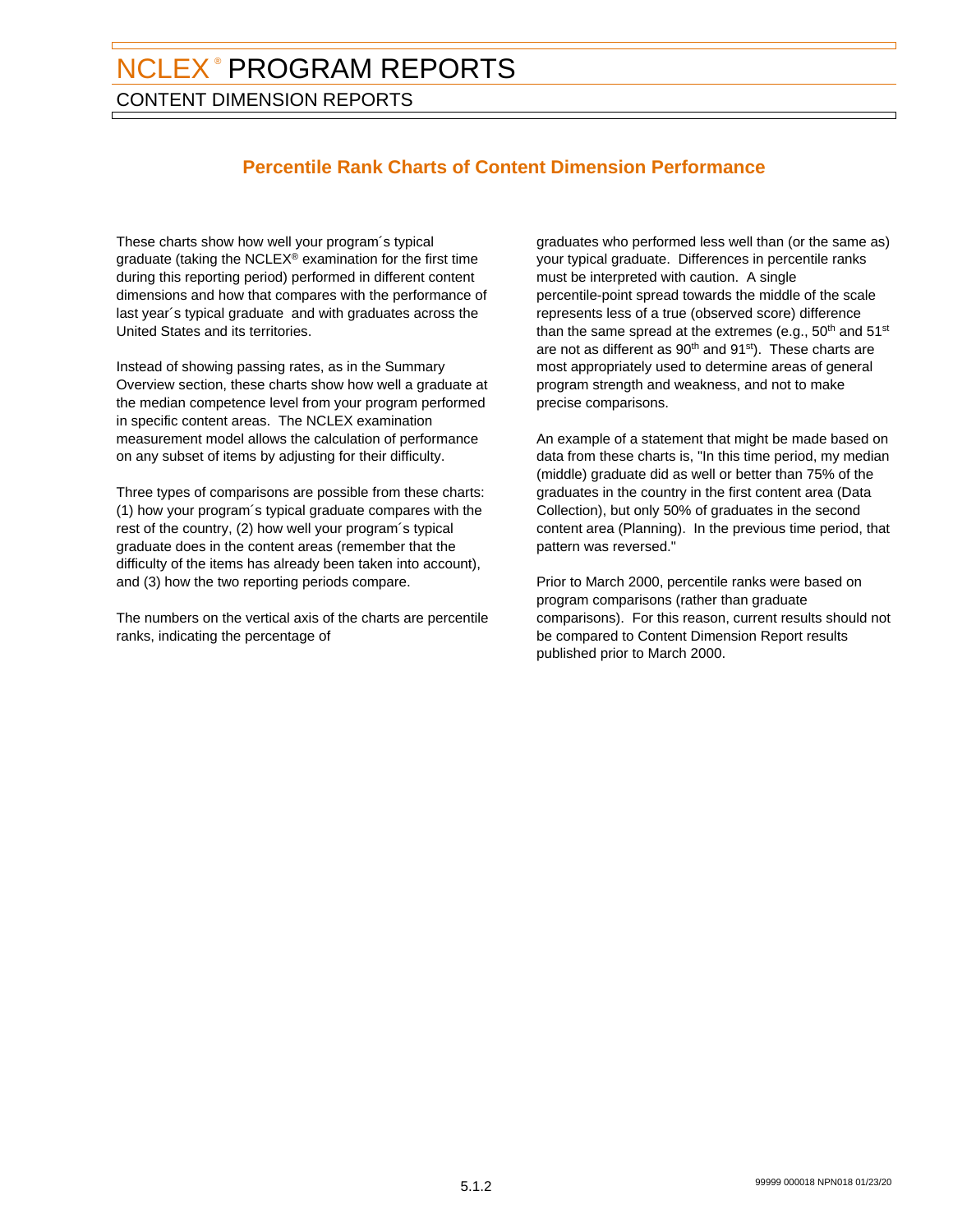### **NURSING PROCESS**

#### **Percentile Ranks of Your Graduates Compared to Graduates from Your Jurisdiction**



**Notes** 

Due to the variable length of the examination, it is possible that not all of your candidates received a sufficient number of questions (at least three) to be included in each category. If fewer than ten of your candidates received a sufficient number of questions in a given category, the percentile rank of your candidates´ performance for that category is not reported.

The percentile ranks are based on the median performance of your graduates in each content area, compared with the performance of graduates from your jurisdiction. The median performance in a given content area falls in the middle of all your graduates´

performances (that is, half of your graduates perform above this level, and half perform below this level).

The number of graduates included in the percentile ranks may differ across categories due to the variable length of the examination. Only graduates who took a sufficient number of questions in each category are included in the percentile ranks.

As noted in the explanation on the previous page, differences in percentile ranks should be interpreted with caution.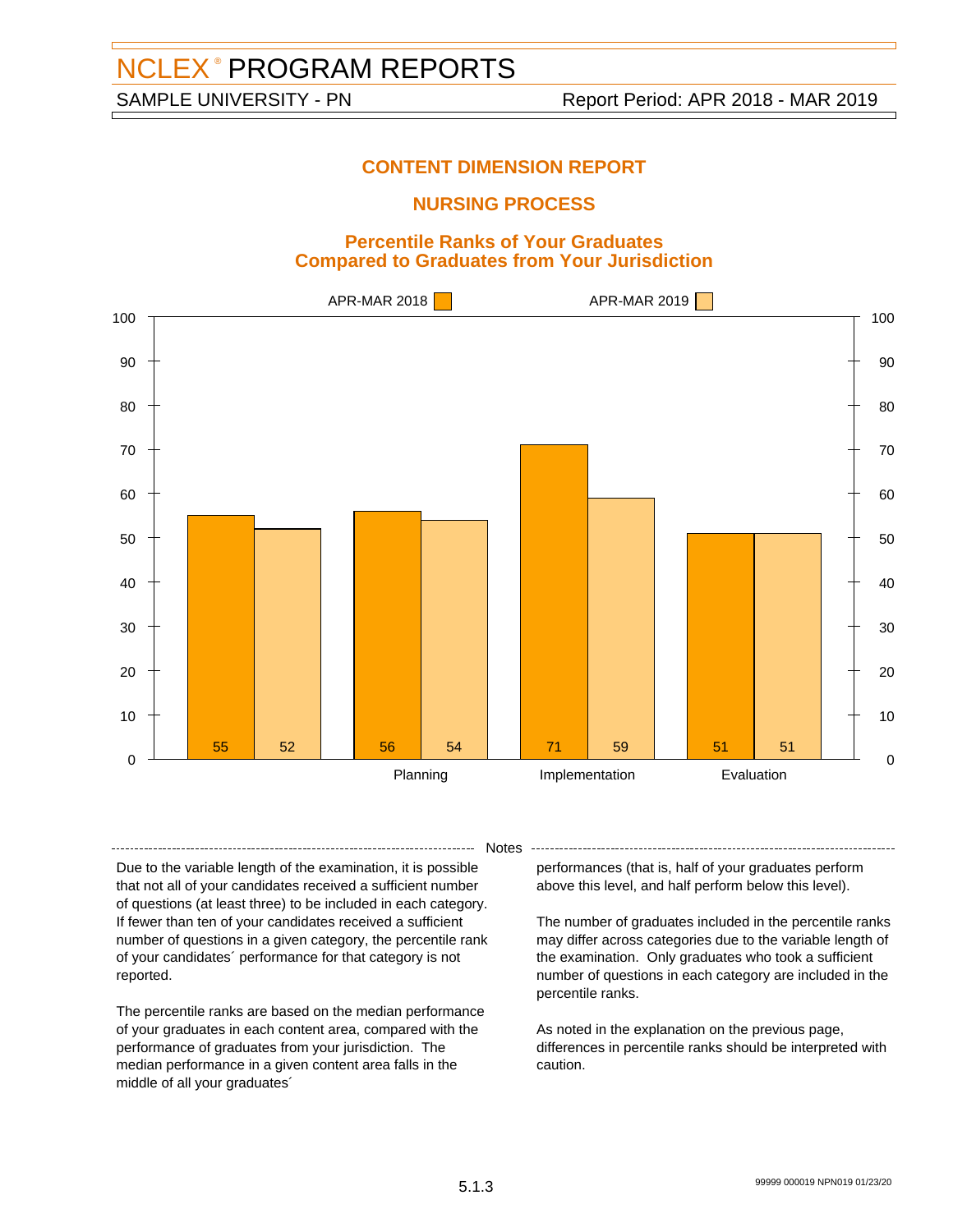### **NURSING PROCESS**

#### **Percentile Ranks of Your Graduates Compared to National Population of Graduates**



- Notes -

Due to the variable length of the examination, it is possible that not all of your candidates received a sufficient number of questions (at least three) to be included in each category. If fewer than ten of your candidates received a sufficient number of questions in a given category, the percentile rank of your candidates´ performance for that category is not reported.

The percentile ranks are based on the median performance of your graduates in each content area, compared with the performance of graduates in the national population. The median performance in a given content area falls in the middle of all your graduates´

performances (that is, half of your graduates perform above this level, and half perform below this level).

The number of graduates included in the percentile ranks may differ across categories due to the variable length of the examination. Only graduates who took a sufficient number of questions in each category are included in the percentile ranks.

As noted in the explanation on page 5.1.2, differences in percentile ranks should be interpreted with caution.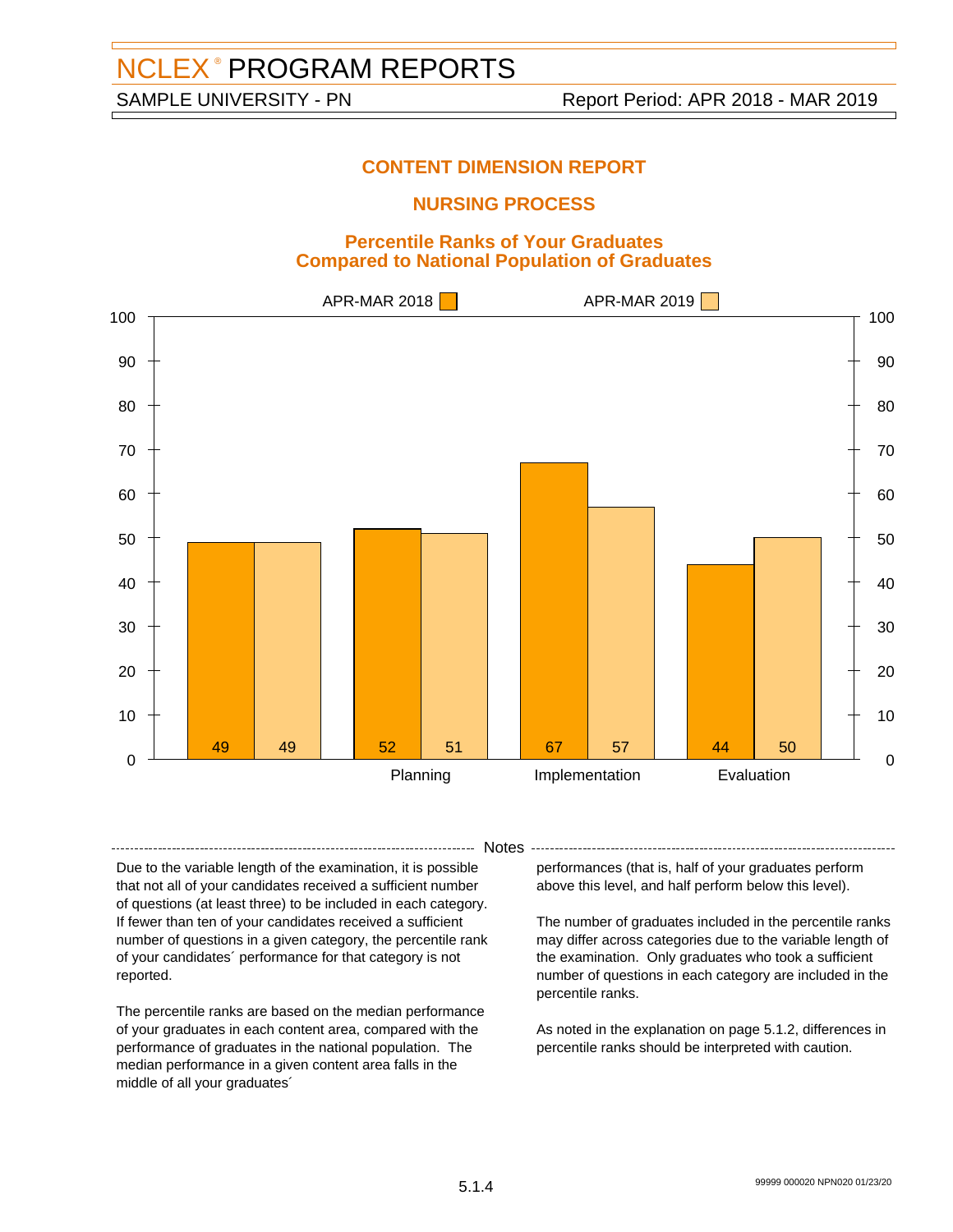## <span id="page-20-0"></span>CONTENT DIMENSION REPORTS

Nursing is a profession that promotes, maintains and restores health for individuals and their families. Practical/Vocational nurses value a holistic approach to client care, utilizing frameworks to organize data collection, assist in the development of a plan of care and to evaluate nursing care. These systematic approaches to client care employ an understanding of functional health patterns, head-to-toe formats, or a body systems classification. Nursing education programs organize their curricula in a pattern or framework to foster learning. Regardless of the framework utilized for nursing care or nursing education, its components are integrated to ensure that all clients´ physical and behavioral dimensions are included.

The NCLEX® Content Dimension Reports in this section provide information about your graduates based on six frameworks:

- Nursing Process
- Categories of Human Functioning
- Categories of Health Alterations
- Wellness/Illness Continuum
- Stages of Maturity
- Stress, Adaptation, and Coping

The second set of the Content Dimension Reports is based on the Categories of Human Functioning.

#### **CATEGORIES OF HUMAN FUNCTIONING**

Categories of Human Functioning is a framework that focuses on a client´s ability to maintain essential life functions. The ability to function adequately in each of the categories results in a healthy person. Alterations in **any** category can affect health. Each of the Categories of Human Functioning is described below.

Categories of Human Functioning describe major disturbances to the wellness continuum.

- (1) **Protective** (safety): Functions related to protection and defense of the body are classified in the protective category. Physical safety is dependent on protection from infection, injury, accidents, exposure, and abuse. Measures utilized to reduce these threats, such as assessing for side effects of medications and providing perioperative care, are incorporated in this category.
- (2) **Sensory-Perceptual** (cognitive-perceptual): Functions related to cognitive, sensory, and perceptual stimuli and the health concerns that develop from overload and deprivations are the basis of this category. Content related to the ability to speak, hear, taste, touch, smell, comprehend and remember are included. Alterations in the central and peripheral nervous system and the senses account for the major health problems included in this category.
- (3) **Comfort, Rest, Activity, and Mobility** (activity, sleep, and rest): Topics related to maintaining activities of daily living and the perception of comfort and rest/sleep are the principal components in this category. Alterations are related to factors that interfere with the neuromuscular system.
- (4) **Nutrition** (nutritional-metabolic): The consumption of food and fluid and the ability to meet the metabolic needs of the body fall under this category. Normal growth and development influence this category as do disorders that interfere with ingestion, digestion, and metabolism.
- (5) **Growth and Development**: Basic concepts of maturation from conception throughout the life span are included in the growth and development category. Childbearing and child rearing are viewed as part of development; thus, any alterations in these areas are included in this category.
- (6) **Fluid-Gas Transport**: The ability for an exchange of gases in the lungs and at the cellular level forms an essential category. Alterations exist when the cardio-pulmonary and hematologic systems are affected.
- (7) **Psychosocial-Cultural Functions** (psychosocial dimensions): Human interaction, whether it is within the individual, between two or more people, or in a large group, is the basis for this category. Self-concept, therapeutic communication, ethical-legal issues, spiritual needs, grieving and dying are all stages of this category.
- (8) **Elimination**: Excretory functions of the bowel and bladder are the components of this category. Alterations in gastrointestinal or urinary patterns are the main causes of health problems in elimination.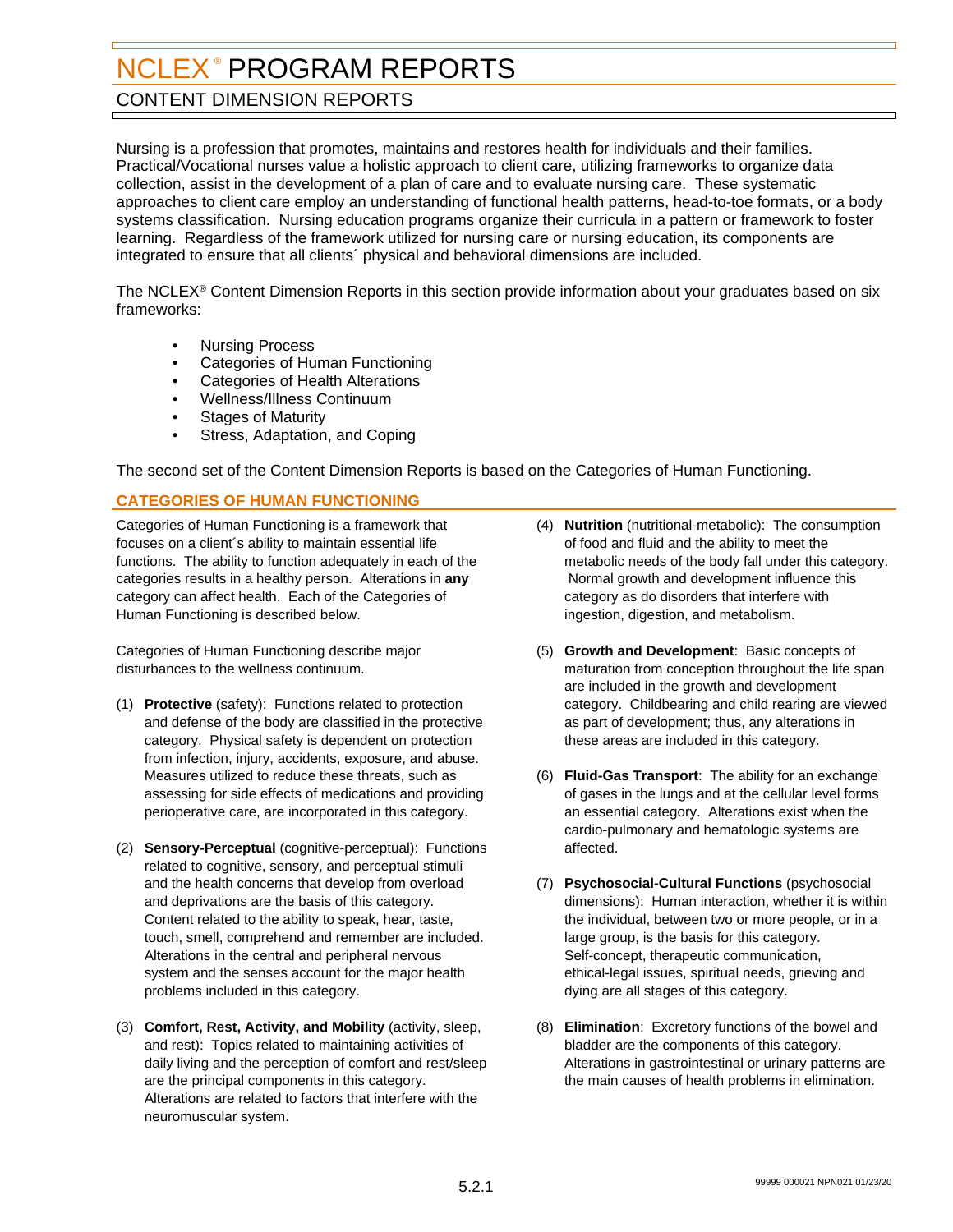CONTENT DIMENSION REPORTS

## **Percentile Rank Charts of Content Dimension Performance**

These charts show how well your program´s typical graduate (taking the NCLEX® examination for the first time during this reporting period) performed in different content dimensions and how that compares with the performance of last year's typical graduate and with graduates across the United States and its territories.

Instead of showing passing rates, as in the Summary Overview section, these charts show how well a graduate at the median competence level from your program performed in specific content areas. The NCLEX examination measurement model allows the calculation of performance on any subset of items by adjusting for their difficulty.

Three types of comparisons are possible from these charts: (1) how your program´s typical graduate compares with the rest of the country, (2) how well your program´s typical graduate does in the content areas (remember that the difficulty of the items has already been taken into account), and (3) how the two reporting periods compare.

The numbers on the vertical axis of the charts are percentile ranks, indicating the percentage of

graduates who performed less well than (or the same as) your typical graduate. Differences in percentile ranks must be interpreted with caution. A single percentile-point spread towards the middle of the scale represents less of a true (observed score) difference than the same spread at the extremes (e.g.,  $50<sup>th</sup>$  and  $51<sup>st</sup>$  are not as different as 90<sup>th</sup> and 91<sup>st</sup>). These charts are most appropriately used to determine areas of general program strength and weakness, and not to make precise comparisons.

An example of a statement that might be made based on data from these charts is, "In this time period, my median (middle) graduate did as well or better than 75% of the graduates in the country in the first content area (Protective Functions), but only 50% of graduates in the second content area (Sensory-Perceptual Functions). In the previous time period, that pattern was reversed."

Prior to March 2000, percentile ranks were based on program comparisons (rather than graduate comparisons). For this reason, current results should not be compared to Content Dimension Report results published prior to March 2000.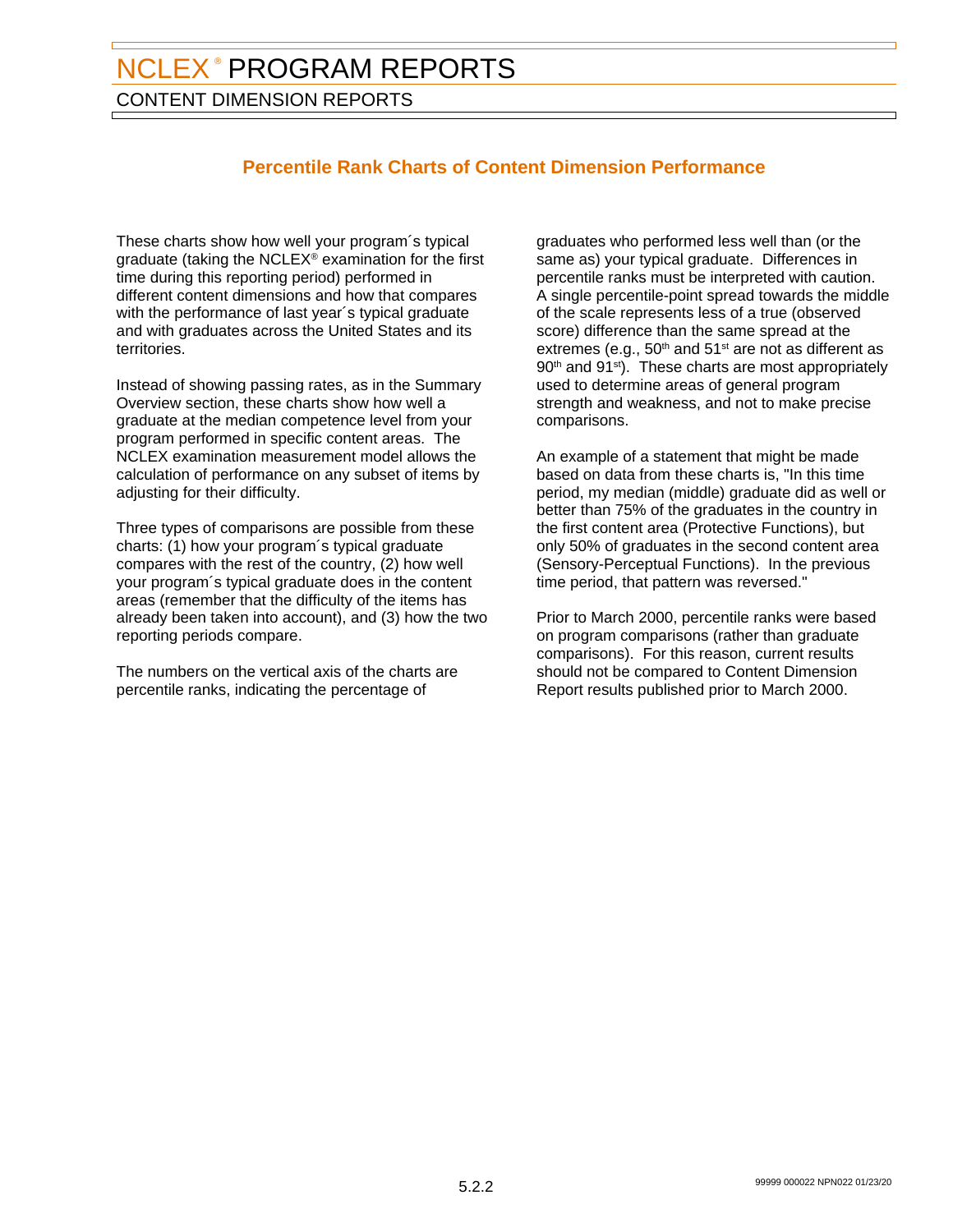### **HUMAN FUNCTIONING**

#### **Percentile Ranks of Your Graduates Compared to Graduates from Your Jurisdiction**



#### Notes

Due to the variable length of the examination, it is possible that not all of your candidates received a sufficient number of questions (at least three) to be included in each category. If fewer than ten of your candidates received a sufficient number of questions in a given category, the percentile rank of your candidates´ performance for that category is not reported.

The percentile ranks are based on the median performance of your graduates in each content area, compared with the performance of graduates from your jurisdiction. The median performance in a given content area falls in the middle of all your graduates´

performances (that is, half of your graduates perform above this level, and half perform below this level).

The number of graduates included in the percentile ranks may differ across categories due to the variable length of the examination. Only graduates who took a sufficient number of questions in each category are included in the percentile ranks.

As noted in the explanation on the previous page, differences in percentile ranks should be interpreted with caution.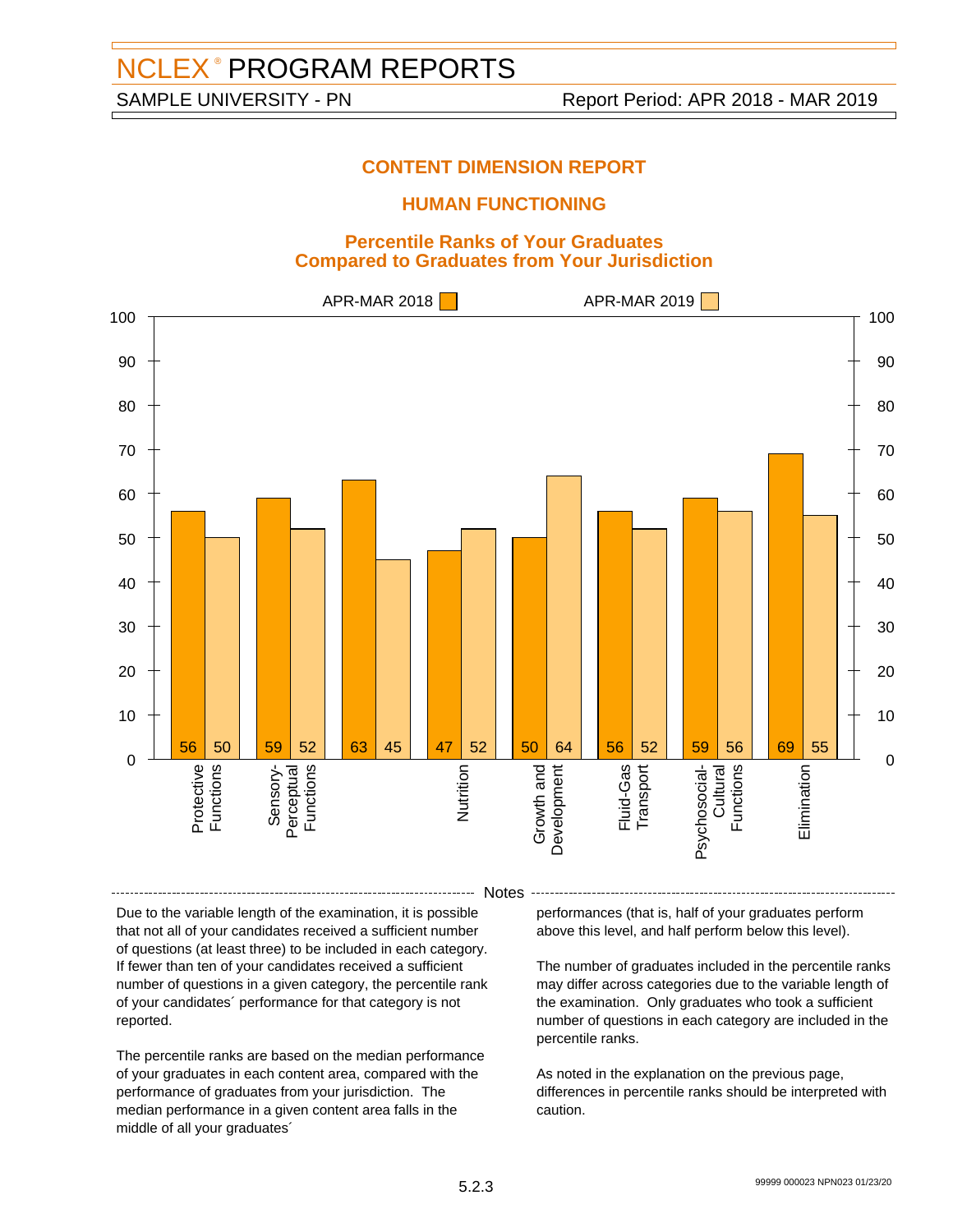### **HUMAN FUNCTIONING**

#### **Percentile Ranks of Your Graduates Compared to National Population of Graduates**



#### Notes

Due to the variable length of the examination, it is possible that not all of your candidates received a sufficient number of questions (at least three) to be included in each category. If fewer than ten of your candidates received a sufficient number of questions in a given category, the percentile rank of your candidates´ performance for that category is not reported.

The percentile ranks are based on the median performance of your graduates in each content area, compared with the performance of graduates in the national population. The median performance in a given content area falls in the middle of all your graduates´

performances (that is, half of your graduates perform above this level, and half perform below this level).

The number of graduates included in the percentile ranks may differ across categories due to the variable length of the examination. Only graduates who took a sufficient number of questions in each category are included in the percentile ranks.

As noted in the explanation on page 5.2.2, differences in percentile ranks should be interpreted with caution.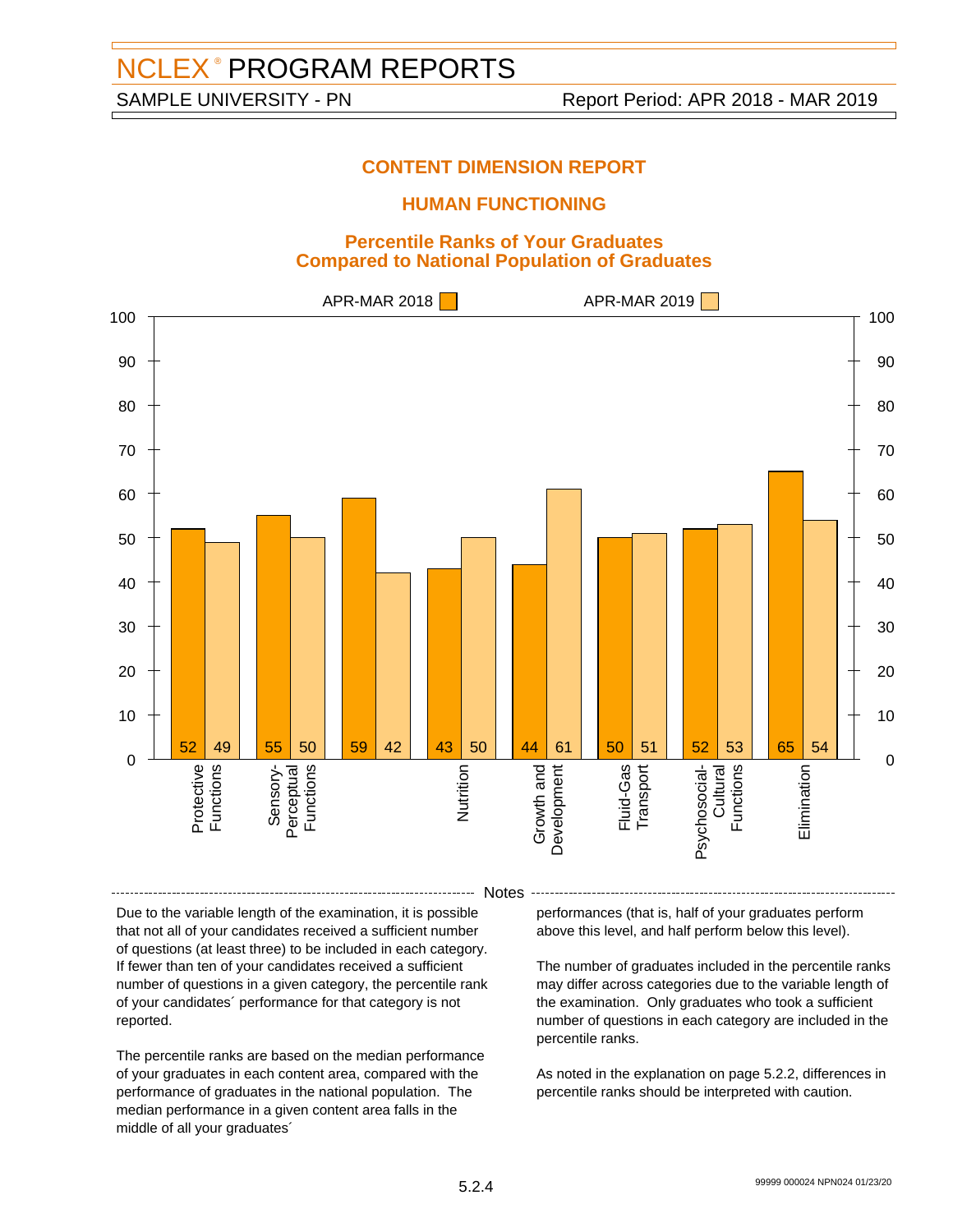## <span id="page-24-0"></span>CONTENT DIMENSION REPORTS

Nursing is a profession that promotes, maintains and restores health for individuals and their families. Practical/Vocational nurses value a holistic approach to client care, utilizing frameworks to organize data collection, assist in the development of a plan of care and to evaluate nursing care. These systematic approaches to client care employ an understanding of functional health patterns, head-to-toe formats, or a body systems classification. Nursing education programs organize their curricula in a pattern or framework to foster learning. Regardless of the framework utilized for nursing care or nursing education, its components are integrated to ensure that all clients´ physical and behavioral dimensions are included.

The NCLEX® Content Dimension Reports in this section provide information about your graduates based on six frameworks:

- Nursing Process
- Categories of Human Functioning
- Categories of Health Alterations
- Wellness/Illness Continuum
- **Stages of Maturity**
- Stress, Adaptation, and Coping

The third set of the Content Dimension Reports is based on the Categories of Health Alterations.

#### **CATEGORIES OF HEALTH ALTERATIONS**

Categories of Health Alterations describe the fundamental body systems that may be impacted from changes in the wellness continuum.

- (1) **Cardiovascular**: includes the heart, blood, and the vascular and lymphatic systems. Content that relates to multisystem trauma is included in this category.
- (2) **Endocrine/Metabolic**: includes all health issues related to the endocrine glands, with the exception of the ovaries and testes. All aspects of care for the client with diabetes mellitus are included within the endocrine system.
- (3) **Gastrointestinal**: includes disorders as well as health issues related to the liver, biliary and exocrine pancreas.
- (4) **Reproductive**: encompasses childbearing, female and male reproductive disorders, sexuality, and fertility.
- (5) **Integumentary/Musculoskeletal**: are combined to include all functions related to skin, bones, and joints.
- (6) **Immune**: encompasses health matters related to the body´s ability to protect and defend. Infection, autoimmune diseases, hypersensitivity states and immune complex diseases are included.
- (7) **Nervous/Sensory**: incorporates alterations in the central and peripheral nervous system as well as health concerns related to functions of the senses.
- (8) **Psychosocial Behaviors**: encompasses concepts of mental health and mental illness. Therapeutic communication and behaviors associated with illness are incorporated.
- (9) **Renal/Urinary**: includes function and dysfunction related to the kidneys, bladder, and related structures.
- (10) **Respiratory**: incorporates all health considerations associated with gas exchange involving the lungs and related airway structures.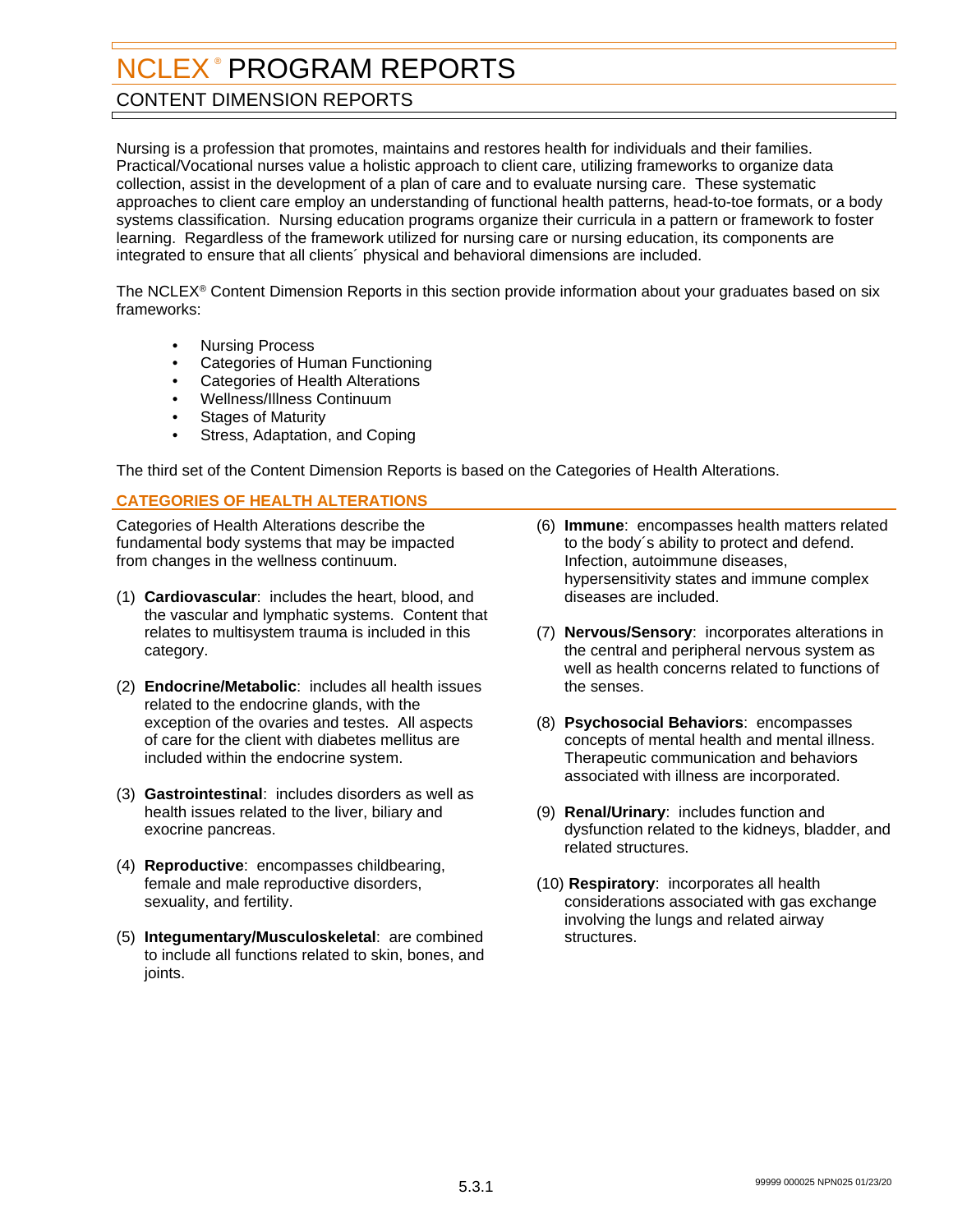CONTENT DIMENSION REPORTS

## **Percentile Rank Charts of Content Dimension Performance**

These charts show how well your program´s typical graduate (taking the NCLEX® examination for the first time during this reporting period) performed in different content dimensions and how that compares with the performance of last year's typical graduate and with graduates across the United States and its territories.

Instead of showing passing rates, as in the Summary Overview section, these charts show how well a graduate at the median competence level from your program performed in specific content areas. The NCLEX examination measurement model allows the calculation of performance on any subset of items by adjusting for their difficulty.

Three types of comparisons are possible from these charts: (1) how your program´s typical graduate compares with the rest of the country, (2) how well your program´s typical graduate does in the content areas (remember that the difficulty of the items has already been taken into account), and (3) how the two reporting periods compare.

The numbers on the vertical axis of the charts are percentile ranks, indicating the percentage of

graduates who performed less well than (or the same as) your typical graduate. Differences in percentile ranks must be interpreted with caution. A single percentile-point spread towards the middle of the scale represents less of a true (observed score) difference than the same spread at the extremes (e.g.,  $50<sup>th</sup>$  and  $51<sup>st</sup>$  are not as different as 90<sup>th</sup> and 91<sup>st</sup>). These charts are most appropriately used to determine areas of general program strength and weakness, and not to make precise comparisons.

An example of a statement that might be made based on data from these charts is, "In this time period, my median (middle) graduate did as well or better than 75% of the graduates in the country in the first content area (Cardiovascular), but only 50% of graduates in the second content area (Endocrine/Metabolic). In the previous time period, that pattern was reversed."

Prior to March 2000, percentile ranks were based on program comparisons (rather than graduate comparisons). For this reason, current results should not be compared to Content Dimension Report results published prior to March 2000.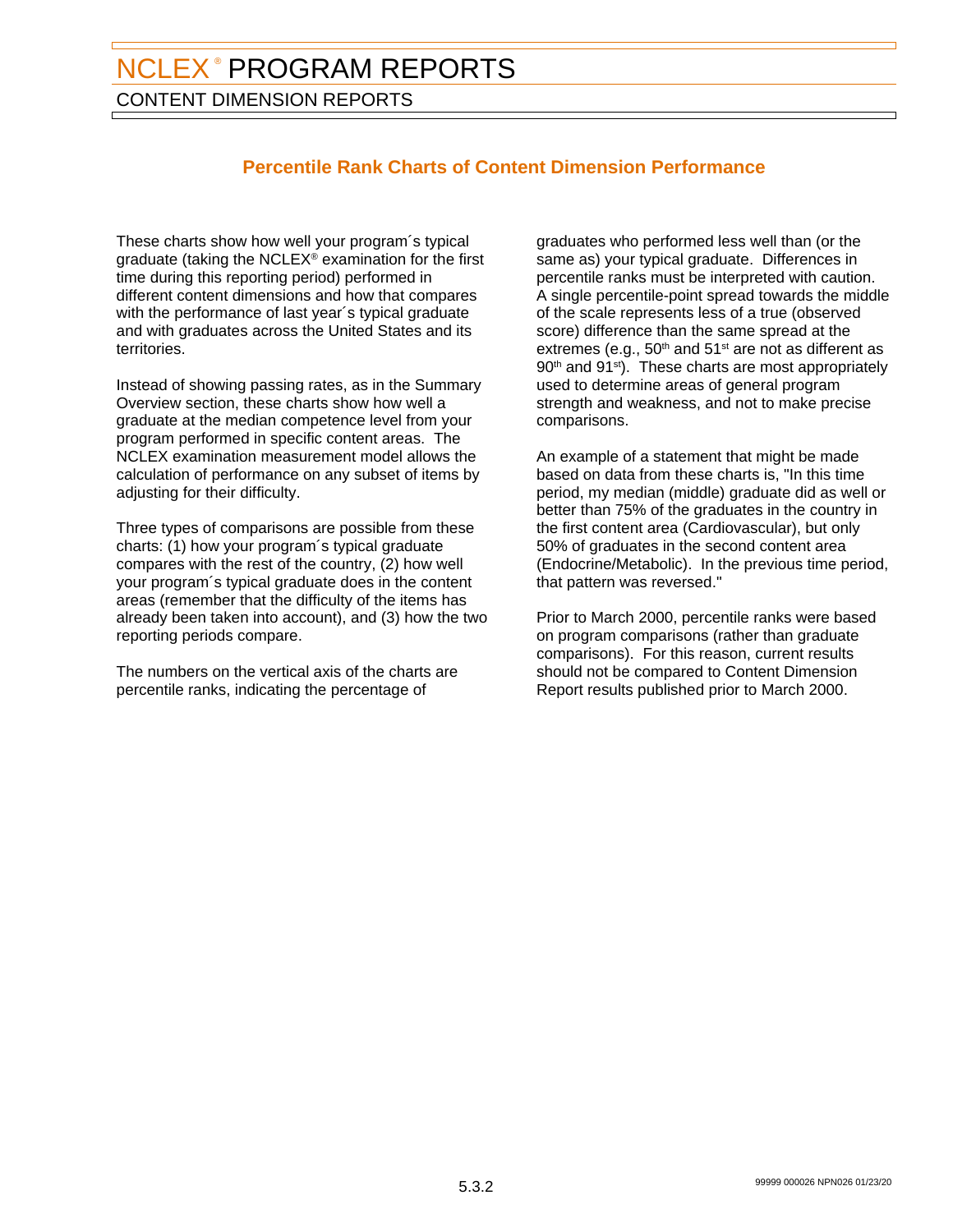### **HEALTH ALTERATIONS**

#### **Percentile Ranks of Your Graduates Compared to Graduates from Your Jurisdiction**



Due to the variable length of the examination, it is possible that not all of your candidates received a sufficient number of questions (at least three) to be included in each category. If fewer than ten of your candidates received a sufficient number of questions in a given category, the percentile rank of your candidates´ performance for that category is not reported.

The percentile ranks are based on the median performance of your graduates in each content area, compared with the performance of graduates from your jurisdiction. The median performance in a given content area falls in the middle of all your graduates´

performances (that is, half of your graduates perform above this level, and half perform below this level).

The number of graduates included in the percentile ranks may differ across categories due to the variable length of the examination. Only graduates who took a sufficient number of questions in each category are included in the percentile ranks.

As noted in the explanation on the previous page, differences in percentile ranks should be interpreted with caution.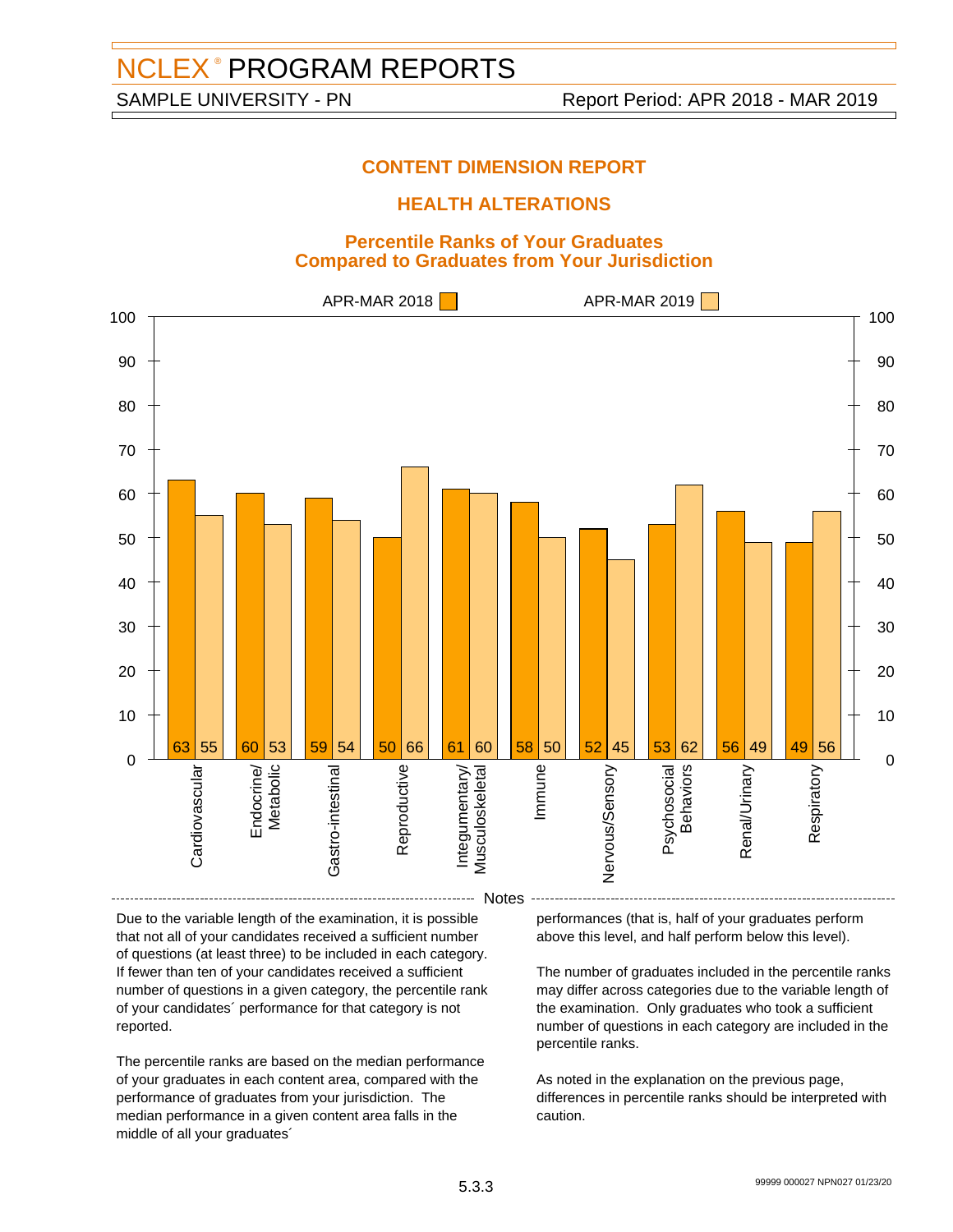### **HEALTH ALTERATIONS**

#### **Percentile Ranks of Your Graduates Compared to National Population of Graduates**



Due to the variable length of the examination, it is possible that not all of your candidates received a sufficient number of questions (at least three) to be included in each category. If fewer than ten of your candidates received a sufficient number of questions in a given category, the percentile rank of your candidates´ performance for that category is not reported.

The percentile ranks are based on the median performance of your graduates in each content area, compared with the performance of graduates in the national population. The median performance in a given content area falls in the middle of all your graduates´

performances (that is, half of your graduates perform above this level, and half perform below this level).

The number of graduates included in the percentile ranks may differ across categories due to the variable length of the examination. Only graduates who took a sufficient number of questions in each category are included in the percentile ranks.

As noted in the explanation on page 5.3.2, differences in percentile ranks should be interpreted with caution.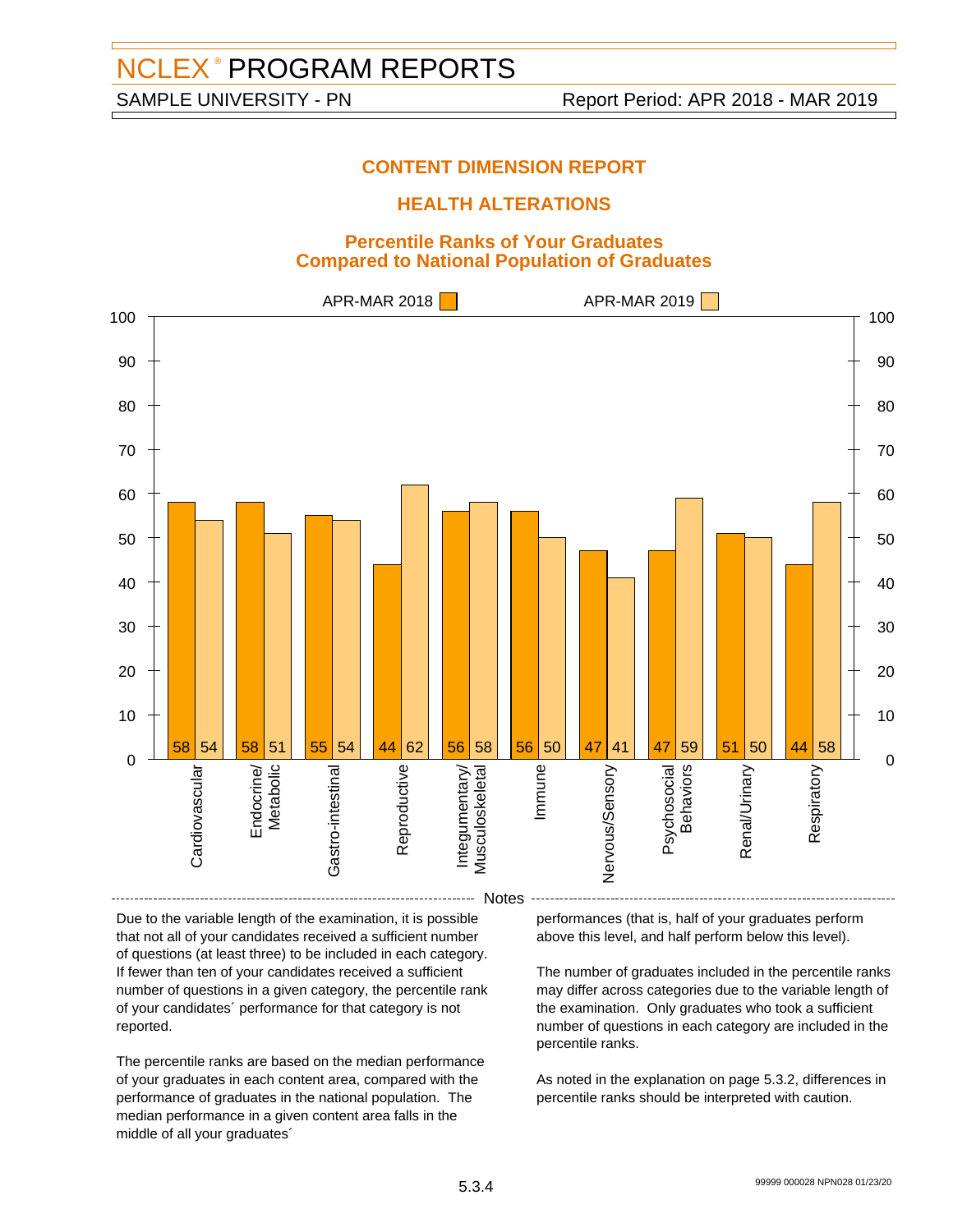## <span id="page-28-0"></span>CONTENT DIMENSION REPORTS

Nursing is a profession that promotes, maintains and restores health for individuals and their families. Practical/Vocational nurses value a holistic approach to client care, utilizing frameworks to organize data collection, assist in the development of a plan of care and to evaluate nursing care. These systematic approaches to client care employ an understanding of functional health patterns, head-to-toe formats, or a body systems classification. Nursing education programs organize their curricula in a pattern or framework to foster learning. Regardless of the framework utilized for nursing care or nursing education, its components are integrated to ensure that all clients´ physical and behavioral dimensions are included.

The NCLEX® Content Dimension Reports in this section provide information about your graduates based on six frameworks:

- Nursing Process
- Categories of Human Functioning
- Categories of Health Alterations
- Wellness/Illness Continuum
- **Stages of Maturity**
- Stress, Adaptation, and Coping

The fourth set of the Content Dimension Reports is based on the Wellness/Illness Continuum.

#### **CATEGORIES OF WELLNESS/ILLNESS CONTINUUM**

The wellness/illness continuum is defined as the range of one´s total health. This continuum is constantly changing in relation to the client´s physical, mental, and social being. Wellness and illness are at opposite ends of the continuum with a multitude of ranges in between. Health and illness are separate but coexisting and interacting. Wellness is a dynamic state that is altered as clients adjust to environmental stimuli and maintain a state of optimal stability. Illness represents a state in which health is diminished or impaired due to the client´s inability to adiust to environmental stimuli. This continuum is ever-changing throughout the life span.

Nursing and the health-illness care delivery system provide services in which clients are recipients in the following categories.

(1) **Health Promotion**: includes prevention of illness, such as immunization of clients, screening for communicable diseases and control of the transmission of infection. Preventive care also involves educating clients regarding lifestyle practices in order to prevent illness. Health promotion is concerned with helping individuals expand their capabilities to live fuller and more satisfying lives. Normal growth and development along with normal childbearing are also included in health promotion.

- (2) **Health Maintenance**: includes preservation of the health status of an individual. The client in this category will need ongoing care because of continuous threats to optimum health. These clients need rehabilitative services or may have chronic disease that needs constant monitoring. Clients may be in any age group.
- (3) **Health Restoration, Acute/Simple**: encompasses clients who are generally healthy but have an alteration leading to diagnostic testing, injury, or illness. These clients generally have an acute health alteration involving one system. This category also includes clients with complications related to pregnancy and childbirth.
- (4) **Health Restoration, Acute/Complex**: includes clients who are experiencing an acute illness but also have a previous chronic illness. The chronic illness may or may not be related to the acute health alteration. Therefore, more than one system is usually involved. These clients enter the health care system for diagnostic testing, complications of the chronic illness, acute illness or injury.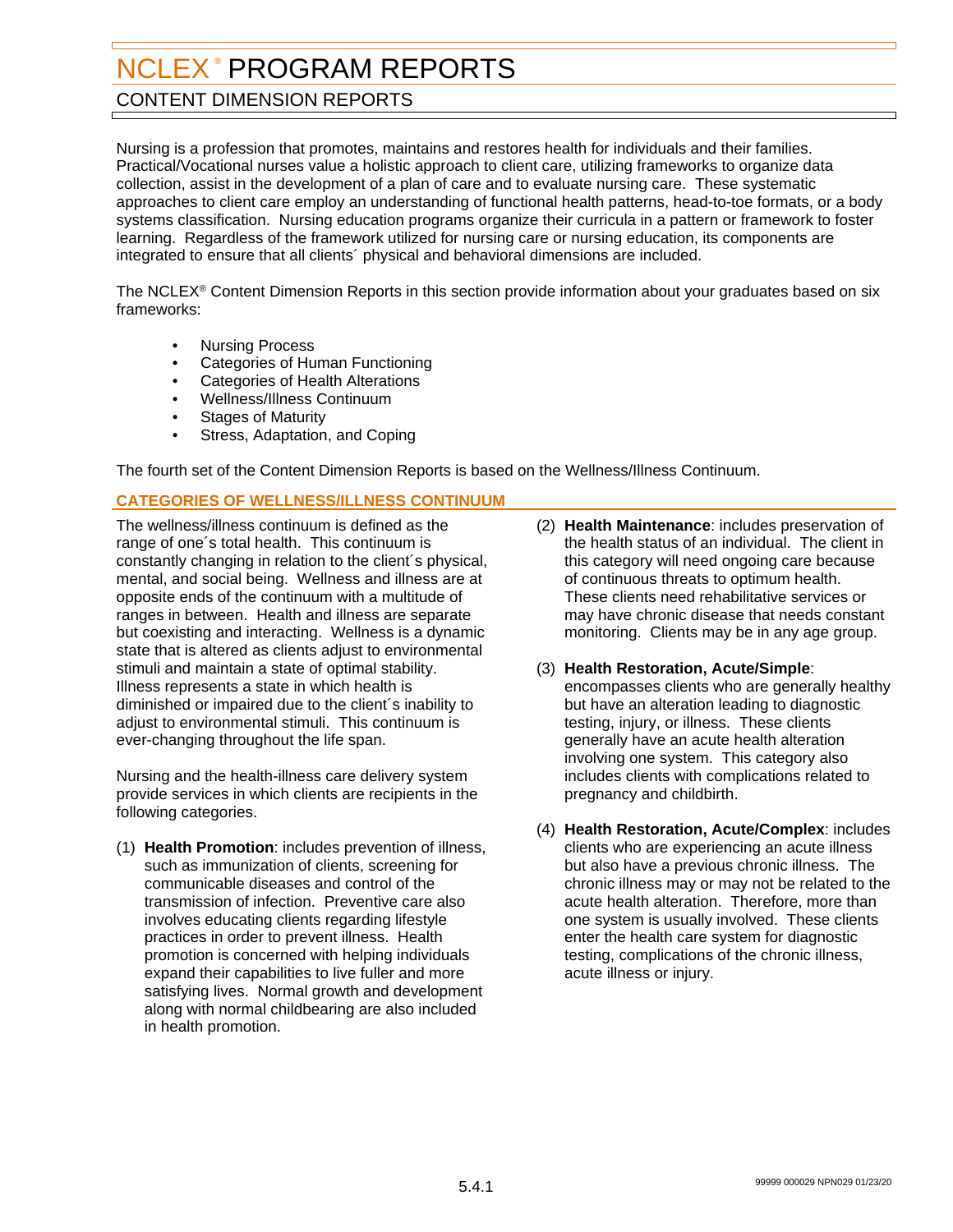CONTENT DIMENSION REPORTS

## **Percentile Rank Charts of Content Dimension Performance**

These charts show how well your program´s typical graduate (taking the NCLEX® examination for the first time during this reporting period) performed in different content dimensions and how that compares with the performance of last year's typical graduate and with graduates across the United States and its territories.

Instead of showing passing rates, as in the Summary Overview section, these charts show how well a graduate at the median competence level from your program performed in specific content areas. The NCLEX examination measurement model allows the calculation of performance on any subset of items by adjusting for their difficulty.

Three types of comparisons are possible from these charts: (1) how your program´s typical graduate compares with the rest of the country, (2) how well your program´s typical graduate does in the content areas (remember that the difficulty of the items has already been taken into account), and (3) how the two reporting periods compare.

The numbers on the vertical axis of the charts are percentile ranks, indicating the percentage of

graduates who performed less well than (or the same as) your typical graduate. Differences in percentile ranks must be interpreted with caution. A single percentile-point spread towards the middle of the scale represents less of a true (observed score) difference than the same spread at the extremes (e.g.,  $50<sup>th</sup>$  and  $51<sup>st</sup>$  are not as different as 90<sup>th</sup> and 91<sup>st</sup>). These charts are most appropriately used to determine areas of general program strength and weakness, and not to make precise comparisons.

An example of a statement that might be made based on data from these charts is, "In this time period, my median (middle) graduate did as well or better than 75% of the graduates in the country in the first content area (Health Promotion), but only 50% of graduates in the second content area (Health Maintenance). In the previous time period, that pattern was reversed."

Prior to March 2000, percentile ranks were based on program comparisons (rather than graduate comparisons). For this reason, current results should not be compared to Content Dimension Report results published prior to March 2000.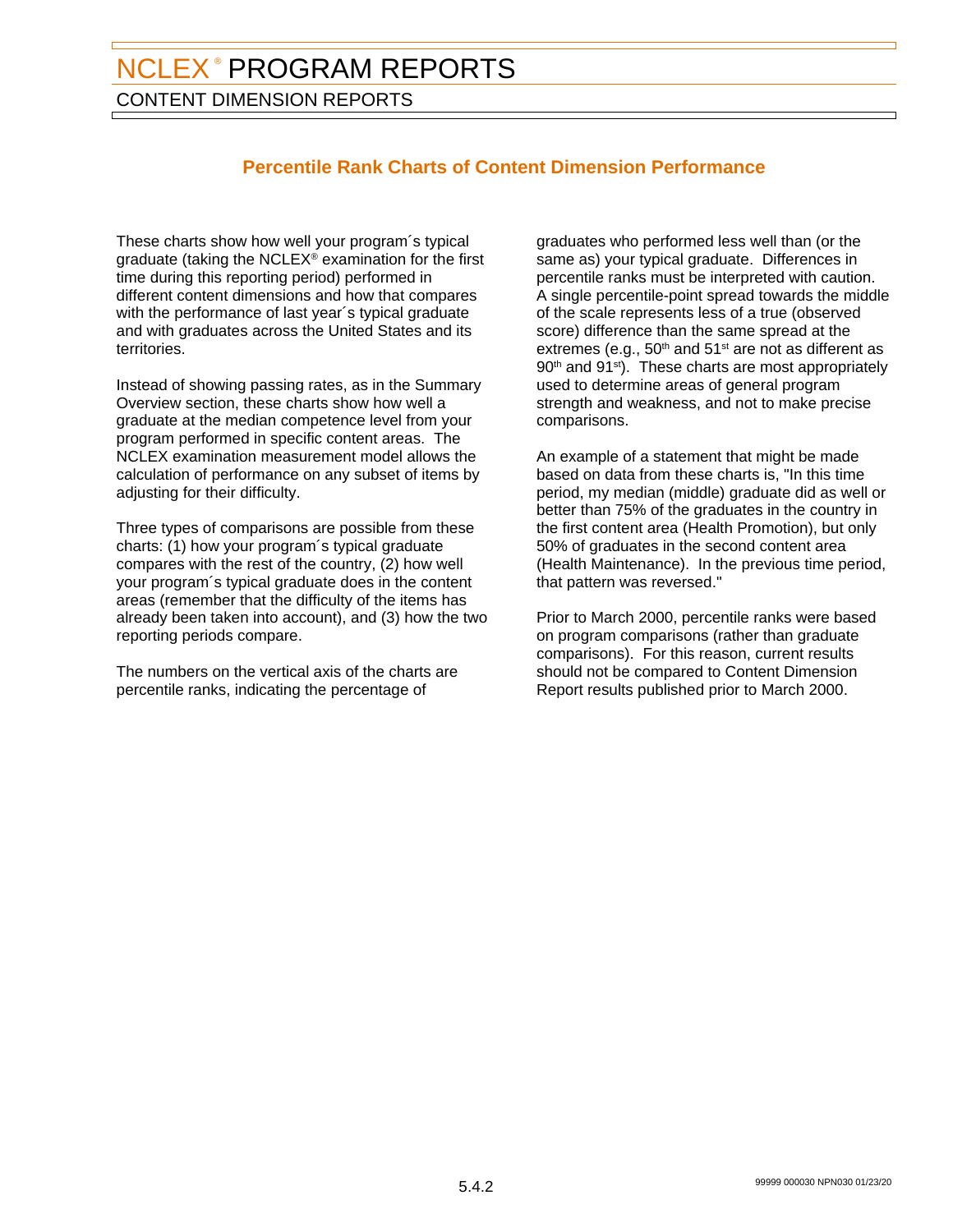## **WELLNESS/ILLNESS CONTINUUM**

#### **Percentile Ranks of Your Graduates Compared to Graduates from Your Jurisdiction**



-- Notes -

Due to the variable length of the examination, it is possible that not all of your candidates received a sufficient number of questions (at least three) to be included in each category. If fewer than ten of your candidates received a sufficient number of questions in a given category, the percentile rank of your candidates´ performance for that category is not reported.

The percentile ranks are based on the median performance of your graduates in each content area, compared with the performance of graduates from your jurisdiction. The median performance in a given content area falls in the middle of all your graduates´

performances (that is, half of your graduates perform above this level, and half perform below this level).

The number of graduates included in the percentile ranks may differ across categories due to the variable length of the examination. Only graduates who took a sufficient number of questions in each category are included in the percentile ranks.

As noted in the explanation on the previous page, differences in percentile ranks should be interpreted with caution.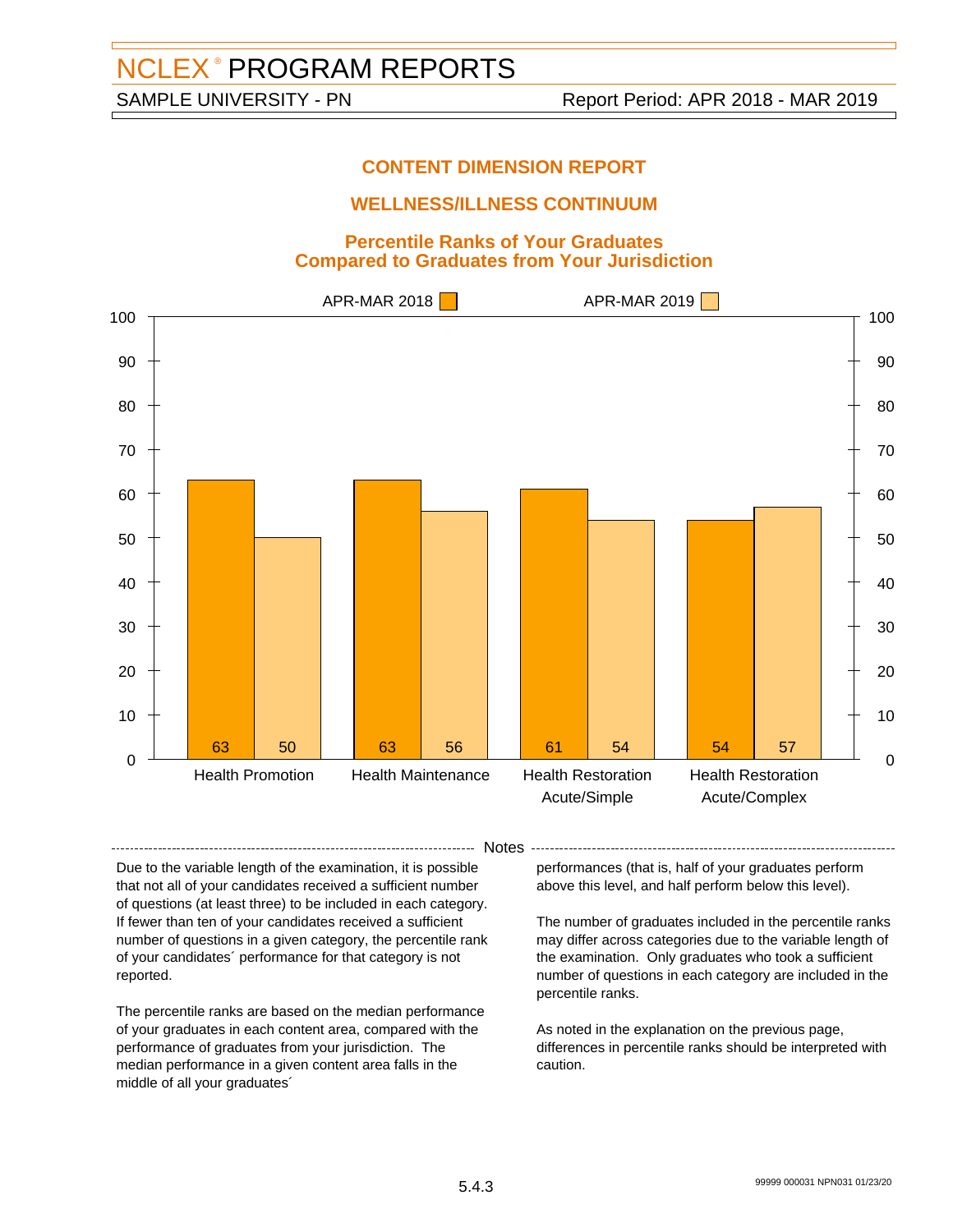## **WELLNESS/ILLNESS CONTINUUM**

#### **Percentile Ranks of Your Graduates Compared to National Population of Graduates**



-- Notes -

Due to the variable length of the examination, it is possible that not all of your candidates received a sufficient number of questions (at least three) to be included in each category. If fewer than ten of your candidates received a sufficient number of questions in a given category, the percentile rank of your candidates´ performance for that category is not reported.

The percentile ranks are based on the median performance of your graduates in each content area, compared with the performance of graduates in the national population. The median performance in a given content area falls in the middle of all your graduates´

performances (that is, half of your graduates perform above this level, and half perform below this level).

The number of graduates included in the percentile ranks may differ across categories due to the variable length of the examination. Only graduates who took a sufficient number of questions in each category are included in the percentile ranks.

As noted in the explanation on page 5.4.2, differences in percentile ranks should be interpreted with caution.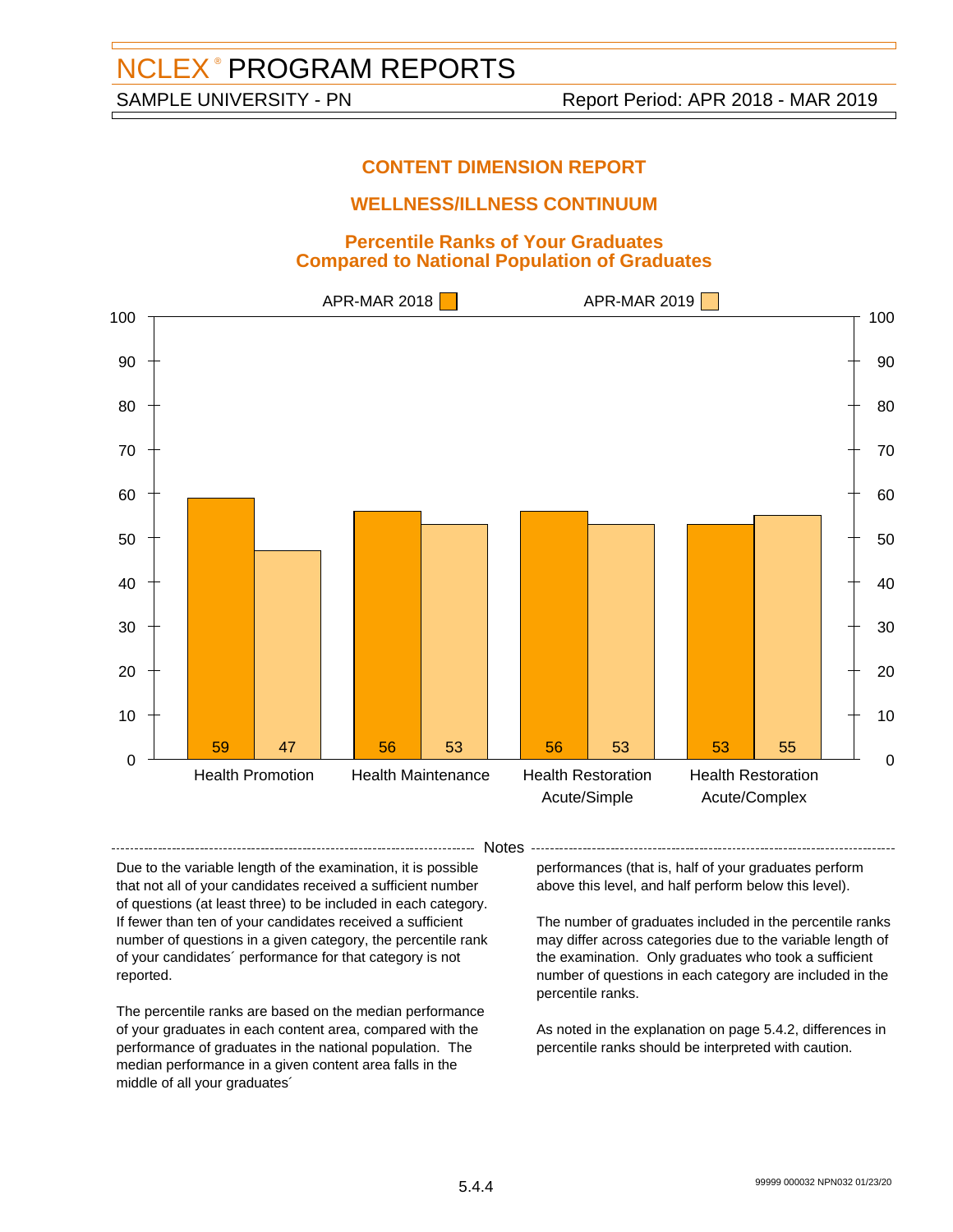## <span id="page-32-0"></span>CONTENT DIMENSION REPORTS

Nursing is a profession that promotes, maintains and restores health for individuals and their families. Practical/Vocational nurses value a holistic approach to client care, utilizing frameworks to organize data collection, assist in the development of a plan of care and to evaluate nursing care. These systematic approaches to client care employ an understanding of functional health patterns, head-to-toe formats, or a body systems classification. Nursing education programs organize their curricula in a pattern or framework to foster learning. Regardless of the framework utilized for nursing care or nursing education, its components are integrated to ensure that all clients´ physical and behavioral dimensions are included.

The NCLEX® Content Dimension Reports in this section provide information about your graduates based on six frameworks:

- Nursing Process
- Categories of Human Functioning
- Categories of Health Alterations
- Wellness/Illness Continuum
- **Stages of Maturity**
- Stress, Adaptation, and Coping

The fifth set of the Content Dimension Reports is based on the Stages of Maturity.

#### **STAGES OF MATURITY**

The diversity of nursing roles requires nurses to have an understanding of human growth and development. Knowledge of growth and development is needed for recognizing normal patterns and understanding variations in all age groups. Understanding the expected growth and behaviors of each level of maturation provides the nurse with a framework for promoting the health of individuals. The maturational approach assists nurses in organizing typical behaviors that relate to each developmental period and in providing care in order to promote optimum growth and development.

The stages of maturity have been condensed into five specific age categories. Each of these categories is defined below. Some NCLEX® examination questions concern the provision of care to clients whose needs are the same regardless of age or developmental level. These questions are grouped into the sixth category, Life Span.

#### **Maturation Content Categories**

(1) **Natal: Prenatal to 1 year**: begins with conception and includes fetal growth and development, birth and the development and health problems of the neonate and infant.

- (2) **Childhood: 1-10 years**: includes the growth, development and health problems of the toddler, preschool, and school-aged child.
- (3) **Adolescence: 11-19 years**: begins with the onset of puberty and comprises the health issues related to the physical, psychosocial and emotional development leading to adulthood.
- (4) **Adulthood: 20-65 years**: encompasses the period when physical growth has halted and the effects of aging begin. There are many health considerations that relate to the social, physiological and biological changes of adulthood.
- (5) **Older Adulthood: 66 years and older**: encompasses the aging process that results in inevitable changes affecting the health of the older adult. These age-related changes are often complex and can result in chronic illness, disabilities, and death.
- (6) **Life Span**: Certain health concepts are universal and continuous. These concepts do not change with a specific age or developmental level.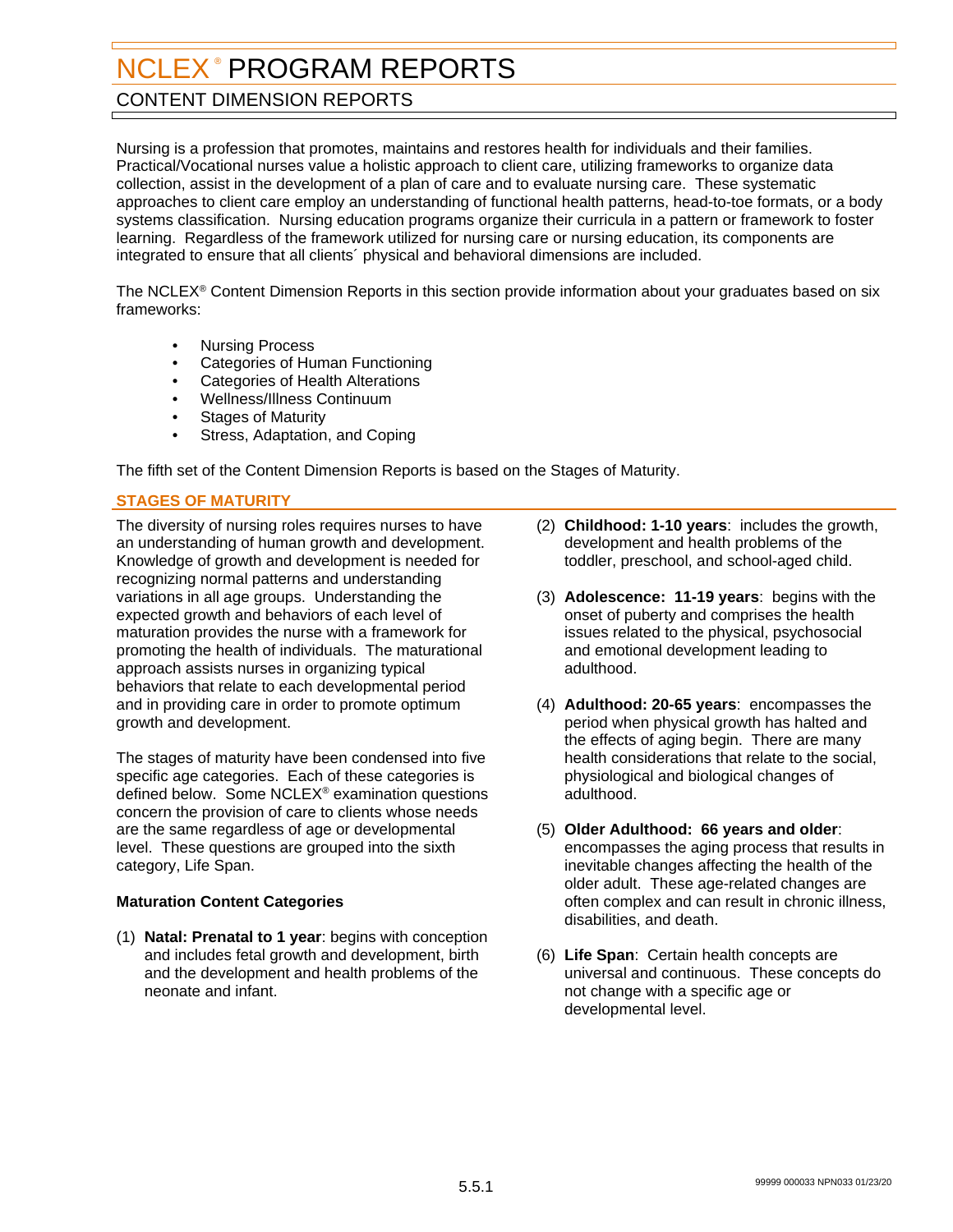CONTENT DIMENSION REPORTS

## **Percentile Rank Charts of Content Dimension Performance**

These charts show how well your program´s typical graduate (taking the NCLEX® examination for the first time during this reporting period) performed in different content dimensions and how that compares with the performance of last year's typical graduate and with graduates across the United States and its territories.

Instead of showing passing rates, as in the Summary Overview section, these charts show how well a graduate at the median competence level from your program performed in specific content areas. The NCLEX examination measurement model allows the calculation of performance on any subset of items by adjusting for their difficulty.

Three types of comparisons are possible from these charts: (1) how your program´s typical graduate compares with the rest of the country, (2) how well your program´s typical graduate does in the content areas (remember that the difficulty of the items has already been taken into account), and (3) how the two reporting periods compare.

The numbers on the vertical axis of the charts are percentile ranks, indicating the percentage of

graduates who performed less well than (or the same as) your typical graduate. Differences in percentile ranks must be interpreted with caution. A single percentile-point spread towards the middle of the scale represents less of a true (observed score) difference than the same spread at the extremes (e.g.,  $50<sup>th</sup>$  and  $51<sup>st</sup>$  are not as different as 90<sup>th</sup> and 91<sup>st</sup>). These charts are most appropriately used to determine areas of general program strength and weakness, and not to make precise comparisons.

An example of a statement that might be made based on data from these charts is, "In this time period, my median (middle) graduate did as well or better than 75% of the graduates in the country in the first content area (Natal), but only 50% of graduates in the second content area (Childhood). In the previous time period, that pattern was reversed."

Prior to March 2000, percentile ranks were based on program comparisons (rather than graduate comparisons). For this reason, current results should not be compared to Content Dimension Report results published prior to March 2000.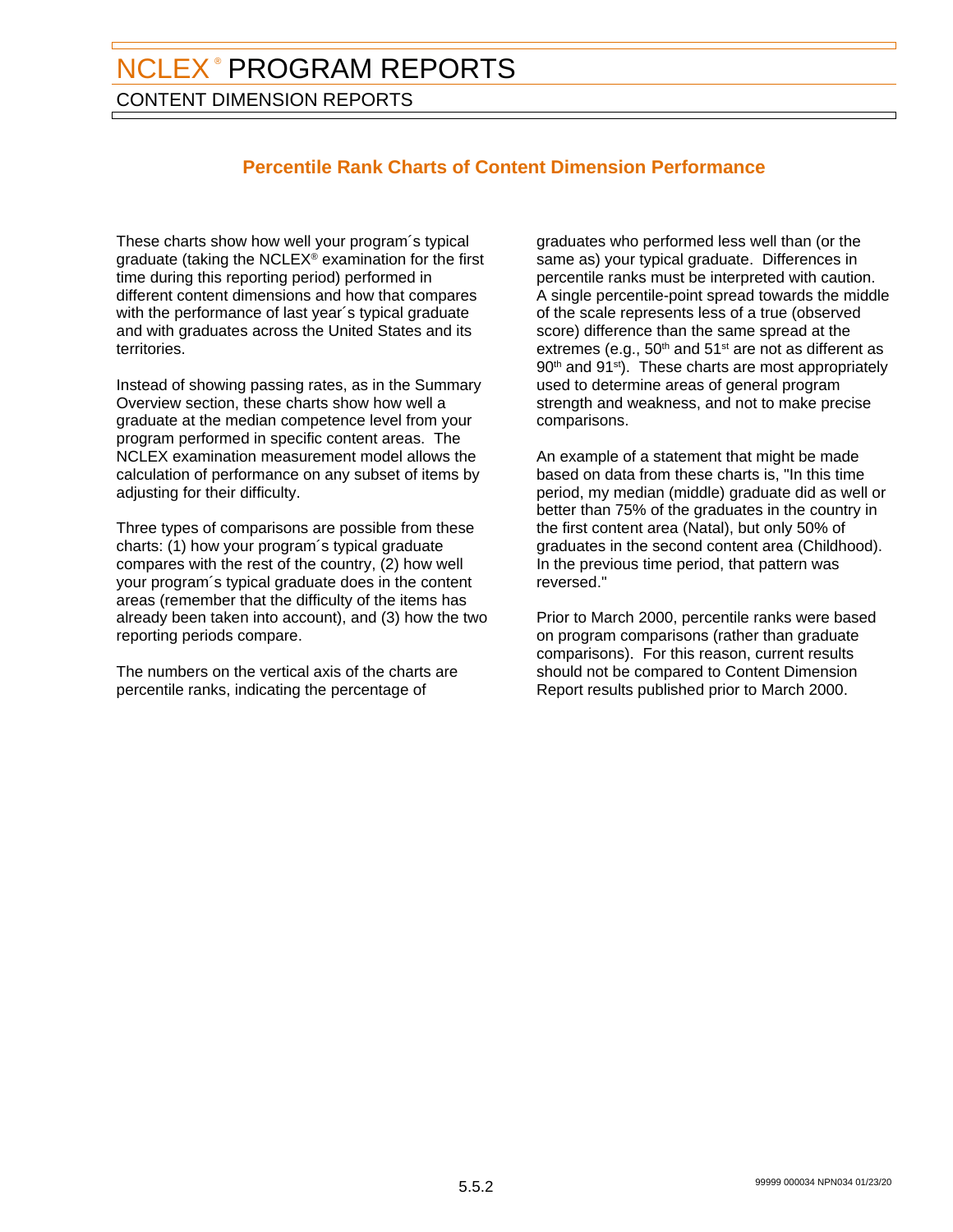## **STAGES OF MATURITY**

#### **Percentile Ranks of Your Graduates Compared to Graduates from Your Jurisdiction**



-- Notes --

Due to the variable length of the examination, it is possible that not all of your candidates received a sufficient number of questions (at least three) to be included in each category. If fewer than ten of your candidates received a sufficient number of questions in a given category, the percentile rank of your candidates´ performance for that category is not reported.

The percentile ranks are based on the median performance of your graduates in each content area, compared with the performance of graduates from your jurisdiction. The median performance in a given content area falls in the middle of all your graduates´

performances (that is, half of your graduates perform above this level, and half perform below this level).

The number of graduates included in the percentile ranks may differ across categories due to the variable length of the examination. Only graduates who took a sufficient number of questions in each category are included in the percentile ranks.

As noted in the explanation on the previous page, differences in percentile ranks should be interpreted with caution.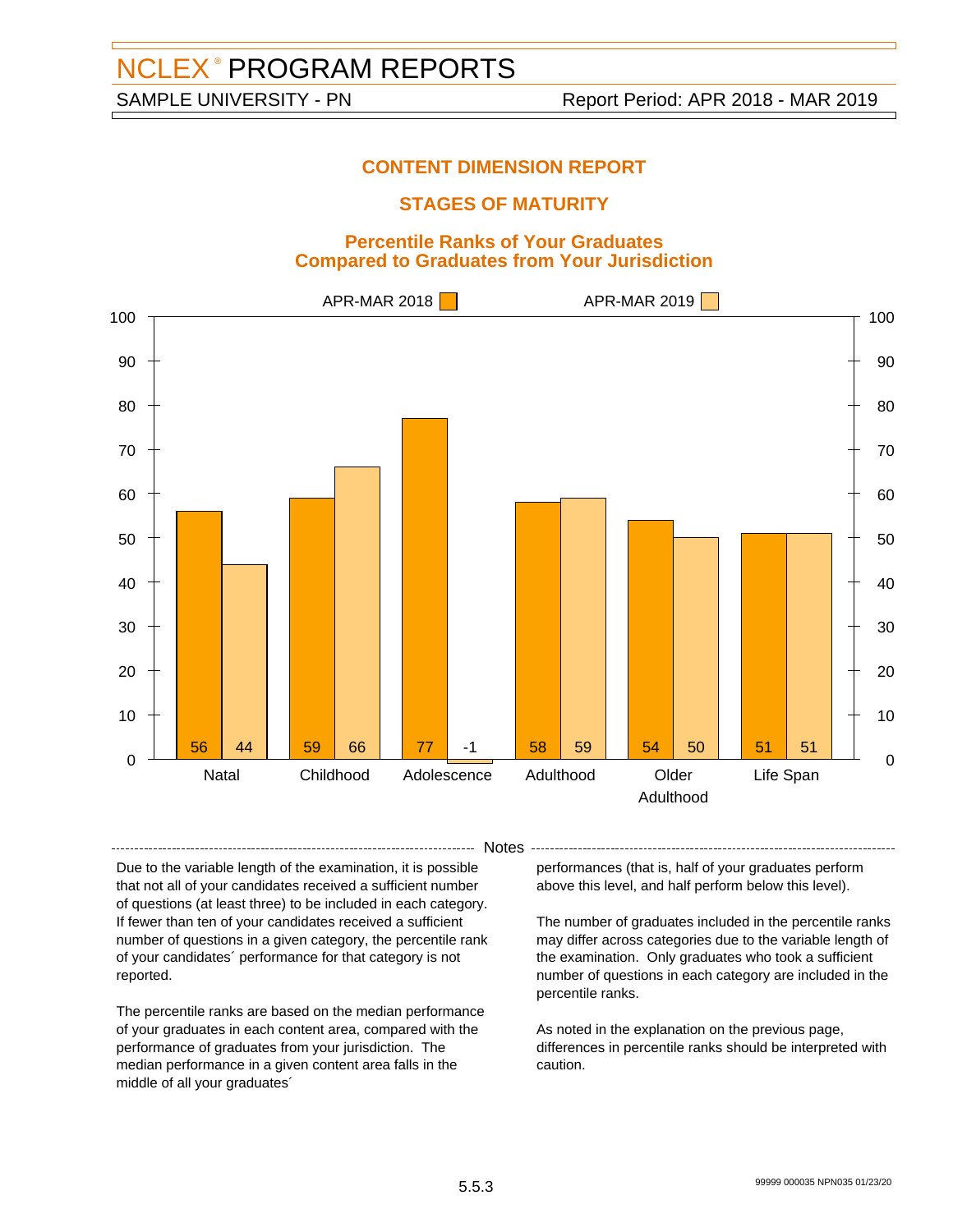## **STAGES OF MATURITY**

#### **Percentile Ranks of Your Graduates Compared to National Population of Graduates**



-- Notes --

Due to the variable length of the examination, it is possible that not all of your candidates received a sufficient number of questions (at least three) to be included in each category. If fewer than ten of your candidates received a sufficient number of questions in a given category, the percentile rank of your candidates´ performance for that category is not reported.

The percentile ranks are based on the median performance of your graduates in each content area, compared with the performance of graduates in the national population. The median performance in a given content area falls in the middle of all your graduates´

performances (that is, half of your graduates perform above this level, and half perform below this level).

The number of graduates included in the percentile ranks may differ across categories due to the variable length of the examination. Only graduates who took a sufficient number of questions in each category are included in the percentile ranks.

As noted in the explanation on page 5.5.2, differences in percentile ranks should be interpreted with caution.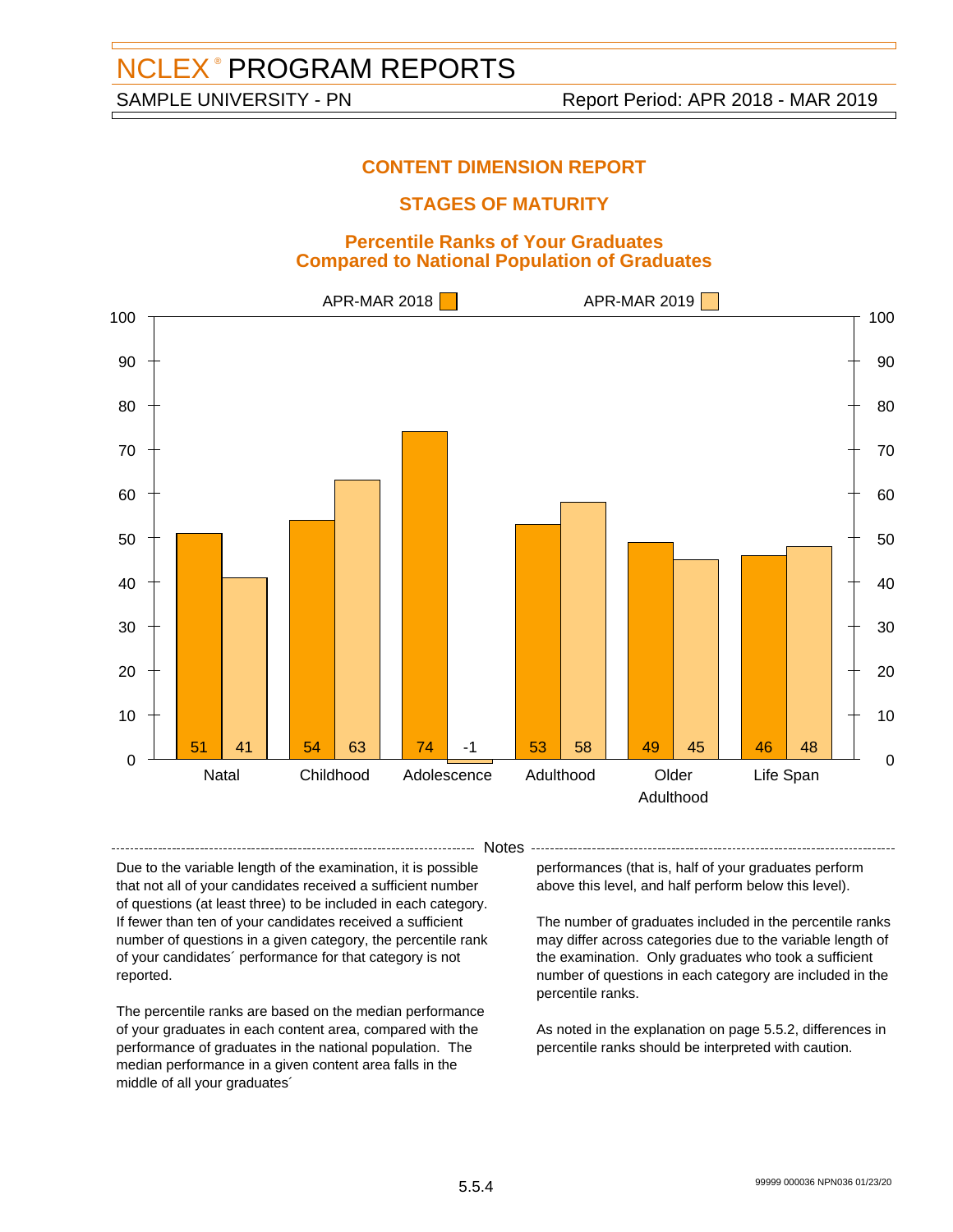## <span id="page-36-0"></span>CONTENT DIMENSION REPORTS

Nursing is a profession that promotes, maintains and restores health for individuals and their families. Practical/Vocational nurses value a holistic approach to client care, utilizing frameworks to organize data collection, assist in the development of a plan of care and to evaluate nursing care. These systematic approaches to client care employ an understanding of functional health patterns, head-to-toe formats, or a body systems classification. Nursing education programs organize their curricula in a pattern or framework to foster learning. Regardless of the framework utilized for nursing care or nursing education, its components are integrated to ensure that all clients´ physical and behavioral dimensions are included.

The NCLEX® Content Dimension Reports in this section provide information about your graduates based on six frameworks:

- Nursing Process
- Categories of Human Functioning
- Categories of Health Alterations
- Wellness/Illness Continuum
- **Stages of Maturity**
- Stress, Adaptation, and Coping

The last set of the Content Dimension Reports is based on the Stress, Adaptation, and Coping Model.

#### **STRESS, ADAPTATION, AND COPING**

The stress, adaptation, and coping model according to Roy (1980) is the process of adjusting or modifying behavior using biopsychosocial mechanisms to maintain personal integrity. The level of adaptation is determined by the effect of three classes of stimuli: (1) focal stimuli, or those changes that immediately confront the client, (2) contextual stimuli, which include all other measurable and observable stimuli present that contribute to the situation, and (3) residual stimuli, beliefs, characteristics, and attitudes the client had acquired in the past. Each client has his/her own range of adaptation to stimuli in which one responds with ordinary adaptive responses. When one is stimulated, the adaptation response can be categorized according to four modes of adaptation: physiological needs, self-concept, role function, or interdependence. The role of nursing is that of promoting adaptation in all four modes during health and illness.

(1) **Physiologic Needs**: The physiologic mode is an adaptation response associated with variations in activity and rest, elimination, endocrine function, fluid, electrolytes, neurological function, nutrition, oxygenation, senses, and skin integrity.

- (2) **Self-Concept**: The self-concept mode is an adaptive response related to self-esteem, personality, identity, body image, depression, anxiety, fear, impaired adjustment, identity confusion, powerlessness, noncompliance, role performance, hopelessness and trauma.
- (3) **Role Function**: The role function model is an adaptive response that stems from the inability to perform behaviors related to parenting, family coping, work-related responsibilities or a role acquired as a receptor of the health care system.
- (4) **Interdependence**: The interdependence mode reflects a reciprocal relationship that involves giving and receiving between the adapting person and another person in the environment. This adaptive response is evident in grieving, social isolation, potential for violence, impaired social interaction and spiritual distress.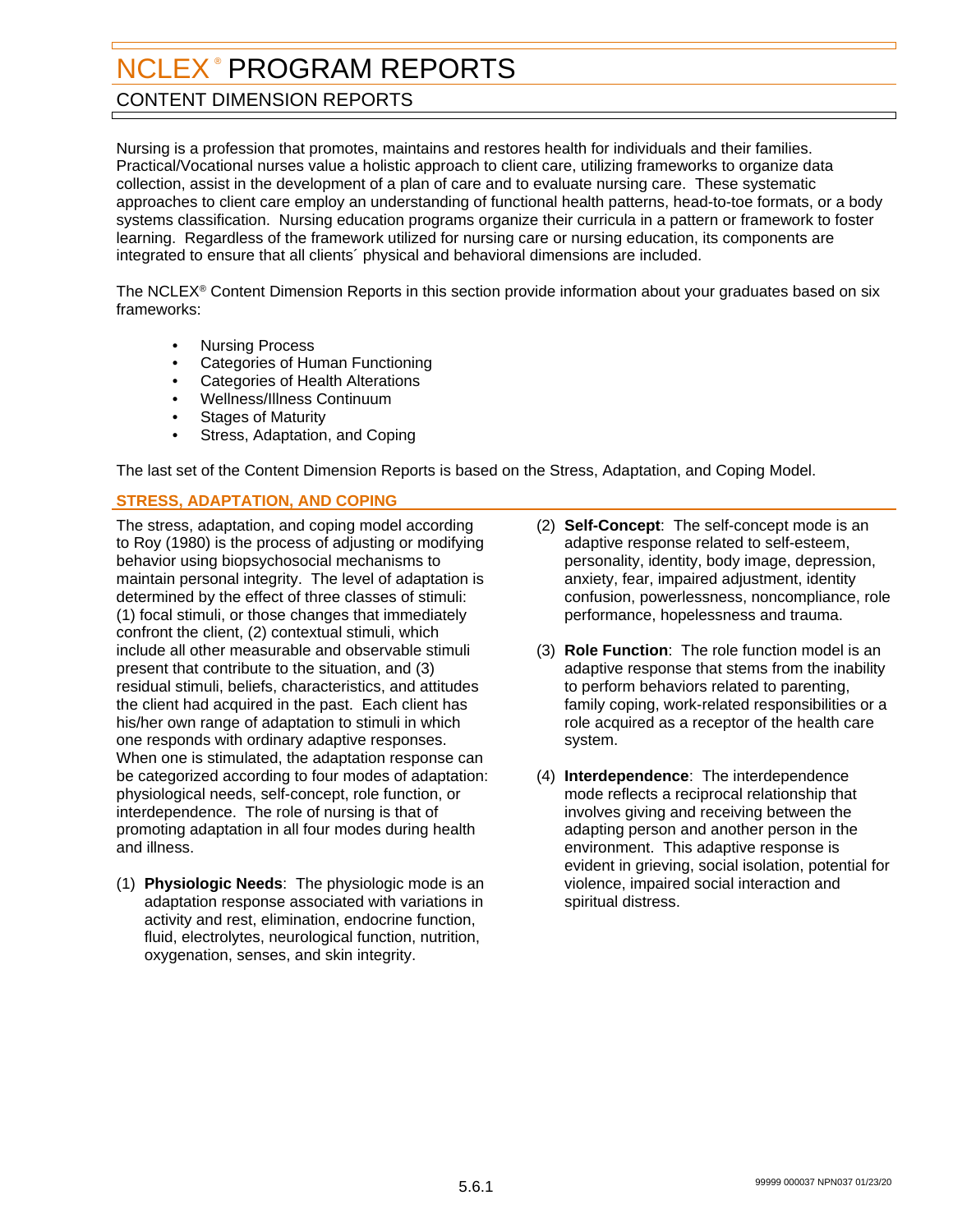CONTENT DIMENSION REPORTS

## **Percentile Rank Charts of Content Dimension Performance**

These charts show how well your program´s typical graduate (taking the NCLEX® examination for the first time during this reporting period) performed in different content dimensions and how that compares with the performance of last year's typical graduate and with graduates across the United States and its territories.

Instead of showing passing rates, as in the Summary Overview section, these charts show how well a graduate at the median competence level from your program performed in specific content areas. The NCLEX examination measurement model allows the calculation of performance on any subset of items by adjusting for their difficulty.

Three types of comparisons are possible from these charts: (1) how your program´s typical graduate compares with the rest of the country, (2) how well your program´s typical graduate does in the content areas (remember that the difficulty of the items has already been taken into account), and (3) how the two reporting periods compare.

The numbers on the vertical axis of the charts are percentile ranks, indicating the percentage of

graduates who performed less well than (or the same as) your typical graduate. Differences in percentile ranks must be interpreted with caution. A single percentile-point spread towards the middle of the scale represents less of a true (observed score) difference than the same spread at the extremes (e.g.,  $50<sup>th</sup>$  and  $51<sup>st</sup>$  are not as different as 90<sup>th</sup> and 91<sup>st</sup>). These charts are most appropriately used to determine areas of general program strength and weakness, and not to make precise comparisons.

An example of a statement that might be made based on data from these charts is, "In this time period, my median (middle) graduate did as well or better than 75% of the graduates in the country in the first content area (Physiologic Needs), but only 50% of graduates in the second content area (Self-Concept). In the previous time period, that pattern was reversed."

Prior to March 2000, percentile ranks were based on program comparisons (rather than graduate comparisons). For this reason, current results should not be compared to Content Dimension Report results published prior to March 2000.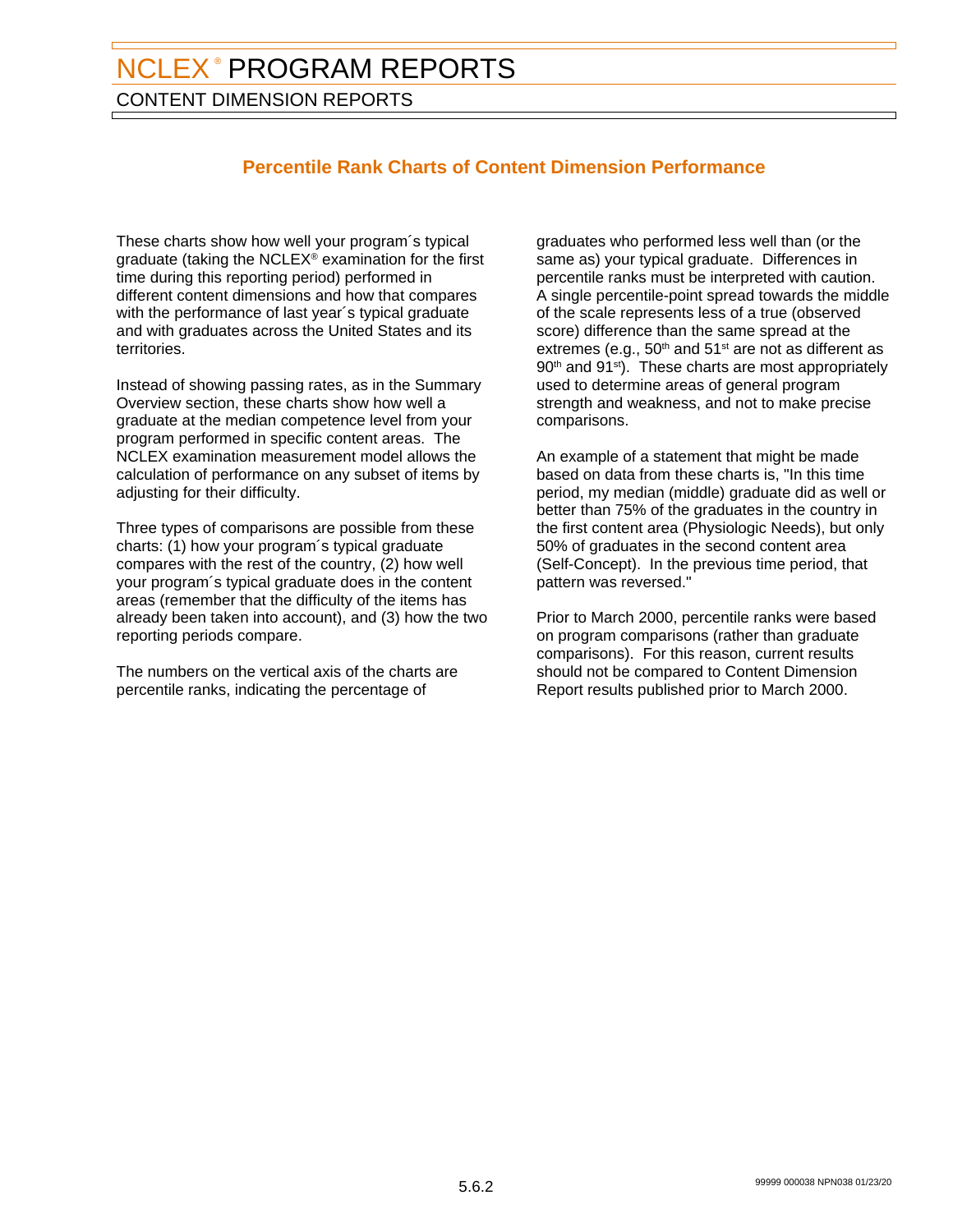## **STRESS, ADAPTATION, AND COPING**

#### **Percentile Ranks of Your Graduates Compared to Graduates from Your Jurisdiction**



- Notes -

Due to the variable length of the examination, it is possible that not all of your candidates received a sufficient number of questions (at least three) to be included in each category. If fewer than ten of your candidates received a sufficient number of questions in a given category, the percentile rank of your candidates´ performance for that category is not reported.

The percentile ranks are based on the median performance of your graduates in each content area, compared with the performance of graduates from your jurisdiction. The median performance in a given content area falls in the middle of all your graduates´

performances (that is, half of your graduates perform above this level, and half perform below this level).

The number of graduates included in the percentile ranks may differ across categories due to the variable length of the examination. Only graduates who took a sufficient number of questions in each category are included in the percentile ranks.

As noted in the explanation on the previous page, differences in percentile ranks should be interpreted with caution.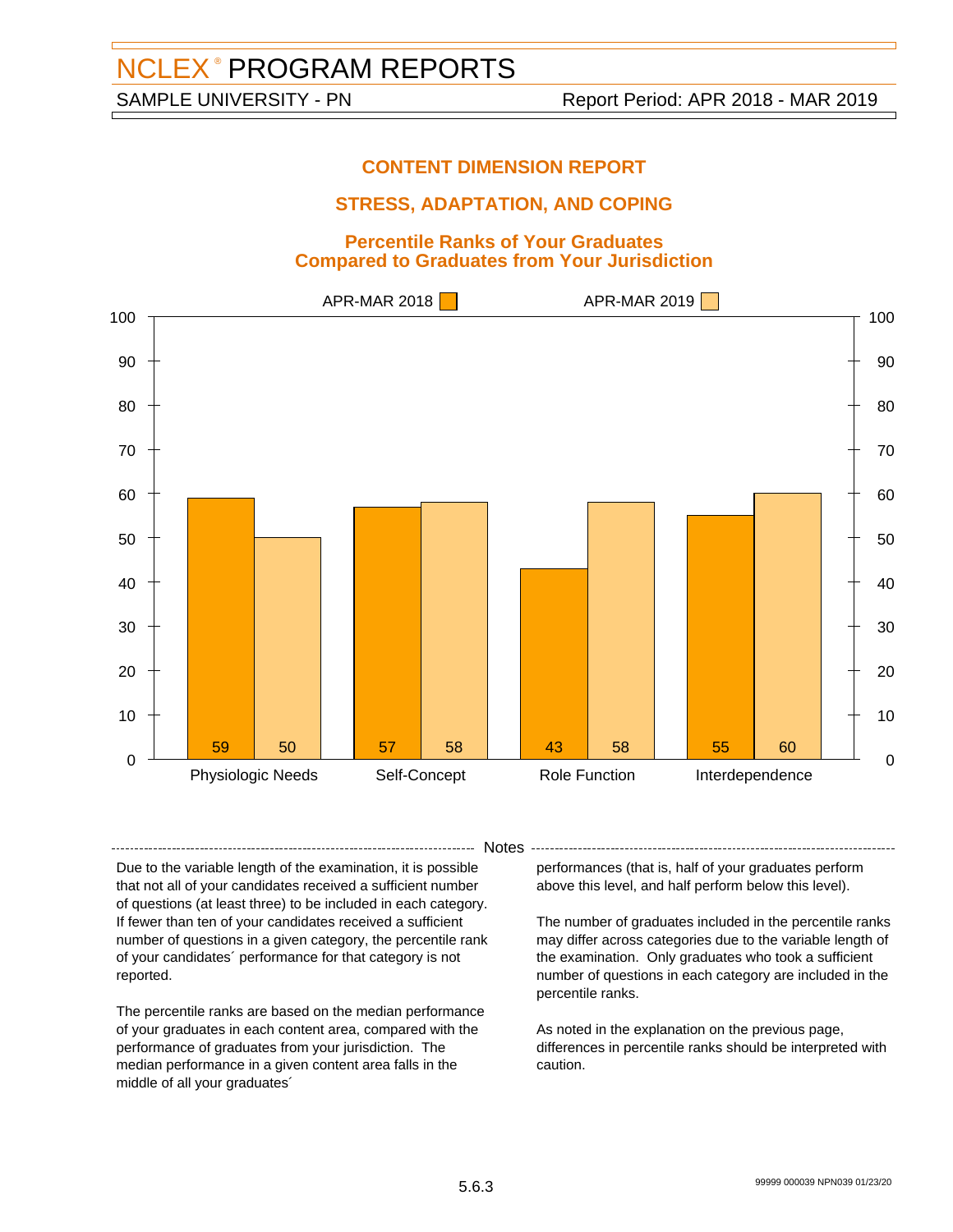## **STRESS, ADAPTATION, AND COPING**

#### **Percentile Ranks of Your Graduates Compared to National Population of Graduates**



- Notes -

Due to the variable length of the examination, it is possible that not all of your candidates received a sufficient number of questions (at least three) to be included in each category. If fewer than ten of your candidates received a sufficient number of questions in a given category, the percentile rank of your candidates´ performance for that category is not reported.

The percentile ranks are based on the median performance of your graduates in each content area, compared with the performance of graduates in the national population. The median performance in a given content area falls in the middle of all your graduates´

performances (that is, half of your graduates perform above this level, and half perform below this level).

The number of graduates included in the percentile ranks may differ across categories due to the variable length of the examination. Only graduates who took a sufficient number of questions in each category are included in the percentile ranks.

As noted in the explanation on page 5.6.2, differences in percentile ranks should be interpreted with caution.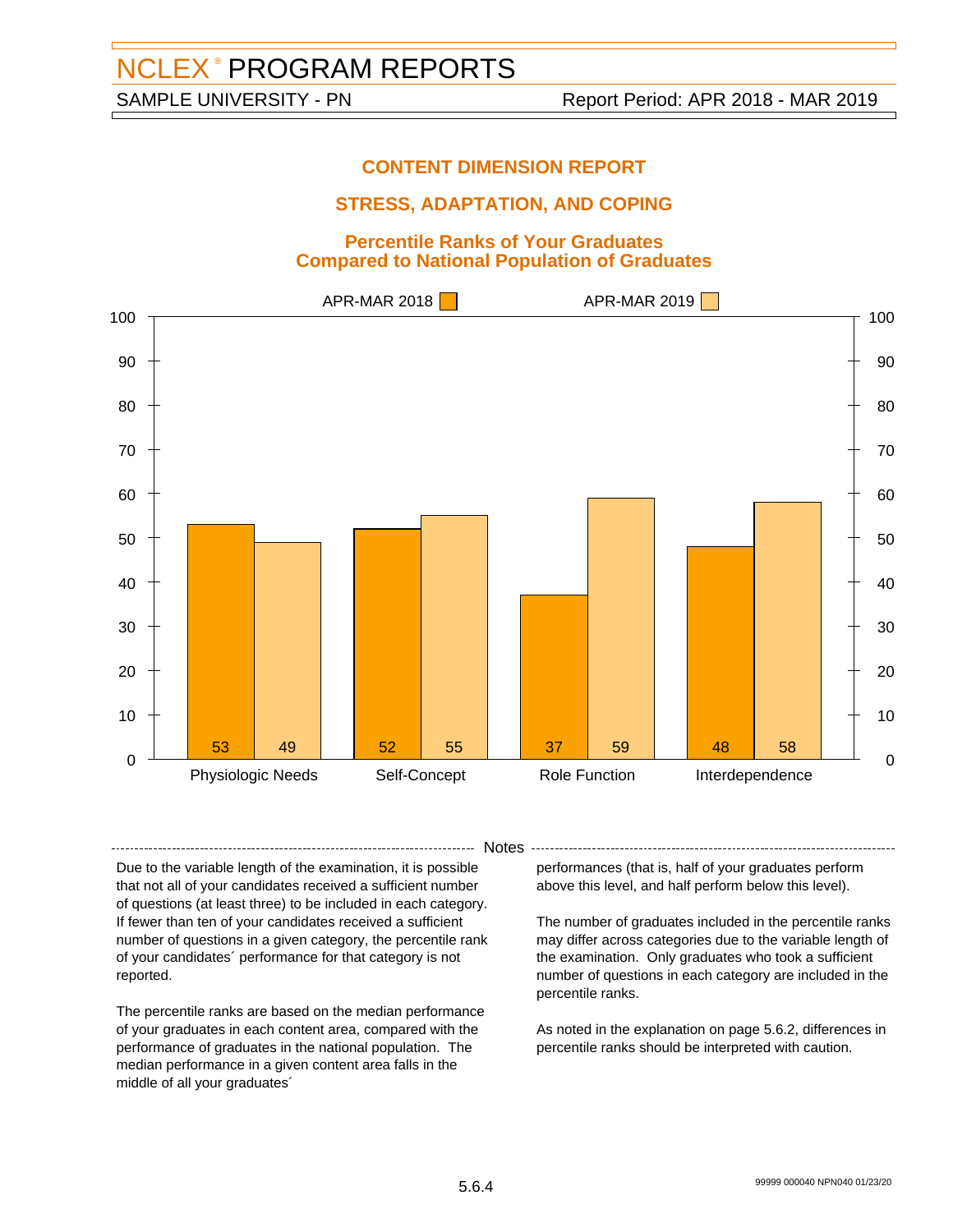## <span id="page-40-0"></span>NCLEX® PROGRAM REPORTS TEST DURATION/TEST PLAN PERFORMANCE REPORT

This section provides information about your graduates NCLEX-PN® examination testing experiences and about their performance in each of the test plan content areas.

## **Test Duration Report**

The Test Duration Report provides information about the number of questions answered and the amount of time spent on the NCLEX-PN examination by your graduates. The average number of questions taken, the average amount of time spent on the examination and the percent taking the maximum and minimum number of questions are reported separately for those who passed and failed, as well as for the total group.

With CAT, the number of questions answered provides information about how close the candidate was to the passing standard. In comparing your program to other programs, it is useful to examine the average number of questions taken by your graduates who passed and who failed. For example, if the average number of questions taken by your graduates who passed was lower than the

comparison group, this suggests your graduates were able to demonstrate their competence more quickly than were graduates in the comparison groups. Similarly, if you have a higher percentage of your passing graduates take the minimum number of questions, then your passing graduates demonstrated their competence more quickly.

The proportion answering the maximum number of questions reflects the proportion that is close to the passing standard. A high proportion of failing candidates answering the maximum number of questions shows that most who failed were close to passing, and conversely, a high proportion of passing candidates answering the maximum number of questions shows that most of the passers did not pass by a large margin.

| AVERAGE NUMBER OF QUESTIONS TAKEN | The reported results include 25 pretest items.                                                                                                                             |
|-----------------------------------|----------------------------------------------------------------------------------------------------------------------------------------------------------------------------|
| MINIMUM NUMBER OF QUESTIONS       | The minimum number of items is 85 (which includes 25<br>pretest items). Only candidates taking the minimum<br>possible number of questions are included in the<br>results. |
| MAXIMUM NUMBER OF QUESTIONS       | The maximum number of items is 205 (which includes<br>25 pretest items).                                                                                                   |
| AVERAGE TEST TIME                 | The maximum testing time is 300 minutes (five hours).<br>Candidates testing under extended timing conditions<br>are excluded from the results.                             |

## **Glossary**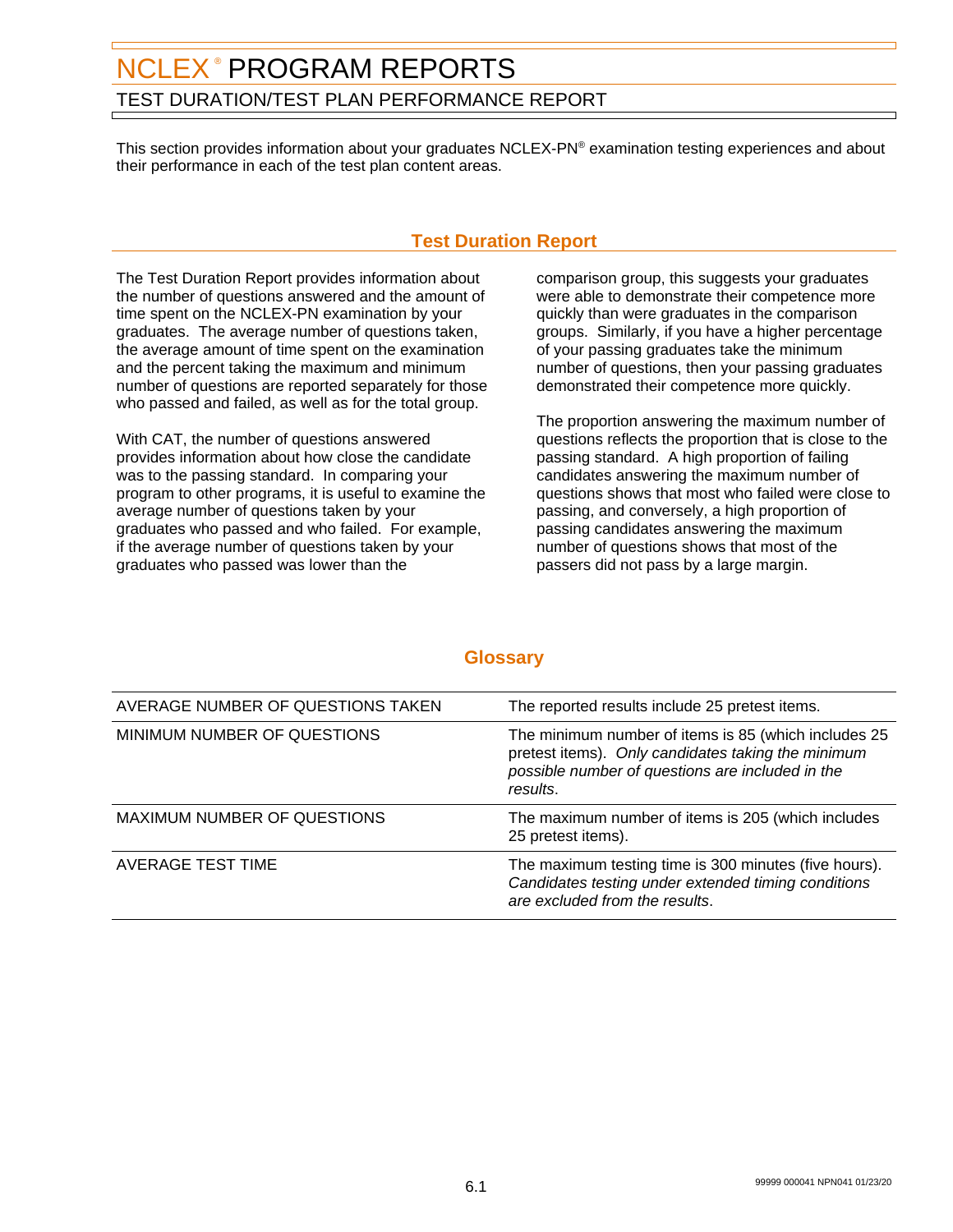## **TEST DURATION REPORT**

| Average Number of Questions Taken | <b>Graduates from</b><br>Your Program | <b>Graduates from</b><br><b>Your Jurisdiction</b> | <b>Graduates from All</b><br><b>Programs Across</b><br><b>Every Jurisdiction</b> |
|-----------------------------------|---------------------------------------|---------------------------------------------------|----------------------------------------------------------------------------------|
| <b>Passers</b>                    | 112                                   | 104                                               | 105                                                                              |
| <b>Failers</b>                    | 85                                    | 146                                               | 150                                                                              |
| <b>All Candidates</b>             | 111                                   | 111                                               | 111                                                                              |

## **Average Test Time in Minutes**

| <b>Passers</b>        | 135 | 125 | 118 |
|-----------------------|-----|-----|-----|
| <b>Failers</b>        | 95  | 185 | 177 |
| <b>All Candidates</b> | 133 | 136 | 127 |

## **Percentage of Candidates Taking Minimum Number of Questions**

| <b>Passers</b>        | 64%  | 66% | 66% |
|-----------------------|------|-----|-----|
| <b>Failers</b>        | 100% | 26% | 24% |
| <b>All Candidates</b> | 66%  | 59% | 60% |

## **Percentage of Candidates Taking Maximum Number of Questions**

| <b>Passers</b>        | 14% | 9%  | 10% |
|-----------------------|-----|-----|-----|
| <b>Failers</b>        | 0%  | 35% | 39% |
| <b>All Candidates</b> | 14% | 14% | 14% |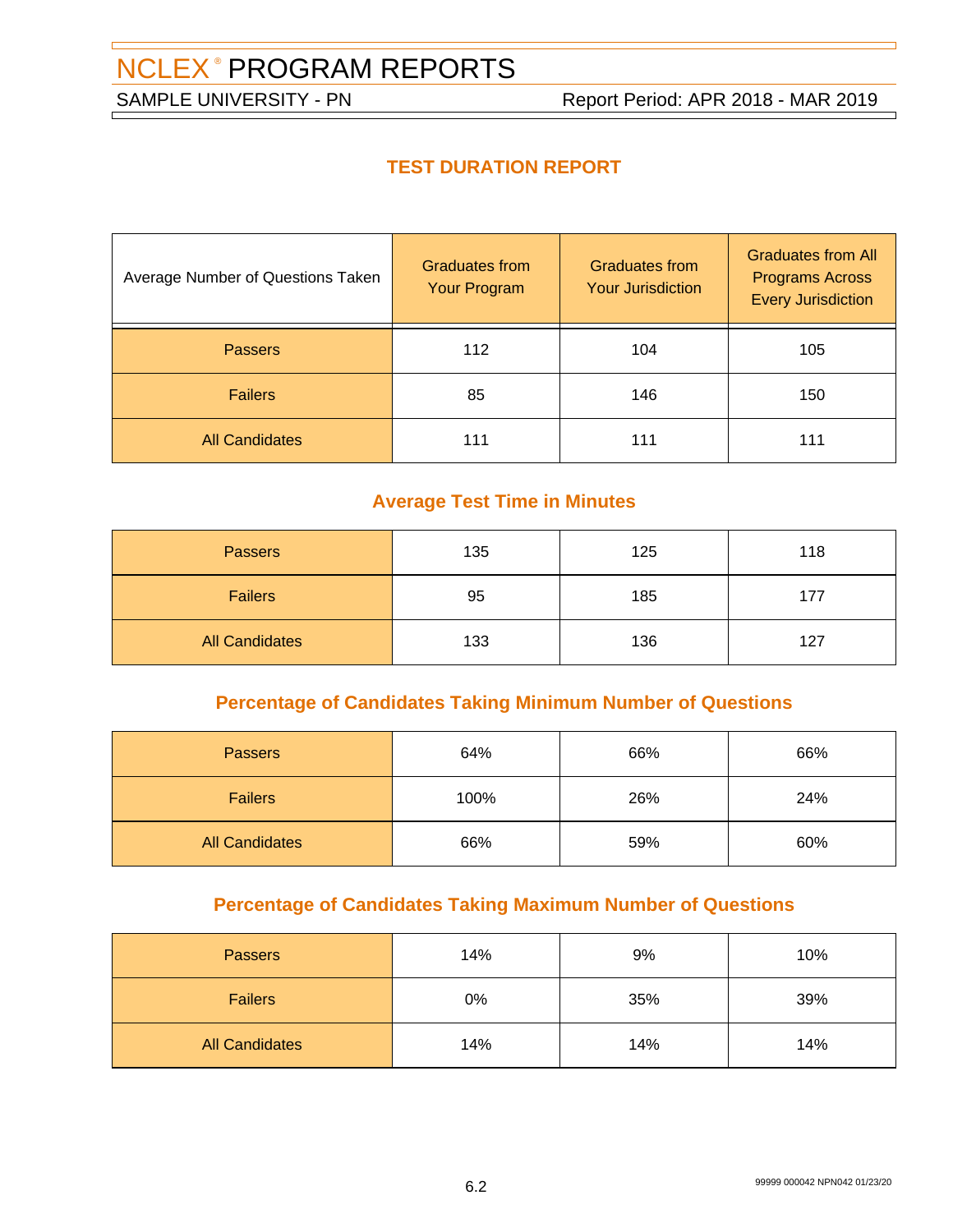## NCLEX® PROGRAM REPORTS TEST DURATION/TEST PLAN PERFORMANCE REPORT

## **Test Plan Performance Report**

The Test Plan Performance Report provides information on the performance of your median graduate in each area of the NCLEX-PN® Test Plan. Performance is reported as the expected percentage of **all possible questions that could be administered** in a given category that would be answered correctly by a graduate at this performance level. The measurement model enables this estimate of expected percentages on a very large common set of questions, even though each graduate took only a much smaller, unique set of questions. Therefore, these are NOT the actual percentages of questions answered correctly.

Test plan performance is based on the median ability score for your program´s graduates. Therefore, expected percentage correct will be reported only for programs with at least ten candidates testing for the first time during this reporting period. Likewise, test plan performance will not be reported for jurisdictions with fewer than ten candidates testing for the first time during this reporting period.

**Passing performance** can be interpreted as the percentage of all possible questions that a candidate with an ability precisely at the passing standard would be able to answer correctly. This percentage varies across the content areas because the questions within these areas differ in average difficulty. For the content areas where questions are easier, passing performance corresponds to a higher percentage of correct answers. Similarly, for the content areas where questions are more difficult, passing performance corresponds to a lower percentage of correct answers.

Comparisons of your graduates´ median performance with the passing performance levels may help you identify strengths and weaknesses in your instructional program.

## **Glossary**

| EXPECTED PERCENTAGE CORRECT  | Derived from your typical graduate's ability score,<br>expected percentage correct is an estimation of<br>performance. This is not the actual percentage of<br>questions answered correctly.       |
|------------------------------|----------------------------------------------------------------------------------------------------------------------------------------------------------------------------------------------------|
| <b>PASSING PERFORMANCE</b>   | The expected percentage correct for a test plan area<br>that would be achieved by a candidate with a<br>competence level precisely at the passing standard.                                        |
| <b>TEST PLAN PERFORMANCE</b> | Reported as the expected percentage of all possible<br>questions that could be administered in each of Client<br>Needs subcategories that would be answered correctly<br>by your typical graduate. |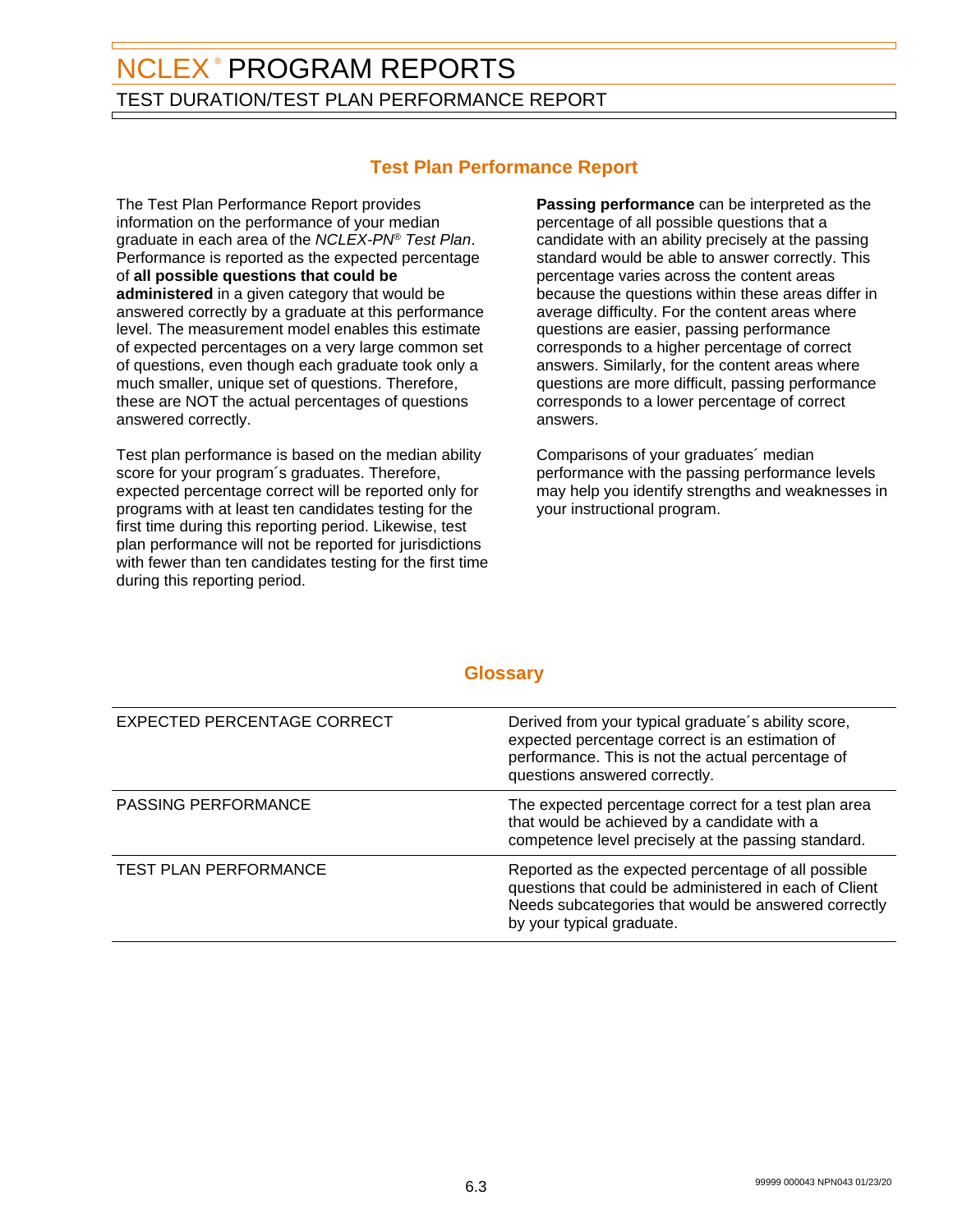### **TEST PLAN PERFORMANCE REPORT Expected Percentage Correct**

| <b>Client Needs</b>                        | <b>Graduates</b><br>from Your<br>Program | Passing<br>Performance | <b>Graduates</b><br>from Your<br><b>Jurisdiction</b> | <b>Graduates</b><br>from All<br>Programs<br><b>Across Every</b><br><b>Jurisdiction</b> |
|--------------------------------------------|------------------------------------------|------------------------|------------------------------------------------------|----------------------------------------------------------------------------------------|
| Coordinated<br>Care                        | 57%                                      | 49%                    | 58%                                                  | 60%                                                                                    |
| Safety and<br><b>Infection Control</b>     | 58%                                      | 49%                    | 61%                                                  | 61%                                                                                    |
| <b>Health Promotion</b><br>and Maintenance | 54%                                      | 49%                    | 58%                                                  | 59%                                                                                    |
| Psychosocial<br>Integrity                  | 64%                                      | 50%                    | 60%                                                  | 61%                                                                                    |
| <b>Basic Care</b><br>and Comfort           | 64%                                      | 50%                    | 58%                                                  | 60%                                                                                    |
| Pharmacological<br>Therapies               | 59%                                      | 49%                    | 60%                                                  | 60%                                                                                    |
| Reduction of<br><b>Risk Potential</b>      | 64%                                      | 50%                    | 61%                                                  | 60%                                                                                    |
| Physiological<br>Adaptation                | 65%                                      | 49%                    | 59%                                                  | 59%                                                                                    |

-------- Notes --

Test plan performance is based on the median performance of your graduates in each content area. It is interpreted as the expected percentage of all possible questions that could be administered in a given category that would be answered correctly by your typical graduate.

**Passing performance** is interpreted as the percentage of all possible questions that could be administered in a given category that corresponds to minimum passing performance.